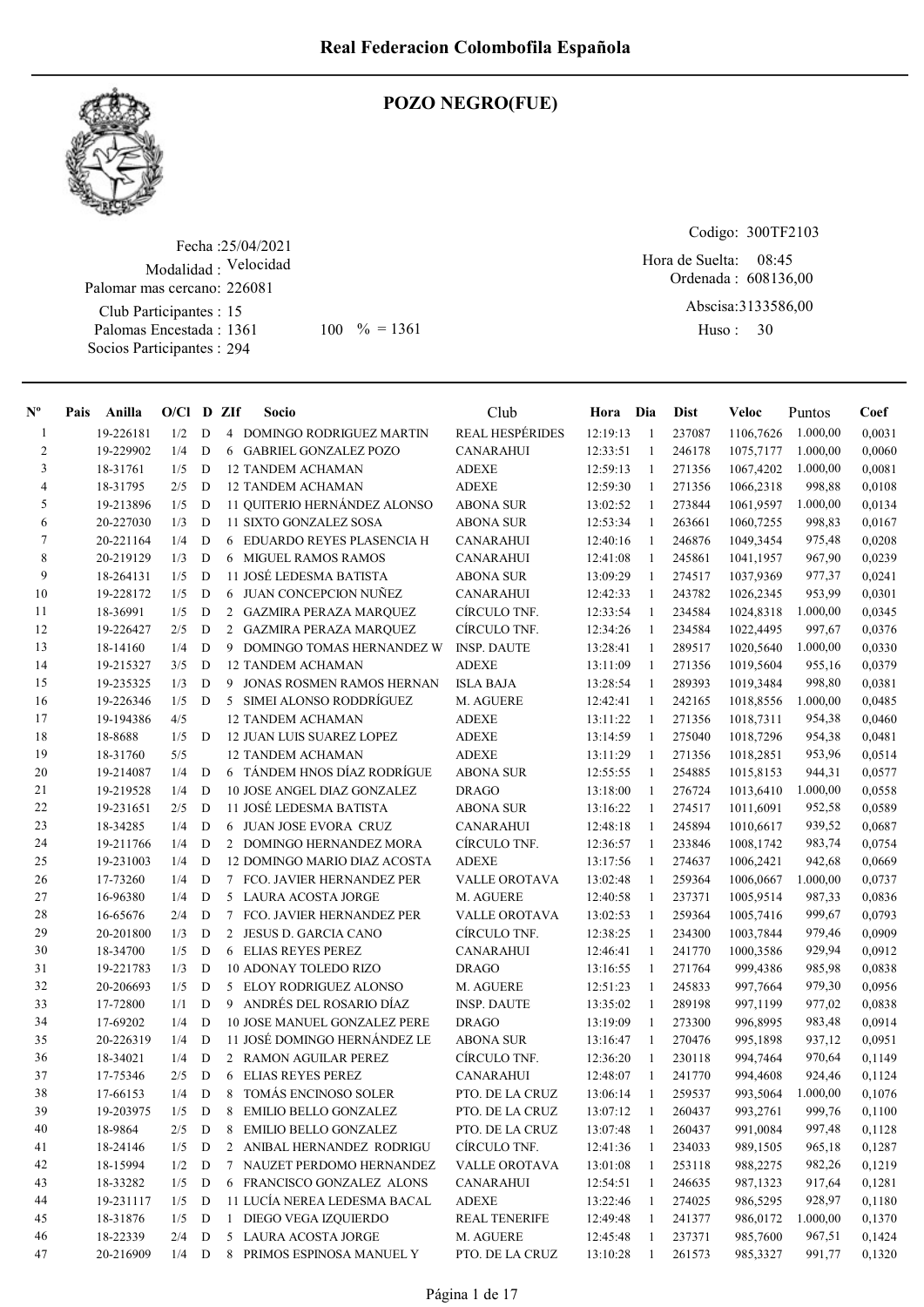| $\mathbf{N}^{\mathbf{o}}$ | Pais<br>Anilla        | O/Cl       |             | D ZIf          | Socio                                                  | Club                                            | Hora                 | Dia               | <b>Dist</b>      | Veloc                | Puntos           | Coef             |
|---------------------------|-----------------------|------------|-------------|----------------|--------------------------------------------------------|-------------------------------------------------|----------------------|-------------------|------------------|----------------------|------------------|------------------|
| 48                        | 19-226330             | 1/3        | D           |                | 4 JOSE VICTOR MARRERO DIAZ                             | <b>REAL HESPÉRIDES</b>                          | 12:51:54             | $\mathbf{1}$      | 243208           | 985,0466             | 890,02           | 0,1450           |
| 49                        | 19-228110             | 2/5        | D           | 6              | JUAN CONCEPCION NUÑEZ                                  | <b>CANARAHUI</b>                                | 12:52:32             | $\mathbf{1}$      | 243782           | 984,8451             | 915,52           | 0,1477           |
| 50                        | 18-27373              | 3/5        | D           | 6              | ELIAS REYES PEREZ                                      | CANARAHUI                                       | 12:50:36             | $\mathbf{1}$      | 241770           | 984,4055             | 915,11           | 0,1520           |
| 51                        | 20-204424             | 1/4        | D           | 3              | <b>MANUEL TOLEDO BAUTE</b>                             | <b>GRAN FONDO</b>                               | 12:44:46             | -1                | 235767           | 983,3185             | 1.000,00         | 0,1589           |
| 52                        | 17-74486              | 1/4        | D           | 7              | CARMELO BENJAMI MARTIN PE                              | VALLE OROTAVA                                   | 13:10:20             | -1                | 260758           | 982,7563             | 976,82           | 0,1465           |
| 53                        | 19-236013             | 2/4        | D           | 9              | DOMINGO TOMAS HERNANDEZ W                              | <b>INSP. DAUTE</b>                              | 13:39:58             | $\mathbf{1}$      | 289517           | 981,5245             | 961,74           | 0,1345           |
| 54                        | 20-220401             | 2/4        | D           | 6              | EDUARDO REYES PLASENCIA H                              | <b>CANARAHUI</b>                                | 12:56:36             | -1                | 246876           | 981,2242             | 912,15           | 0,1607           |
| 55                        | 20-222373             | 1/5        | D           | 9              | BERNARDO VELAZQUEZ BARRE                               | <b>ISLA BAJA</b>                                | 13:34:50             | 1                 | 284026           | 979,9632             | 960,21           | 0,1423           |
| 56                        | 20-206665             | 2/5        | ${\bf D}$   | 5              | ELOY RODRIGUEZ ALONSO                                  | M. AGUERE                                       | 12:56:06             | 1                 | 245833           | 979,0243             | 960,90           | 0,1674           |
| 57                        | 18-22968              | 1/2        | $\mathbf D$ | 5              | <b>JOSE MIGUEL RODRIGUEZ MIR</b>                       | M. AGUERE                                       | 12:57:23             | 1                 | 246541           | 976,8514             | 958,77           | 0,1699           |
| 58                        | 19-217590             | 1/5        | D           |                | 4 MIGUEL MEDINA LEON                                   | <b>REAL HESPÉRIDES</b>                          | 12:46:15             | 1                 | 235431           | 975,8798             | 881,74           | 0,1810           |
| 59                        | 18-36253              | 1/5        | D           |                | 4 JESUS RODRIGUEZ ALMENARA                             | <b>REAL HESPÉRIDES</b>                          | 12:48:19             | $\mathbf{1}$      | 237269           | 975,1449             | 881,07           | 0,1827           |
| 60                        | 17-267625             | 1/5        | D           |                | 11 ANDREAS ERNESTO AGNOLI                              | <b>ABONA SUR</b>                                | 13:12:55             | 1                 | 261198           | 974,9226             | 918,04           | 0,1688           |
| 61                        | 19-222919             | 1/4        | D           | 4              | <b>JORGE EXPOSITO ROJAS</b>                            | <b>REAL HESPÉRIDES</b>                          | 12:48:25             | $\mathbf{1}$      | 237297           | 974,8593             | 880,82           | 0,1889           |
| 62                        | 17-73601              | 1/5        | D           | 7              | ESTEBAN MARRERO MACHADO                                | VALLE OROTAVA                                   | 13:12:58             | $\mathbf{1}$      | 261097           | 974,3637             | 968,48           | 0,1745           |
| 63                        | 18-11257              | 1/3        | D           | 8              | DIONISIO MIGUEL TORRES GO                              | PTO. DE LA CRUZ                                 | 13:12:23             | 1                 | 260515           | 974,3128             | 980,68           | 0,1777           |
| 64                        | 17-56080              | 1/4        | D           | $\overline{2}$ | PEDRO JORGE GONZALEZ PERE                              | CÍRCULO TNF.                                    | 12:56:39             | -1                | 245113           | 974,0234             | 950,42           | 0,1918           |
| 65                        | 19-202965             | 1/3        | D           | $\overline{2}$ | FRANCISCO DIAZ REVERON                                 | CÍRCULO TNF.                                    | 12:44:36             | $\mathbf{1}$      | 233371           | 974,0025             | 950,40           | 0,2046           |
| 66                        | 18-15306              | 2/5        | D           | 7              | ESTEBAN MARRERO MACHADO                                | <b>VALLE OROTAVA</b>                            | 13:13:06             | -1                | 261097           | 973,8791             | 968,00           | 0,1857           |
| 67                        | 15-84146              | 1/4        | D           | $\overline{2}$ | <b>CARLOS DE FUENTES BARRERA</b>                       | CIRCULO TNF.                                    | 12:49:09             | 1                 | 237526           | 972,8691             | 949,29           | 0,2073           |
| 68                        | 18-21490              | 1/4        | $\mathbf D$ | 5              | FRANCISCO MARRERO TEJERA                               | M. AGUERE                                       | 12:49:45             | 1                 | 238090           | 972,7886             | 954,78           | 0,2099           |
| 69                        | 20-299415             | 1/5        | $\mathbf D$ | 6              | JUAN MARCIAL ARTEAGA PUJO                              | <b>CULTURAL CHINEH</b><br>CÍRCULO TNF.          | 12:46:26             | 1                 | 234856           | 972,7571             | 904,28           | 0,2159           |
| 70                        | 18-24988<br>19-237734 | 1/3        | $\mathbf D$ |                | 2 ALBERTO GUTIERREZ POLEO<br>MARIO MIGUEL GARCIA QUINT |                                                 | 12:46:26             | 1                 | 234825           | 972,6287             | 949,06           | 0,2190           |
| 71<br>72                  | 19-226621             | 1/5<br>1/3 | D<br>D      | 8<br>4         | JUAN MIGUEL VALENCIA HE                                | <b>ALAS DEL NORTE</b><br><b>REAL HESPÉRIDES</b> | 13:16:39<br>12:51:42 | 1<br>-1           | 264204<br>239908 | 972,5897             | 978,94           | 0,1975<br>0,2205 |
| 73                        | 19-217908             | 1/2        | D           | 5              | MARCOS AFONSO RODRÍGUEZ                                | M. AGUERE                                       | 12:58:37             | 1                 | 246293           | 972,4686<br>971,1231 | 878,66<br>953,15 | 0,2178           |
| 74                        | 18-24295              | 1/1        | D           | $\overline{2}$ | <b>ENRIQUE GONZALEZ RODRIGUE</b>                       | CÍRCULO TNF.                                    | 12:49:55             | $\mathbf{1}$      | 237800           | 970,9425             | 947,41           | 0,2286           |
| 75                        | 20-299425             | 2/5        | D           | 6              | JUAN MARCIAL ARTEAGA PUJO                              | <b>CULTURAL CHINEH</b>                          | 12:46:56             | 1                 | 234856           | 970,7468             | 902,41           | 0,2346           |
| 76                        | 20-197229             | 1/3        | D           | $\overline{4}$ | DOMINGO MARICHAL AGUILAR                               | <b>REAL HESPÉRIDES</b>                          | 12:47:55             | -1                | 235749           | 970,4933             | 876,87           | 0,2369           |
| 77                        | 18-11955              | 1/4        | D           | 8              | ANTONIO CALZADILLA LORENZ                              | PTO. DE LA CRUZ                                 | 13:13:45             | $\mathbf{1}$      | 260731           | 970,1619             | 976,50           | 0,2170           |
| 78                        | 17-75693              | 2/4        | D           | 6              | <b>GABRIEL GONZALEZ POZO</b>                           | <b>CANARAHUI</b>                                | 12:58:47             | $\mathbf{1}$      | 246178           | 970,0322             | 901,75           | 0,2328           |
| 79                        | 17-57405              | 1/5        | D           | $\mathbf{1}$   | JONATHAN EXPOSITO CRUZ                                 | REAL TENERIFE                                   | 12:46:34             | 1                 | 234176           | 969,4053             | 983,15           | 0,2479           |
| 80                        | 16-60056              | 2/4        | D           | 4              | <b>JORGE EXPOSITO ROJAS</b>                            | <b>REAL HESPÉRIDES</b>                          | 12:49:50             | 1                 | 237297           | 969,2185             | 875,72           | 0,2477           |
| 81                        | 18-15624              | 1/5        | D           | $\tau$         | <b>JUAN JESUS HERNANDEZ RODR</b>                       | VALLE OROTAVA                                   | 13:13:27             | 1                 | 260163           | 969,1302             | 963,28           | 0,2288           |
| 82                        | 20-214529             | 1/4        | D           |                | <b>12 ANDREY CRUZ GARCIA</b>                           | <b>ADEXE</b>                                    | 13:15:37             | 1                 | 262255           | 969,1014             | 907,89           | 0,2297           |
| 83                        | 19-202062             | 1/5        | D           |                | 2 PEDRO RODRIGUEZ PEREZ                                | CÍRCULO TNF.                                    | 12:47:28             | 1                 | 234956           | 969,0239             | 945,54           | 0,2596           |
| 84                        | 19-206735             | 1/5        | D           |                | 4 ANTONIO RAMON PEÑA MELIAN                            | <b>REAL HESPÉRIDES</b>                          | 12:48:47             | -1                | 236129           | 968,6019             | 875,16           | 0,2614           |
| 85                        | 17-73637              | 3/5        | D           | $\tau$         | ESTEBAN MARRERO MACHADO                                | VALLE OROTAVA                                   | 13:14:36             |                   | 261097           | 968,4607             | 962,62           | 0,2392           |
| 86                        | 20-217956             | 1/5        | D           |                | 8 TANDEM DE ARA "PABLO Y RE                            | PTO. DE LA CRUZ                                 | 13:13:51             | 1                 | 260363           | 968,4322             | 974,76           | 0,2427           |
| 87                        | 18-15291              | 4/5        |             | 7              | ESTEBAN MARRERO MACHADO                                | <b>VALLE OROTAVA</b>                            | 13:14:39             | 1                 | 261097           | 968,2811             | 962,44           | 0,2448           |
| 88                        | 20-216936             | 2/5        | D           | 8              | TANDEM DE ARA "PABLO Y RE                              | PTO. DE LA CRUZ                                 | 13:13:55             | 1                 | 260363           | 968,1921             | 974,51           | 0,2483           |
| 89                        | 16-65502              | 5/5        |             | $\tau$         | ESTEBAN MARRERO MACHADO                                | VALLE OROTAVA                                   | 13:14:41             | -1                | 261097           | 968,1614             | 962,32           | 0,2505           |
| 90                        | 19-210592             | 1/5        | D           |                | 11 PEDRO JESÚS ÁLVAREZ PÉREZ                           | <b>ABONA SUR</b>                                | 13:08:53             | $\mathbf{1}$      | 255386           | 967,7989             | 911,33           | 0,2589           |
| 91                        | 17-77366              | 1/4        | D           |                | 6 SANTIAGO MARTIN GARCIA                               | <b>CANARAHUI</b>                                | 12:57:15             | 1                 | 244123           | 967,7820             | 899,66           | 0,2739           |
| 92                        | 19-201686             | 1/4        | $\mathbf D$ |                | 4 AGUSTIN LOPEZ DE FUENTES                             | <b>REAL HESPÉRIDES</b>                          | 12:50:31             | 1                 | 237532           | 967,4781             | 874,15           | 0,2846           |
| 93                        | 14-66282              | 1/1        | D           | 7              | FERNANDO MANUEL SOSA PADR                              | VALLE OROTAVA                                   | 13:15:28             | $\mathbf{1}$      | 261560           | 967,0693             | 961,23           | 0,2612           |
| 94                        | 18-34805              | 1/5        | $\mathbf D$ | 6              | ANGELICA MEDINA MARTIN                                 | <b>CANARAHUI</b>                                | 12:59:38             | 1                 | 246176           | 966,7862             | 898,73           | 0,2806           |
| 95                        | 13-74051              | 1/5        | D           |                | 2 MANUEL RIVERO MELIAN                                 | <b>REAL HESPÉRIDES</b>                          | 12:48:43             | 1                 | 235565           | 966,5527             | 943,13           | 0,2963           |
| 96                        | 16-63051              | 2/5        | D           |                | 2 MANUEL RIVERO MELIAN                                 | <b>REAL HESPÉRIDES</b>                          | 12:48:43             | 1                 | 235565           | 966,5527             | 943,13           | 0,2994           |
| 97                        | 17-69130              | 2/4        | D           |                | 10 JOSE MANUEL GONZALEZ PERE                           | <b>DRAGO</b>                                    | 13:27:46             | 1                 | 273300           | 966,5213             | 953,51           | 0,2608           |
| 98                        | 18-26838              | 1/4        | D           |                | 2 MARCOS RAMOS DELGADO                                 | CÍRCULO TNF.                                    | 12:47:17             | 1                 | 234133           | 966,3603             | 942,94           | 0,3075           |
| 99                        | 18-263489             | 1/3        | D           | 8              | JOSE NEFTALI BAEZA LOPEZ                               | PTO. DE LA CRUZ                                 | 13:15:52             | 1                 | 261712           | 966,2023             | 972,51           | 0,2779           |
| 100                       | 18-15174              | 1/4        | D           | 7              | JESUS HERNANDEZ HERNANDEZ                              | <b>VALLE OROTAVA</b>                            | 13:09:45             | 1                 | 255771           | 966,0850             | 960,25           | 0,2873           |
| 101                       | 19-232565             | 1/4        | D           | 8              | <b>MARCOS REAL ALVAREZ</b>                             | ALAS DEL NORTE                                  | 13:14:50             | -1                | 260677           | 966,0667             | 972,38           | 0,2847           |
| 102                       | 18-34836<br>18-41999  | 2/5<br>1/4 | D<br>D      | 6<br>8         | ANGELICA MEDINA MARTIN                                 | <b>CANARAHUI</b>                                | 12:59:52             | $\mathbf{1}$<br>1 | 246176           | 965,9011             | 897,91           | 0,3044           |
| 103<br>104                | 18-4365               | 1/5        | D           | $\mathbf{1}$   | ALONSO PEREZ DELGADO<br>ASENCIO DELGADO NUÑEZ          | ALAS DEL NORTE<br><b>REAL TENERIFE</b>          | 13:15:59<br>12:48:12 | 1                 | 261657<br>234786 | 965,5834<br>965,4030 | 971,89<br>979,09 | 0,2892<br>0,3255 |
| 105                       | 18-33672              | 1/5        | ${\bf D}$   | 6              | JULIO YANEZ RODRIGUEZ                                  | <b>CANARAHUI</b>                                | 13:00:48             | 1                 | 246933           | 965,3362             | 897,38           | 0,3124           |
| 106                       | 16-65104              | 2/4        | D           | 7              | JESUS HERNANDEZ HERNANDEZ                              | VALLE OROTAVA                                   | 13:09:58             | $\mathbf{1}$      | 255771           | 965,2950             | 959,47           | 0,3045           |
| 107                       | 19-208788             | 1/2        | D           | $\mathbf{1}$   | JOSÉ AGUIAR ÁLVAREZ                                    | <b>REAL TENERIFE</b>                            | 12:43:21             | 1                 | 230067           | 965,2486             | 978,93           | 0,3417           |
| 108                       | 16-80517              | 1/3        | D           |                | 2 ANGEL AFONSO AFONSO                                  | CÍRCULO TNF.                                    | 12:46:24             | 1                 | 233001           | 965,2071             | 941,81           | 0,3406           |
| 109                       | 19-202068             | 2/5        | D           | $\overline{2}$ | PEDRO RODRIGUEZ PEREZ                                  | CÍRCULO TNF.                                    | 12:48:28             | 1                 | 234956           | 965,0438             | 941,66           | 0,3409           |
| 110                       | 18-25280              | 1/5        | D           |                | 2 TANDEM JAVIER RIVERO Y JU                            | CÍRCULO TNF.                                    | 12:59:11             | 1                 | 245258           | 964,8862             | 941,50           | 0,3295           |
| 111                       | 18-20425              | 1/3        | $\mathbf D$ |                | 10 TANDEM TORIBIO JONAY                                | <b>DRAGO</b>                                    | 13:28:27             | $\mathbf{1}$      | 273496           | 964,8827             | 951,89           | 0,2982           |
| 112                       | 15-79652              | 1/4        | D           |                | 6 JUAN CARLOS GONZALEZ HERR                            | <b>CANARAHUI</b>                                | 13:00:16             | 1                 | 246240           | 964,6383             | 896,73           | 0,3342           |
| 113                       | 17-66122              | 2/4        | D           | 8              | TOMÁS ENCINOSO SOLER                                   | PTO. DE LA CRUZ                                 | 13:14:07             | 1                 | 259537           | 964,4033             | 970,70           | 0,3199           |
| 114                       | 19-205293             |            | $1/5$ D     | 8              | CRISTIAN GARCIA HERNANDEZ                              | PTO. DE LA CRUZ                                 | 13:16:32             | $\mathbf{1}$      | 261863           | 964,3862             | 970,68           | 0,3199           |
|                           |                       |            |             |                |                                                        |                                                 |                      |                   |                  |                      |                  |                  |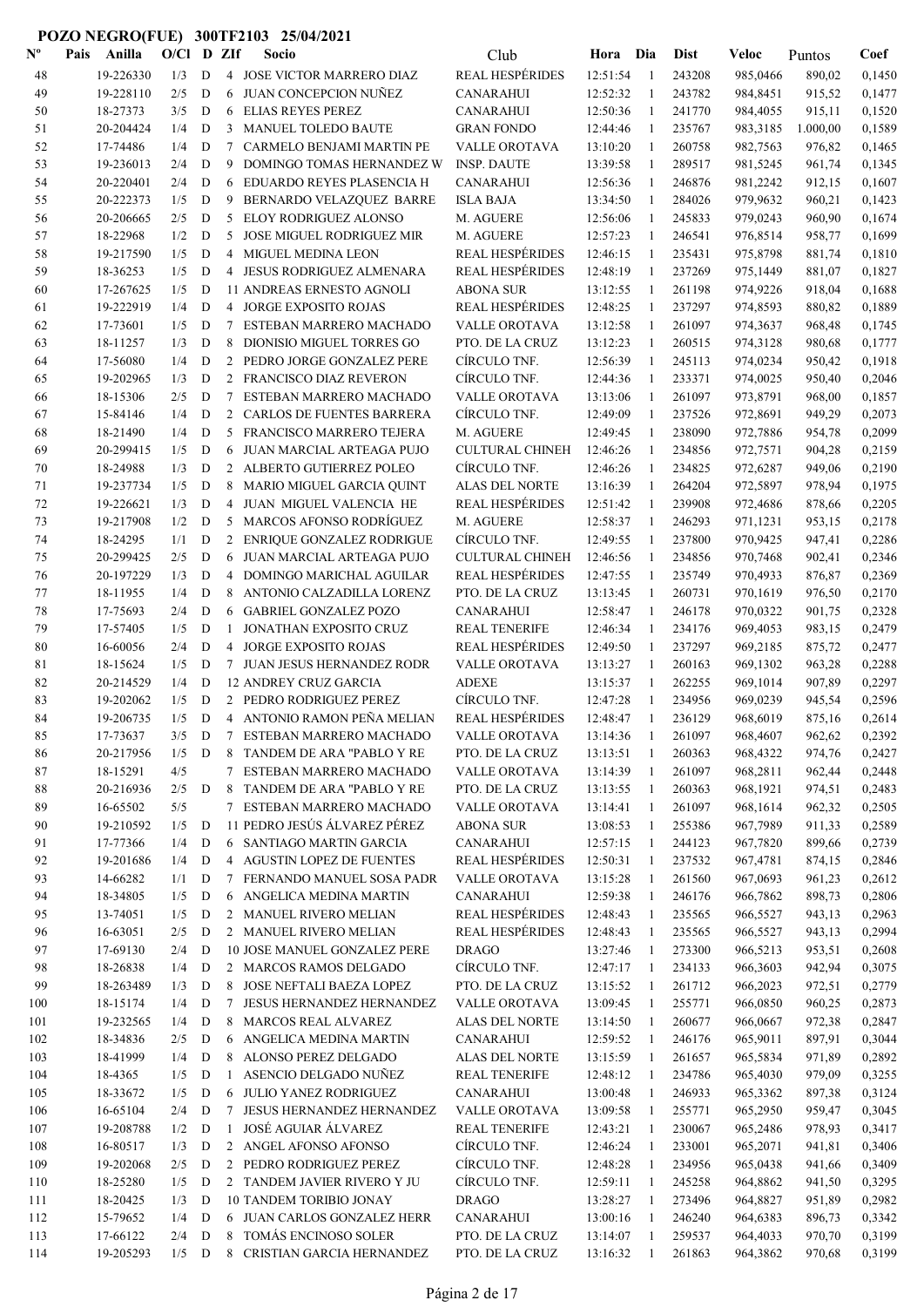| $\mathbf{N}^{\mathbf{o}}$ | Pais | Anilla                 | $O/C1$ D ZIf |                  |                                  | Socio                                                  | Club                            | Hora Dia             |                    | <b>Dist</b>      | Veloc                | Puntos           | Coef             |
|---------------------------|------|------------------------|--------------|------------------|----------------------------------|--------------------------------------------------------|---------------------------------|----------------------|--------------------|------------------|----------------------|------------------|------------------|
| 115                       |      | 19-217348              | 1/4          | D                |                                  | 5 FERNANDO GARCIA RODRIGUEZ                            | M. AGUERE                       | 12:55:33             | -1                 | 241592           | 964,2467             | 946,40           | 0,3497           |
| 116                       |      | 17-76898               | 1/4          | D                | 6                                | CARLOS DONATE ALBERTO                                  | <b>GRAN FONDO</b>               | 13:00:56             | 1                  | 246752           | 964,1261             | 896,26           | 0,3454           |
| 117                       |      | 19-197706              | 1/4          | D                | 3                                | JONAY MARTÍN GARCÍA                                    | <b>GRAN FONDO</b>               | 12:48:23             | 1                  | 234511           | 963,5458             | 979,89           | 0,3666           |
| 118                       |      | 17-45807               | 1/5          | D                |                                  | 4 SERGIO GROSSO GONZALEZ                               | <b>REAL HESPÉRIDES</b>          | 12:51:57             | 1                  | 237922           | 963,4420             | 870,50           | 0,3644           |
| 119                       |      | 18-20020               | 1/5          | D                |                                  | 10 JOSE MARIA ALVARO AFONSO                            | <b>DRAGO</b>                    | 13:31:09             | -1                 | 275668           | 963,3689             | 950,40           | 0,3172           |
| 120                       |      | 19-219524              | 2/4          | D                |                                  | 10 JOSE ANGEL DIAZ GONZALEZ                            | <b>DRAGO</b>                    | 13:32:15             | -1                 | 276724           | 963,3560             | 950,39           | 0,3186           |
| 121                       |      | 18-15762               | 1/5          | D                |                                  | 7 FCO. JAVIER PEREZ GONZALE                            | VALLE OROTAVA                   | 13:09:10             | -1                 | 254268           | 962,5287             | 956,72           | 0,3497           |
| 122                       |      | 19-209382              | 2/5          | D                | $\mathbf{1}$                     | JONATHAN EXPOSITO CRUZ                                 | <b>REAL TENERIFE</b>            | 12:48:18             | -1                 | 234176           | 962,4990             | 976,14           | 0,3828           |
| 123                       |      | 16-60904               | 2/5          | D                | 4                                | <b>JESUS RODRIGUEZ ALMENARA</b>                        | <b>REAL HESPÉRIDES</b>          | 12:51:31             | -1                 | 237269           | 962,4866             | 869,64           | 0,3809           |
| 124                       |      | 17-55291               | 1/4          | D                | 2                                | EUFEMIO CABRERA BETANCORT                              | CÍRCULO TNF.                    | 12:48:42             | 1                  | 234438           | 961,9943             | 938,68           | 0,3886           |
| 125                       |      | 19-197286              | 1/5          | ${\bf D}$        | 3                                | IGNACIO MANUEL PÉREZ AFON                              | <b>GRAN FONDO</b>               | 12:48:47             | 1                  | 234490           | 961,8787             | 978,19           | 0,3917           |
| 126                       |      | 18-11260               | 2/3          | D                | 8                                | DIONISIO MIGUEL TORRES GO                              | PTO. DE LA CRUZ                 | 13:15:55             | 1                  | 260515           | 961,6057             | 967,89           | 0,3554           |
| 127                       |      | 20-204442              | 1/4          | D                | 1                                | DOMINGO JOSE HERNANDEZ TO                              | <b>GRAN FONDO</b>               | 12:47:00             | 1                  | 232690           | 961,5289             | 975,16           | 0,4010           |
| 128                       |      | 19-218371              | 1/4          | D                |                                  | 10 MANUEL ANGEL PESCOSO DOMI                           | <b>DRAGO</b>                    | 13:27:41             | 1                  | 271800           | 961,4999             | 948,56           | 0,3460           |
| 129                       |      | 17-65656               | 1/5          | D                |                                  | 8 TANDEM CAMARA "CARLOS Y L                            | PTO. DE LA CRUZ                 | 13:15:09             | 1                  | 259672           | 961,2141             | 967,49           | 0,3650           |
| 130                       |      | 18-15324               | 1/4          | D                | 7                                | <b>BRAULIO LORENZO LUIS</b>                            | VALLE OROTAVA                   | 13:12:49             | $\mathbf{1}$       | 257415           | 961,1612             | 955,36           | 0,3711           |
| 131                       |      | 16-92380               | 2/4          | D                | 6                                | <b>JUAN CARLOS GONZALEZ HERR</b>                       | <b>CANARAHUI</b>                | 13:01:26             | -1                 | 246240           | 960,2496             | 892,65           | 0,3909           |
| 132                       |      | 17-59608               | 1/5          | D                | 4                                | ALEJANDRO HERNANDEZ HERNA                              | <b>REAL HESPÉRIDES</b>          | 12:52:49             | -1                 | 237948           | 960,1776             | 867,55           | 0,4076           |
| 133                       |      | 18-26109               | 2/5          | D                |                                  | 2 ANIBAL HERNANDEZ RODRIGU                             | CÍRCULO TNF.                    | 12:48:50             | -1                 | 234033           | 959,8072             | 936,55           | 0,4176           |
| 134                       |      | 20-222432              | 2/5          | D                | 9                                | BERNARDO VELAZQUEZ BARRE                               | <b>ISLA BAJA</b>                | 13:41:02             | $\mathbf{1}$       | 284026           | 959,4393             | 940,10           | 0,3466           |
| 135                       |      | 17-67114               | 1/5          | D                |                                  | 10 JOSE ANTONIO LEON ARVELO                            | <b>DRAGO</b>                    | 13:32:39             | 1                  | 275959           | 959,3569             | 946,44           | 0,3594           |
| 136                       |      | 19-204630              | 1/4          | D                |                                  | 8 JAVIER PALOMARES GONZALEZ                            | PTO. DE LA CRUZ                 | 13:16:32             | 1                  | 260490           | 959,3297             | 965,59           | 0,3836           |
| 137                       |      | 19-211465              | 1/4          | D                |                                  | 11 AYTHAMI TOLEDO VARGAS                               | <b>ABONA SUR</b>                | 13:28:46             | 1                  | 272096           | 958,8723             | 902,92           | 0,3699           |
| 138                       |      | 17-53119<br>19-203177  | 1/5          | $\mathbf D$<br>D |                                  | 5 JUAN RAMON PEREZ LUIS<br>2 PEDRO JORGE GONZALEZ PERE | M. AGUERE<br>CÍRCULO TNF.       | 12:52:38<br>13:00:44 | 1                  | 237352<br>245113 | 958,4816<br>958,4711 | 940,74<br>935,24 | 0,4272<br>0,4167 |
| 139                       |      | 18-1027                | 2/4<br>1/5   | D                | 3                                | RICARDO GARCÍA ALBERTO                                 | <b>GRAN FONDO</b>               | 12:49:48             | 1<br>1             | 234511           | 957,9698             |                  | 0,4386           |
| 140<br>141                |      | 18-11973               | 2/4          | D                | 8                                | ANTONIO CALZADILLA LORENZ                              | PTO. DE LA CRUZ                 | 13:17:14             | 1                  | 260731           | 957,7483             | 974,22<br>964,00 | 0,3973           |
| 142                       |      | 17-73197               | 3/4          | D                | 7                                | <b>JESUS HERNANDEZ HERNANDEZ</b>                       | VALLE OROTAVA                   | 13:12:04             | -1                 | 255771           | 957,7047             | 951,92           | 0,4079           |
| 143                       |      | 19-225705              | 1/4          | D                | 4                                | MATEO FERNANDEZ GONZALEZ                               | <b>REAL HESPÉRIDES</b>          | 12:52:16             | -1                 | 236697           | 957,2540             | 864,91           | 0,4439           |
| 144                       |      | 18-17031               | 2/5          | D                |                                  | 10 JOSE ANTONIO LEON ARVELO                            | <b>DRAGO</b>                    | 13:33:20             | 1                  | 275959           | 957,0832             | 944,20           | 0,3834           |
| 145                       |      | 18-22988               | 2/2          | D                | 5                                | JOSE MIGUEL RODRIGUEZ MIR                              | M. AGUERE                       | 13:02:37             | -1                 | 246541           | 957,0072             | 939,29           | 0,4321           |
| 146                       |      | 15-126720              | 1/5          | D                | $\mathbf{1}$                     | JUAN CARLOS HERRERA HERNÁ                              | <b>REAL TENERIFE</b>            | 12:45:27             | -1                 | 230081           | 956,8767             | 970,44           | 0,4662           |
| 147                       |      | 17-39813               | 1/4          | D                |                                  | 3 VICTOR DARIO GÓMEZ BAUTE                             | <b>GRAN FONDO</b>               | 12:51:43             | 1                  | 236076           | 956,8709             | 973,10           | 0,4575           |
| 148                       |      | 17-73888               | 2/4          | D                | 7                                | <b>BRAULIO LORENZO LUIS</b>                            | VALLE OROTAVA                   | 13:14:06             | -1                 | 257415           | 956,5775             | 950,80           | 0,4224           |
| 149                       |      | 18-4136                | 1/3          | $\mathbf D$      | 1                                | <b>ANDRA'S BALAZS</b>                                  | <b>REAL TENERIFE</b>            | 12:57:01             | 1                  | 241060           | 956,5240             | 970,08           | 0,4542           |
| 150                       |      | 16-60020               | 3/4          | $\mathbf D$      | 4                                | <b>JORGE EXPOSITO ROJAS</b>                            | <b>REAL HESPÉRIDES</b>          | 12:53:07             | 1                  | 237297           | 956,3928             | 864,13           | 0,4645           |
| 151                       |      | 18-27160               | 1/5          | D                |                                  | 2 JOSE JAVIER DENIZ CABRERA                            | CÍRCULO TNF.                    | 12:49:04             | $\mathbf{1}$       | 233376           | 956,1978             | 933,02           | 0,4754           |
| 152                       |      | 18-6276                | 1/3          | D                | $\mathbf{1}$                     | MAXIMINO DE FRANCISCO LOR                              | <b>REAL TENERIFE</b>            | 12:48:21             |                    | 232683           | 956,1660             | 969,72           | 0,4800           |
| 153                       |      | 19-196056              | 1/5          | D                |                                  | 3 TANDEM BRYAN MONTIEL                                 | <b>GRAN FONDO</b>               | 12:49:58             | 1                  | 234126           | 955,7464             | 971,95           | 0,4802           |
| 154                       |      | 19-201960              | 2/5          | D                | 2                                | JOSE JAVIER DENIZ CABRERA                              | CÍRCULO TNF.                    | 12:49:15             | 1                  | 233376           | 955,4800             | 932,32           | 0,4848           |
| 155                       |      | 18-21827               | 1/5          | D                | 5                                | JOSUE ARENCIBIA MENDOZA                                | M. AGUERE                       | 12:54:18             | 1                  | 238141           | 955,2387             | 937,56           | 0,4782           |
| 156                       |      | 18-39117               | 1/5          | D                |                                  | 4 ISIDRO DIAZ ALVAREZ                                  | <b>REAL HESPÉRIDES</b>          | 12:53:24             | -1                 | 237252           | 955,1208             | 862,98           | 0,4831           |
| 157                       |      | 20-228163              | 1/5          | D                |                                  | 11 MIGUEL RAMÓN DELGADO TRUJ                           | <b>ABONA SUR</b>                | 13:31:35             | -1                 | 273647           | 954,8601             | 899,14           | 0,4216           |
| 158                       |      | 18-39116               | 2/5          | D                |                                  | 4 ISIDRO DIAZ ALVAREZ                                  | <b>REAL HESPÉRIDES</b>          | 12:53:32             | $\mathbf{1}$       | 237252           | 954,6084             | 862,52           | 0,4893           |
| 159                       |      | 19-213926              | 2/5          | D                |                                  | 11 QUITERIO HERNÁNDEZ ALONSO                           | <b>ABONA SUR</b>                | 13:31:52             | -1                 | 273844           | 954,6038             | 898,90           | 0,4266           |
| 160                       |      | 18-12494               | 1/3          | $\mathbf D$      |                                  | 9 CLAUDIO MICHAEL GONZALEZ                             | <b>ISLA BAJA</b>                | 13:44:36             | 1                  | 285993           | 954,5828             | 935,34           | 0,4111           |
| 161                       |      | 19-221016              | 2/5          | $\mathbf D$      |                                  | 10 JOSE MARIA ALVARO AFONSO                            | <b>DRAGO</b>                    | 13:33:49             | 1                  | 275668           | 954,4740             | 941,62           | 0,4291           |
| 162                       |      | 18-37559               | 1/4          | D                |                                  | 4 JUAN CARLOS RAVELO RAMOS                             | <b>REAL HESPÉRIDES</b>          | 12:56:03             | 1                  | 239587           | 954,3398             | 862,28           | 0,4968           |
| 163                       |      | 17-80118               | 2/4          | D                |                                  | 6 CARLOS DONATE ALBERTO                                | <b>GRAN FONDO</b>               | 13:03:34             | 1                  | 246752           | 954,3071             | 887,13           | 0,4854           |
| 164                       |      | 19-226412              | 2/5          | D                |                                  | 5 SIMEI ALONSO RODDRÍGUEZ                              | M. AGUERE                       | 12:59:03             | 1                  | 242165           | 953,2179             | 935,57           | 0,4976           |
| 165                       |      | 19-196084              | 2/5          | D                | 3                                | TANDEM BRYAN MONTIEL                                   | <b>GRAN FONDO</b>               | 12:50:39             | 1                  | 234126           | 953,0877             | 969,25           | 0,5178           |
| 166                       |      | 19-199676              | 1/4          | D                | $\tau$                           | FELIPE REYES DÍAZ                                      | VALLE OROTAVA                   | 13:13:01             | 1                  | 255418           | 952,9930             | 947,24           | 0,4775           |
| 167                       |      | 18-14265               | 1/5          | D                | 9                                | SANTIAGO HERNANDEZ HERNAN                              | <b>INSP. DAUTE</b>              | 13:49:05             | 1                  | 289712           | 952,7388             | 933,54           | 0,4235           |
| 168                       |      | 18-10891               | 1/5          | D                | 8                                | JESUS MANUEL MARTIN FUMER                              | PTO. DE LA CRUZ<br>CÍRCULO TNF. | 13:18:22             | -1                 | 260395           | 952,5485             | 958,77           | 0,4740           |
| 169<br>170                |      | 19-226671<br>19-226754 | 1/5<br>2/5   | D<br>D           | $\overline{4}$<br>$\overline{4}$ | FERNANDO PEÑA MELIAN<br>FERNANDO PEÑA MELIAN           | CÍRCULO TNF.                    | 12:52:55<br>12:53:00 | -1<br>$\mathbf{1}$ | 236115<br>236115 | 952,3966<br>952,0766 | 860,52<br>860,23 | 0,5259<br>0,5290 |
| 171                       |      | 19-203855              | 1/5          | D                | 8                                | RAFAEL JOSE SIVERIO GRILL                              | PTO. DE LA CRUZ                 | 13:21:32             | -1                 | 263260           | 952,0010             | 958,22           | 0,4773           |
| 172                       |      | 19-205502              | 1/4          | D                | 8                                | JOSE GONZALEZ GARCIA                                   | PTO. DE LA CRUZ                 | 13:19:09             | 1                  | 260860           | 951,5229             | 957,74           | 0,4845           |
| 173                       |      | 18-36810               | 2/5          | D                |                                  | 4 SERGIO GROSSO GONZALEZ                               | <b>REAL HESPÉRIDES</b>          | 12:55:05             | 1                  | 237922           | 951,3709             | 859,59           | 0,5343           |
| 174                       |      | 20-228046              | 2/5          | D                |                                  | 11 MIGUEL RAMÓN DELGADO TRUJ                           | <b>ABONA SUR</b>                | 13:32:41             | 1                  | 273647           | 951,2091             | 895,71           | 0,4672           |
| 175                       |      | 18-21507               | 2/4          | D                |                                  | 5 FRANCISCO MARRERO TEJERA                             | M. AGUERE                       | 12:55:22             | 1                  | 238090           | 950,9653             | 933,36           | 0,5401           |
| 176                       |      | 19-219884              | 3/4          | D                |                                  | 10 JOSE MANUEL GONZALEZ PERE                           | <b>DRAGO</b>                    | 13:32:30             | 1                  | 273300           | 950,6087             | 937,81           | 0,4732           |
| 177                       |      | 18-35522               | 1/3          | D                |                                  | 4 RICARDO SIMO EDEL                                    | <b>REAL HESPÉRIDES</b>          | 12:54:41             | 1                  | 237338           | 950,5560             | 858,86           | 0,5480           |
| 178                       |      | 19-217635              | 2/5          | D                | $\overline{4}$                   | MIGUEL MEDINA LEON                                     | <b>REAL HESPÉRIDES</b>          | 12:52:47             | 1                  | 235431           | 950,1487             | 858,49           | 0,5555           |
| 179                       |      | 18-12962               | 1/2          | D                | 9                                | DANIEL FRANCIS HERNANDEZ                               | <b>ISLA BAJA</b>                | 13:48:15             | 1                  | 288101           | 950,0445             | 930,90           | 0,4565           |
| 180                       |      | 18-14008               | 3/4          | D                | 9                                | DOMINGO TOMAS HERNANDEZ W                              | <b>INSP. DAUTE</b>              | 13:50:00             | 1                  | 289517           | 949,2361             | 930,10           | 0,4568           |
| 181                       |      | 18-9429                | $2/5$ D      |                  |                                  | 8 RAFAEL JOSE SIVERIO GRILL                            | PTO. DE LA CRUZ                 | 13:22:23             | -1                 | 263260           | 949,0837             | 955,28           | 0,5052           |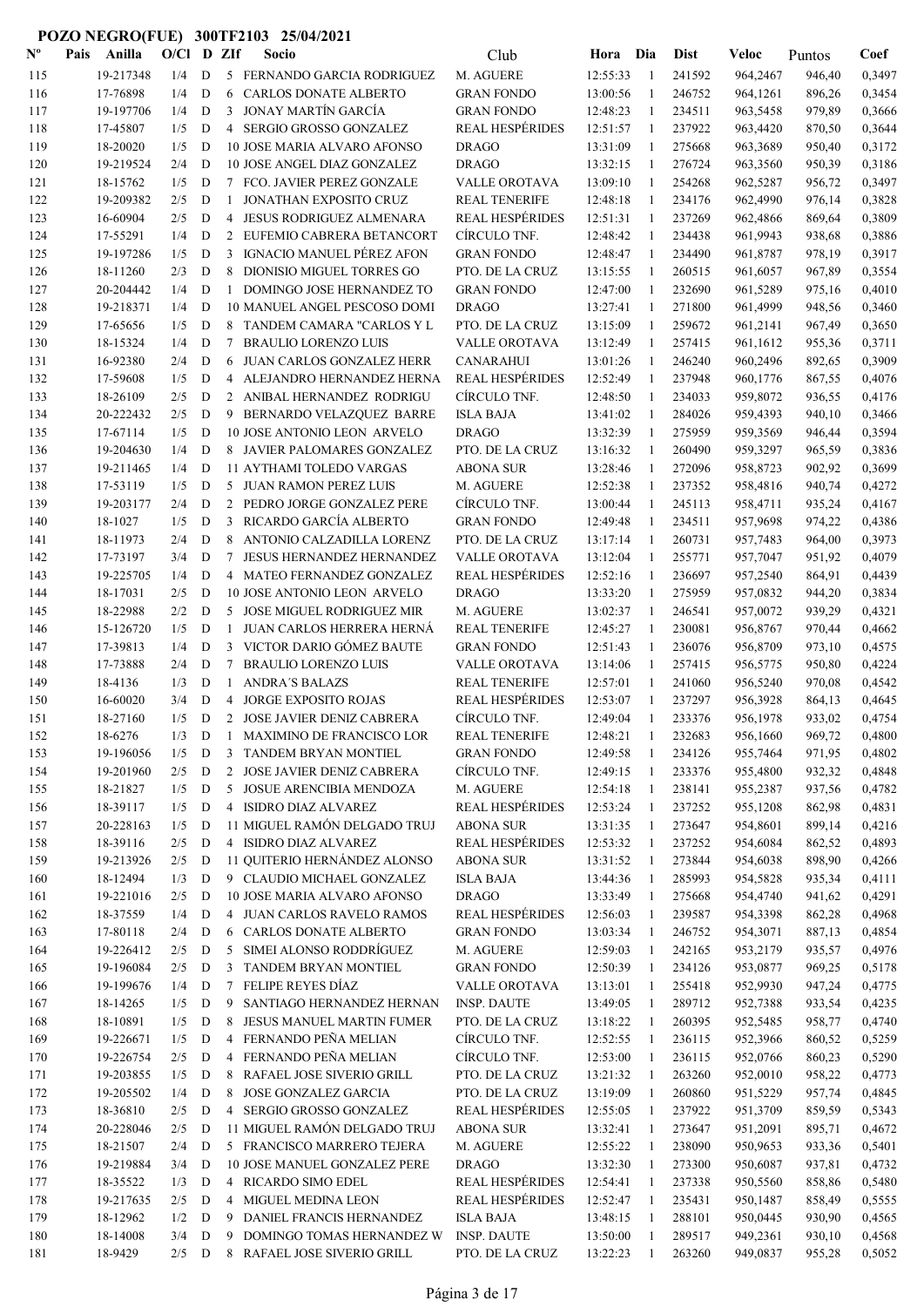| $\mathbf{N}^{\mathbf{o}}$ | Pais | Anilla    | O/Cl    |             | D ZIf          | Socio                               | Club                   | Hora     | Dia          | <b>Dist</b> | Veloc    | Puntos | Coef   |
|---------------------------|------|-----------|---------|-------------|----------------|-------------------------------------|------------------------|----------|--------------|-------------|----------|--------|--------|
| 182                       |      | 20-191688 | 1/2     | D           |                | <b>10 MANUEL GARCIA BENITEZ</b>     | <b>DRAGO</b>           | 13:32:23 | -1           | 272633      | 948,6737 | 935,90 | 0,4905 |
| 183                       |      | 18-10473  | 2/5     | D           | 8              | JESUS MANUEL MARTIN FUMER           | PTO. DE LA CRUZ        | 13:19:29 | $\mathbf{1}$ | 260395      | 948,6733 | 954,87 | 0,5164 |
| 184                       |      | 18-12387  | 1/5     | D           | 9              | MOISES HERNANDEZ HERNAND            | <b>ISLA BAJA</b>       | 13:50:39 | 1            | 289871      | 948,3756 | 929,26 | 0,4664 |
| 185                       |      | 19-235481 | 1/3     | D           | 9              | <b>KEVIN LUIS DIAZ</b>              | <b>ISLA BAJA</b>       | 13:42:05 | -1           | 281741      | 948,3568 | 929,24 | 0,4825 |
| 186                       |      | 19-226867 | 1/3     | D           | 4              | JULIO A. EXPOSITO GARCIA            | <b>REAL HESPÉRIDES</b> | 12:54:34 | $\mathbf{1}$ | 236650      | 948,2436 | 856,77 | 0,5775 |
| 187                       |      | 19-223411 | 2/5     | D           | 4              | ANTONIO RAMON PEÑA MELIAN           | <b>REAL HESPÉRIDES</b> | 12:54:07 | $\mathbf{1}$ | 236129      | 947,8651 | 856,43 | 0,5819 |
| 188                       |      | 19-234663 | 1/4     | D           | 9              | RAUL LORENZO GARCIA                 | <b>ISLA BAJA</b>       | 13:50:02 | -1           | 289020      | 947,5030 | 928,41 | 0,4779 |
| 189                       |      | 19-223024 | 3/5     | D           | 4              | <b>MIGUEL MEDINA LEON</b>           | <b>REAL HESPÉRIDES</b> | 12:53:37 | 1            | 235431      | 946,9639 | 855,61 | 0,5898 |
| 190                       |      | 18-17169  | 3/5     | D           |                | 10 JOSE ANTONIO LEON ARVELO         | <b>DRAGO</b>           | 13:36:25 | 1            | 275959      | 946,9568 | 934,21 | 0,5059 |
| 191                       |      | 16-62679  | 1/5     | D           |                | 3 FERNANDO CARRILLO DEL CAS         | <b>REAL HESPÉRIDES</b> | 12:56:30 | 1            | 238092      | 946,6879 | 962,74 | 0,5894 |
| 192                       |      | 19-208002 | 1/4     | D           | -1             | <b>JOSE MANUEL MARTIN GARCIA</b>    | <b>REAL TENERIFE</b>   | 12:50:59 | 1            | 232851      | 946,6129 | 960,03 | 0,6058 |
| 193                       |      | 18-22830  | 1/5     | D           | 5              | <b>JUAN CANO CANO</b>               | M. AGUERE              | 12:54:50 | 1            | 236450      | 946,4310 | 928,91 | 0,5997 |
| 194                       |      | 20-219228 | 1/5     | D           | 6              | JUAN PEDRO MORENO GUTIERR           | CANARAHUI              | 13:04:49 | 1            | 245861      | 946,2865 | 879,67 | 0,5798 |
| 195                       |      | 17-73082  | 2/4     | D           | 7              | CARMELO BENJAMI MARTIN PE           | VALLE OROTAVA          | 13:20:34 | $\mathbf{1}$ | 260758      | 946,2610 | 940,55 | 0,5495 |
| 196                       |      | 20-201798 | 2/3     | D           | 2              | JESUS D. GARCIA CANO                | CÍRCULO TNF.           | 12:52:38 | 1            | 234300      | 946,1570 | 923,23 | 0,6146 |
| 197                       |      | 18-36680  | 1/4     | D           | 4              | <b>ROBIN RODRIGUEZ GIL</b>          | <b>REAL HESPÉRIDES</b> | 12:57:01 | 1            | 238375      | 945,8700 | 854,62 | 0,6072 |
| 198                       |      | 20-201797 | 3/3     | D           | 2              | JESUS D. GARCIA CANO                | CÍRCULO TNF.           | 12:52:48 | -1           | 234300      | 945,5206 | 922,61 | 0,6209 |
| 199                       |      | 20-207724 | 1/4     | D           |                | 5 JUAN DAVID PALMERO AFONSO         | M. AGUERE              | 12:56:28 | $\mathbf{1}$ | 237726      | 945,3579 | 927,86 | 0,6151 |
| 200                       |      | 16-94497  | 1/4     | D           |                | <b>12 LEOPOLDO R MARTIN TABARES</b> | <b>ADEXE</b>           | 13:40:18 | -1           | 279098      | 945,1338 | 885,43 | 0,5265 |
| 201                       |      | 18-896    | 2/4     | D           |                | 3 VICTOR DARIO GÓMEZ BAUTE          | <b>GRAN FONDO</b>      | 12:54:49 | 1            | 236076      | 944,9970 | 961,02 | 0,6256 |
| 202                       |      | 20-217391 | 2/4     | $\mathbf D$ |                | 8 JAVIER PALOMARES GONZALEZ         | PTO. DE LA CRUZ        | 13:20:40 | 1            | 260490      | 944,9456 | 951,12 | 0,5698 |
| 203                       |      | 18-11952  | 3/4     | D           |                | 8 ANTONIO CALZADILLA LORENZ         | PTO. DE LA CRUZ        | 13:21:01 | 1            | 260731      | 944,6205 | 950,79 | 0,5721 |
| 204                       |      | 20-228857 | 1/5     | D           |                | 11 JUAN LUIS PADILLA MACHIN         | <b>ABONA SUR</b>       | 13:26:47 | 1            | 266152      | 944,5271 | 889,41 | 0,5632 |
| 205                       |      | 18-17711  | 1/5     | D           |                | <b>10 TANDEM BARRETO-CARLOS</b>     | <b>DRAGO</b>           | 13:34:48 | 1            | 273505      | 943,7716 | 931,07 | 0,5507 |
| 206                       |      | 20-231924 | 3/5     | D           | $\mathbf{1}$   | JONATHAN EXPOSITO CRUZ              | <b>REAL TENERIFE</b>   | 12:53:15 | 1            | 234176      | 943,3072 | 956,68 | 0,6463 |
| 207                       |      | 19-205321 | 2/5     | D           |                | 8 CRISTIAN GARCIA HERNANDEZ         | PTO. DE LA CRUZ        | 13:22:41 | -1           | 261863      | 943,0274 | 949,19 | 0,5808 |
| 208                       |      | 18-29154  | 1/4     | D           |                | <b>12 FELIPE JUAN RAMOS HERNAND</b> | <b>ADEXE</b>           | 13:35:20 | 1            | 273673      | 942,6165 | 883,07 | 0,5584 |
| 209                       |      | 18-33865  | 2/4     | D           | 6              | SANTIAGO MARTIN GARCIA              | <b>CANARAHUI</b>       | 13:04:01 | -1           | 244123      | 942,4992 | 876,15 | 0,6290 |
| 210                       |      | 19-215580 | 1/5     | D           | -1             | <b>GABRIEL SOCAS MARTIN</b>         | <b>REAL TENERIFE</b>   | 12:54:03 | -1           | 234664      | 942,2365 | 955,59 | 0,6575 |
| 211                       |      | 20-198302 | 1/3     | D           | $\overline{4}$ | <b>JOSE FERNANDO RODRÍGUEZ D</b>    | <b>REAL HESPÉRIDES</b> | 12:56:14 | $\mathbf{1}$ | 236701      | 942,1560 | 851,27 | 0,6550 |
| 212                       |      | 18-24615  | 1/3     | D           |                | 2 FCO. JAVIER GOYA RODRIGUE         | CÍRCULO TNF.           | 13:11:31 | -1           | 251076      | 942,0649 | 919,23 | 0,6204 |
| 213                       |      | 16-79702  | 1/4     | D           | 9              | ANDRES DEL ROSARIO DIAZ             | <b>INSP. DAUTE</b>     | 13:52:03 | 1            | 289198      | 941,8596 | 922,88 | 0,5412 |
| 214                       |      | 20-226349 | 2/4     | D           |                | 11 JOSÉ DOMINGO HERNÁNDEZ LE        | <b>ABONA SUR</b>       | 13:32:11 | 1            | 270476      | 941,8235 | 886,87 | 0,5813 |
| 215                       |      | 17-81316  | 2/5     | $\mathbf D$ |                | 8 MARIO MIGUEL GARCIA QUINT         | ALAS DEL NORTE         | 13:25:32 | 1            | 264204      | 941,7918 | 947,94 | 0,5979 |
| 216                       |      | 18-24848  | 2/4     | D           |                | 2 MARCOS RAMOS DELGADO              | CÍRCULO TNF.           | 12:53:37 | 1            | 234133      | 941,7430 | 918,92 | 0,6778 |
| 217                       |      | 18-34277  | 3/4     | D           | 6              | <b>CARLOS DONATE ALBERTO</b>        | <b>GRAN FONDO</b>      | 13:07:11 | 1            | 246752      | 941,1430 | 874,89 | 0,6462 |
| 218                       |      | 20-206672 | 3/5     | D           | 5              | ELOY RODRIGUEZ ALONSO               | M. AGUERE              | 13:06:21 | 1            | 245833      | 940,6275 | 923,21 | 0,6516 |
| 219                       |      | 19-227855 | 1/3     | D           | 6              | ANDRES ALVAREZ REVERON              | <b>CANARAHUI</b>       | 13:04:37 | -1           | 244167      | 940,4905 | 874,29 | 0,6590 |
| 220                       |      | 19-280669 | 1/5     | D           |                | 4 HUMBERTO PERERA HERNANDEZ         | <b>REAL HESPÉRIDES</b> | 13:00:14 | 1            | 240023      | 940,4062 | 849,69 | 0,6735 |
| 221                       |      | 18-15197  | 4/4     |             | 7              | JESUS HERNANDEZ HERNANDEZ           | <b>VALLE OROTAVA</b>   | 13:16:59 | -1           | 255771      | 940,3922 | 934,72 | 0,6349 |
| 222                       |      | 16-61569  | 1/4     | $\mathbf D$ | 4              | MANUEL JEREZ HERRERA                | <b>REAL HESPÉRIDES</b> | 13:03:23 | -1           | 242964      | 940,3238 | 849,61 | 0,6714 |
| 223                       |      | 20-193906 | 1/4     | D           | $\overline{4}$ | MIGUEL ANGEL EXPOSITO ROJ           | <b>REAL HESPÉRIDES</b> | 12:57:23 | $\mathbf{1}$ | 237304      | 940,2523 | 849,55 | 0,6905 |
| 224                       |      | 20-193311 | 2/4     | D           | 4              | MIGUEL ANGEL EXPOSITO ROJ           | <b>REAL HESPÉRIDES</b> | 12:57:24 | $\mathbf{1}$ | 237304      | 940,1902 | 849,49 | 0,6936 |
| 225                       |      | 20-217377 | 3/4     | $\mathbf D$ | 8              | JAVIER PALOMARES GONZALEZ           | PTO. DE LA CRUZ        | 13:22:08 | 1            | 260490      | 939,9447 | 946,08 | 0,6346 |
| 226                       |      | 17-47329  | 2/4     | D           |                | 4 AGUSTIN LOPEZ DE FUENTES          | <b>REAL HESPÉRIDES</b> | 12:57:44 | 1            | 237532      | 939,8523 | 849,18 | 0,6991 |
| 227                       |      | 17-76507  | 2/3     | D           |                | 6 ANDRES ALVAREZ REVERON            | <b>CANARAHUI</b>       | 13:04:49 | 1            | 244167      | 939,7665 | 873,61 | 0,6831 |
| 228                       |      | 19-199663 | 3/4     | D           |                | 7 FELIPE REYES DÍAZ                 | VALLE OROTAVA          | 13:16:50 | 1            | 255418      | 939,6125 | 933,94 | 0,6559 |
| 229                       |      | 18-22693  | 2/4     | D           |                | 7 FELIPE REYES DÍAZ                 | <b>VALLE OROTAVA</b>   | 13:16:50 | 1            | 255418      | 939,6125 | 933,94 | 0,6588 |
| 230                       |      | 19-197872 | 2/5     | D           | 3              | RICARDO GARCÍA ALBERTO              | <b>GRAN FONDO</b>      | 12:54:36 | 1            | 234511      | 939,5473 | 955,48 | 0,7206 |
| 231                       |      | 18-11370  | 1/5     | D           | 8              | RICHARD EDWARD FROST                | PTO. DE LA CRUZ        | 13:21:17 | 1            | 259418      | 938,9564 | 945,09 | 0,6543 |
| 232                       |      | 18-22056  | 1/4     | D           |                | 5 MERCEDES MORALES JIMENEZ          | M. AGUERE              | 12:56:50 | $\mathbf{1}$ | 236389      | 938,6724 | 921,30 | 0,7211 |
| 233                       |      | 19-219882 | 4/4     |             |                | 10 JOSE MANUEL GONZALEZ PERE        | <b>DRAGO</b>           | 13:36:12 | -1           | 273300      | 938,5302 | 925,89 | 0,6264 |
| 234                       |      | 19-214826 | 2/4     | D           |                | 12 FELIPE JUAN RAMOS HERNAND        | <b>ADEXE</b>           | 13:36:39 | -1           | 273673      | 938,3610 | 879,09 | 0,6282 |
| 235                       |      | 18-4102   | 1/4     | D           |                | 1 DIEGO TABARES RODRÍGUEZ           | <b>REAL TENERIFE</b>   | 13:06:37 | -1           | 245469      | 938,2774 | 951,58 | 0,7034 |
| 236                       |      | 20-203200 | 1/5     | D           |                | 3 DIEGO MONTIEL TORRES              | <b>GRAN FONDO</b>      | 12:54:32 | -1           | 234126      | 938,2554 | 954,17 | 0,7406 |
| 237                       |      | 19-197846 | 2/5     | D           | 3              | IGNACIO MANUEL PÉREZ AFON           | <b>GRAN FONDO</b>      | 12:54:59 | 1            | 234490      | 938,0225 | 953,93 | 0,7426 |
| 238                       |      | 18-93     | 3/5     | ${\bf D}$   | 3              | TANDEM BRYAN MONTIEL                | <b>GRAN FONDO</b>      | 12:54:36 | 1            | 234126      | 938,0048 | 953,91 | 0,7469 |
| 239                       |      | 10-140340 | 3/5     | D           |                | 2 MANUEL RIVERO MELIAN              | <b>REAL HESPÉRIDES</b> | 12:56:13 | 1            | 235565      | 937,6965 | 914,97 | 0,7455 |
| 240                       |      | 16-98572  | 1/5     | D           | 3              | JOSÉ MANUEL AFONSO RUANO            | <b>GRAN FONDO</b>      | 12:56:56 | 1            | 236116      | 937,2162 | 953,11 | 0,7468 |
| 241                       |      | 16-63035  | 4/5     |             |                | 2 MANUEL RIVERO MELIAN              | <b>REAL HESPÉRIDES</b> | 12:56:27 | -1           | 235565      | 936,8264 | 914,12 | 0,7517 |
| 242                       |      | 18-39132  | 3/5     | D           |                | 3 IGNACIO MANUEL PÉREZ AFON         | <b>GRAN FONDO</b>      | 12:55:20 | 1            | 234490      | 936,7111 | 952,60 | 0,7583 |
| 243                       |      | 19-231166 | 2/5     | D           |                | 11 LUCÍA NEREA LEDESMA BACAL        | <b>ADEXE</b>           | 13:37:37 | 1            | 274025      | 936,4641 | 881,82 | 0,6516 |
| 244                       |      | 19-209802 | 2/5     | D           | $\mathbf{1}$   | ASENCIO DELGADO NUÑEZ               | <b>REAL TENERIFE</b>   | 12:55:50 | $\mathbf{1}$ | 234786      | 936,0239 | 949,29 | 0,7636 |
| 245                       |      | 19-222064 | 2/3     | D           | $\overline{4}$ | RICARDO SIMO EDEL                   | <b>REAL HESPÉRIDES</b> | 12:58:36 | 1            | 237338      | 935,8754 | 845,59 | 0,7585 |
| 246                       |      | 19-196941 | 1/3     | D           |                | 3 MANUEL DUQUE FARIÑA               | <b>GRAN FONDO</b>      | 12:55:36 | -1           | 234511      | 935,7981 | 951,67 | 0,7708 |
| 247                       |      | 18-263355 | 3/5     | D           | 8              | <b>EMILIO BELLO GONZALEZ</b>        | PTO. DE LA CRUZ        | 13:23:19 | -1           | 260437      | 935,7578 | 941,87 | 0,6968 |
| 248                       |      | 18-28707  | $2/4$ D |             |                | 12 DOMINGO MARIO DIAZ ACOSTA        | <b>ADEXE</b>           | 13:38:32 | -1           | 274637      | 935,6246 | 876,52 | 0,6635 |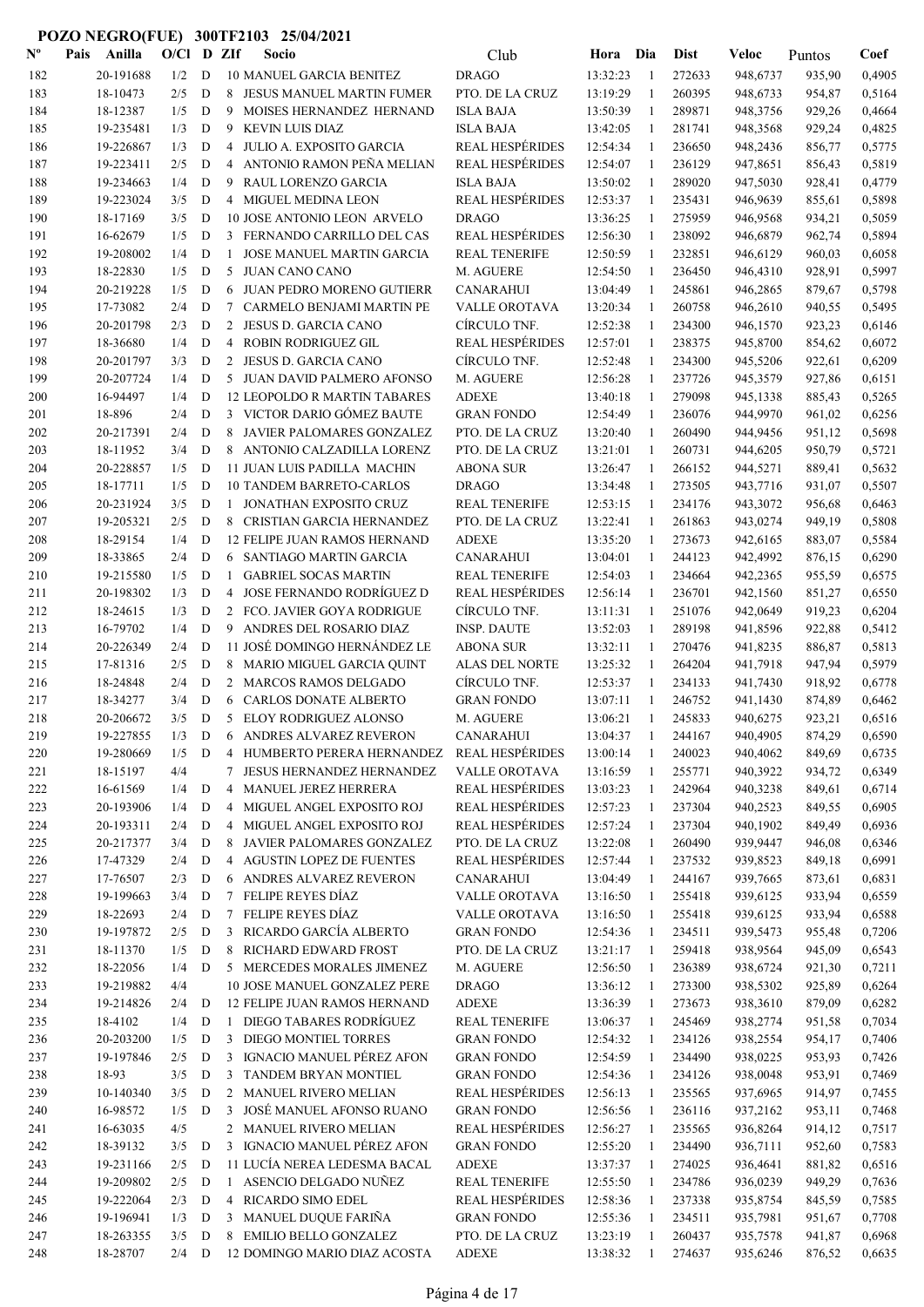| $\mathbf{N}^{\mathbf{o}}$ | Pais | Anilla               | $O/C1$ D ZIf |              |                | Socio                                                       | Club                                | Hora Dia             |              | <b>Dist</b>      | Veloc                | Puntos           | Coef             |
|---------------------------|------|----------------------|--------------|--------------|----------------|-------------------------------------------------------------|-------------------------------------|----------------------|--------------|------------------|----------------------|------------------|------------------|
| 249                       |      | 19-222976            | 2/4          | D            |                | 4 MATEO FERNANDEZ GONZALEZ                                  | <b>REAL HESPÉRIDES</b>              | 12:58:04             | -1           | 236697           | 935,3148             | 845,09           | 0,7729           |
| 250                       |      | 20-206341            | 1/3          | D            | 5              | FLORENTIN AGUIAR DIAZ                                       | M. AGUERE                           | 13:03:54             | 1            | 241907           | 934,3646             | 917,07           | 0,7593           |
| 251                       |      | 16-83223             | 1/4          | D            | 2              | JOSE LUIS MORALES CABRERA                                   | CÍRCULO TNF.                        | 12:54:52             | -1           | 233410           | 934,1382             | 911,50           | 0,7901           |
| 252                       |      | 19-223321            | 1/3          | D            | 4              | JOSE JAVIER MENDOZA PEÑA                                    | <b>REAL HESPÉRIDES</b>              | 12:58:32             | 1            | 236771           | 933,8851             | 843,79           | 0,7820           |
| 253                       |      | 17-72511             | 2/4          | D            |                | 9 ANDRES DEL ROSARIO DIAZ                                   | <b>INSP. DAUTE</b>                  | 13:54:42             | -1           | 289198           | 933,8005             | 914,98           | 0,6428           |
| 254                       |      | 15-75501             | 3/5          | D            |                | 10 JOSE MARIA ALVARO AFONSO                                 | <b>DRAGO</b>                        | 13:40:14             | 1            | 275668           | 933,7293             | 921,16           | 0,6770           |
| 255                       |      | 19-224863            | 1/4          | D            | 4              | JUAN REBOSO ACOSTA                                          | <b>REAL HESPÉRIDES</b>              | 13:13:06             | 1            | 250322           | 933,6889             | 843,62           | 0,7485           |
| 256                       |      | 16-65065             | 3/4          | D            | 7              | CARMELO BENJAMI MARTIN PE                                   | VALLE OROTAVA                       | 13:24:17             | -1           | 260758           | 933,6683             | 928,03           | 0,7213           |
| 257                       |      | 19-206199            | 1/4          | D            | 8              | <b>DAVID GARCIA BRITO</b>                                   | PTO. DE LA CRUZ                     | 13:24:26             | $\mathbf{1}$ | 260883           | 933,6145             | 939,71           | 0,7238           |
| 258                       |      | 17-64303             | 2/4          | D            | 8              | <b>DAVID GARCIA BRITO</b>                                   | PTO. DE LA CRUZ                     | 13:24:26             | -1           | 260883           | 933,6145             | 939,71           | 0,7266           |
| 259                       |      | 19-211352            | 1/3          | D            |                | 11 JORGE PEREZ ESTEVEZ                                      | <b>ABONA SUR</b>                    | 13:25:29             | -1           | 261725           | 933,1214             | 878,67           | 0,7271           |
| 260                       |      | 18-36099             | 3/5          | ${\bf D}$    |                | 4 ANTONIO RAMON PEÑA MELIAN                                 | <b>REAL HESPÉRIDES</b>              | 12:58:07             | 1            | 236129           | 932,8860             | 842,89           | 0,8090           |
| 261                       |      | 18-26758             | 2/4          | $\mathbf D$  |                | 2 RAMON AGUILAR PEREZ                                       | CÍRCULO TNF.                        | 12:51:41             | 1            | 230118           | 932,8478             | 910,24           | 0,8334           |
| 262                       |      | 18-37119             | 1/5          | $\mathbf D$  | 4              | JOSE ANTONIO RODRÍGUEZ GO                                   | <b>REAL HESPÉRIDES</b>              | 12:58:02             | 1            | 236039           | 932,8376             | 842,85           | 0,8156           |
| 263                       |      | 18-39588             | 2/5          | $\mathbf D$  | 4              | ALEJANDRO HERNANDEZ HERNA                                   | <b>REAL HESPÉRIDES</b>              | 13:00:09             | 1            | 237948           | 932,5808             | 842,62           | 0,8121           |
| 264                       |      | 18-33268             | 2/5          | D            | 6              | FRANCISCO GONZALEZ ALONS                                    | <b>CANARAHUI</b>                    | 13:09:28             | 1            | 246635           | 932,5750             | 866,93           | 0,7865           |
| 265                       |      | 18-11609             | 2/5          | D            | 8              | TANDEM CAMARA "CARLOS Y L                                   | PTO. DE LA CRUZ                     | 13:23:28             | -1           | 259672           | 932,5066             | 938,60           | 0,7498           |
| 266                       |      | 17-74089             | 2/5          | D            | 7              | FCO. JAVIER PEREZ GONZALE                                   | VALLE OROTAVA                       | 13:17:46             | $\mathbf{1}$ | 254268           | 932,1814             | 926,55           | 0,7687           |
| 267                       |      | 18-9809              | 2/4          | D            | 8              | <b>JOSE GONZALEZ GARCIA</b>                                 | PTO. DE LA CRUZ                     | 13:24:54             | 1            | 260860           | 931,9757             | 938,06           | 0,7520           |
| 268                       |      | 19-223374            | 2/3          | D            | 4              | JOSE JAVIER MENDOZA PEÑA                                    | <b>REAL HESPÉRIDES</b>              | 12:59:06             | 1            | 236771           | 931,8024             | 841,91           | 0,8317           |
| 269                       |      | 17-75699             | 3/4          | D            | 6              | <b>GABRIEL GONZALEZ POZO</b>                                | CANARAHUI                           | 13:09:12             | -1           | 246178           | 931,7865             | 866,20           | 0,8029           |
| 270                       |      | 18-37284             | 1/5          | D            | 4              | ALVARO VALENCIA RAMOS                                       | <b>REAL HESPÉRIDES</b>              | 13:01:19             | -1           | 238759           | 931,5001             | 841,64           | 0,8309           |
| 271                       |      | 20-203143            | 2/5          | D            | 3              | DIEGO MONTIEL TORRES                                        | <b>GRAN FONDO</b>                   | 12:56:22             | 1            | 234126           | 931,4123             | 947,21           | 0,8505           |
| 272                       |      | 18-1028              | 2/4          | D            | 3              | JONAY MARTÍN GARCÍA                                         | <b>GRAN FONDO</b>                   | 12:56:56             | 1            | 234511           | 930,8455             | 946,63           | 0,8522           |
| 273                       |      | 18-39594             | 3/5          | D            |                | 4 ALEJANDRO HERNANDEZ HERNA                                 | <b>REAL HESPÉRIDES</b>              | 13:00:40             | 1            | 237948           | 930,6962             | 840,91           | 0,8430           |
| 274                       |      | 19-231815            | 3/5          | D            |                | 11 JOSÉ LEDESMA BATISTA                                     | <b>ABONA SUR</b>                    | 13:39:59             | 1            | 274517           | 930,6187             | 876,32           | 0,7334           |
| 275                       |      | 20-214507            | 2/4          | D            |                | <b>12 ANDREY CRUZ GARCIA</b>                                | <b>ADEXE</b>                        | 13:26:49             | 1            | 262255           | 930,5873             | 871,80           | 0,7705           |
| 276                       |      | 20-204428            | 2/4          | D            |                | 3 MANUEL TOLEDO BAUTE                                       | <b>GRAN FONDO</b>                   | 12:58:33             | 1            | 235767           | 929,8639             | 945,63           | 0,8601           |
| 277                       |      | 15-119667            | 1/5          | D            | 4              | JUAN MANUEL CABEZA SANTOS                                   | <b>REAL HESPÉRIDES</b>              | 13:00:36             | 1            | 237665           | 929,8318             | 840,13           | 0,8564           |
| 278                       |      | 14-77076             | 3/4          | D            | 8              | TOMÁS ENCINOSO SOLER                                        | PTO. DE LA CRUZ                     | 13:24:14             | -1           | 259537           | 929,4628             | 935,53           | 0,7870           |
| 279                       |      | 19-229881            | 4/4          |              | 6              | <b>GABRIEL GONZALEZ POZO</b>                                | <b>CANARAHUI</b>                    | 13:09:54             | 1            | 246178           | 929,3243             | 863,91           | 0,8327           |
| 280                       |      | 18-11029             | 1/3          | D            | 8              | <b>JAVIER PEREZ PEREZ</b>                                   | PTO. DE LA CRUZ                     | 13:25:18             | -1           | 260488           | 929,3186             | 935,39           | 0,7898           |
| 281                       |      | 18-34357             | 2/4          | D            | 6              | JUAN JOSE EVORA CRUZ                                        | <b>CANARAHUI</b>                    | 13:09:38             | -1           | 245894           | 929,1876             | 863,78           | 0,8397           |
| 282                       |      | 18-25348             | 3/5          | D            | 2              | JOSE JAVIER DENIZ CABRERA                                   | CÍRCULO TNF.                        | 12:56:11             | 1            | 233376           | 929,1062             | 906,59           | 0,8878           |
| 283                       |      | 19-209521            | 1/2          | D            | 1              | <b>BESAY PLASENCIA HORMIGA</b>                              | <b>REAL TENERIFE</b>                | 12:52:38             | -1           | 230069           | 929,0712             | 942,24           | 0,9038           |
| 284                       |      | 15-91259             | 1/4          | D            | 8              | SALVADOR GONZALEZ ALVAREZ                                   | PTO. DE LA CRUZ                     | 13:25:22             | 1            | 260467           | 929,0227             | 935,09           | 0,8011           |
| 285                       |      | 19-238077            | 2/4          | D            | 8              | <b>MARCOS REAL ALVAREZ</b>                                  | ALAS DEL NORTE                      | 13:25:42             | 1            | 260677           | 928,6676             | 934,73           | 0,8033           |
| 286                       |      | 17-55624             | $1/3$ D      |              | 2              | PEDRO SIVERIO MARTIN                                        | CÍRCULO TNF.                        | 13:00:12             | -1           | 236971           | 928,5697             | 906,07           | 0,8868           |
| 287                       |      | 18-23731             | $1/5$ D      |              |                | 5 GUILLERMO GALVAN LOPEZ                                    | M. AGUERE                           | 13:06:16             | -1           | 242595           | 928,5341             | 911,34           | 0,8692           |
| $288\,$                   |      | 19-196726            | 1/5          | D            | 1              | <b>JOSE JUAN RODRIGUEZ PAVON</b>                            | <b>GRAN FONDO</b>                   | 12:57:07             | -1           | 234073           | 928,4313             | 941,59           | 0,9040           |
| 289                       |      | 19-225804            | 1/4          | D            |                | 4 FRANCISCO DAVILA MARTINE                                  | <b>REAL HESPÉRIDES</b>              | 13:00:35             | 1            | 237273           | 928,3587             | 838,80           | 0,8949           |
| 290                       |      | 18-11729             | 2/4          | D            | 8              | PRIMOS ESPINOSA MANUEL Y                                    | PTO. DE LA CRUZ                     | 13:26:47             | -1           | 261573           | 928,2770             | 934,34           | 0,8146           |
| 291                       |      | 19-225808            | 2/4          | D            |                | 4 FRANCISCO DAVILA MARTINE                                  | <b>REAL HESPÉRIDES</b>              | 13:00:38             | 1            | 237273           | 928,1771             | 838,64           | 0,9011           |
| 292                       |      | 19-203413            | 1/3          | D            |                | 2 LIDIA ESPINOSA GONZALEZ                                   | CÍRCULO TNF.                        | 12:56:01             | -1           | 232933           | 927,9583             | 905,47           | 0,9211           |
| 293                       |      | 16-88041             | 2/4          | D            |                | 10 MANUEL ANGEL PESCOSO DOMI                                | <b>DRAGO</b>                        | 13:37:55             | -1           | 271800           | 927,9090             | 915,42           | 0,7921           |
| 294                       |      | 19-202191            | 1/3          | D            |                | 2 CIRIACO RAMOS CARTAYA                                     | CÍRCULO TNF.                        | 12:58:27             | $\mathbf{1}$ | 235168           | 927,8674             | 905,38           | 0,9186           |
| 295                       |      | 19-203586            | 1/4          | D            |                | 8 MANUEL L. ABRANTE MARTIN                                  | PTO. DE LA CRUZ                     | 13:28:25             | $\mathbf{1}$ | 262767           | 927,1403             | 933,19           | 0,8249           |
| 296<br>297                |      | 14-77562<br>18-19070 | 3/5<br>1/3   | D<br>D       |                | 8 JESUS MANUEL MARTIN FUMER<br>10 JOSE MANUEL MARTIN AFONSO | PTO. DE LA CRUZ<br><b>DRAGO</b>     | 13:25:53             | 1            | 260395<br>275623 | 927,0575<br>926,9832 | 933,11           | 0,8352<br>0,7917 |
|                           |      | 18-12361             | 1/4          | D            |                | 9 TELESFORO ADAN HERNANDEZ                                  |                                     | 13:42:20             | 1            | 290630           |                      | 914,50           | 0,7534           |
| 298                       |      | 20-216731            | 1/5          | $\mathbf D$  |                | 8 ANTONIO MESA DIAZ                                         | <b>ISLA BAJA</b><br>PTO. DE LA CRUZ | 13:58:49             | $\mathbf{1}$ | 258855           | 926,1140             | 907,45<br>932,07 | 0,8487           |
| 299<br>300                |      | 18-16861             | 3/4          | D            |                | 7 FCO. JAVIER HERNANDEZ PER                                 | VALLE OROTAVA                       | 13:24:32<br>13:25:08 | 1<br>1       | 259364           | 926,0255<br>925,8591 | 920,27           | 0,8499           |
| 301                       |      | 18-21825             | 2/5          | D            | 5              | JOSUE ARENCIBIA MENDOZA                                     | M. AGUERE                           | 13:02:13             | 1            | 238141           | 925,8381             | 908,70           | 0,9287           |
| 302                       |      | 20-231233            | 1/3          | D            | 1              | ANTONIO RODRÍGUEZ DELGADO                                   | <b>REAL TENERIFE</b>                | 12:56:28             | -1           | 232815           | 925,8285             | 938,95           | 0,9531           |
| 303                       |      | 16-79383             | 1/4          | D            | 9              | FCO. JAVIER LUIS MARTIN                                     | <b>ISLA BAJA</b>                    | 13:58:09             | 1            | 289885           | 925,7065             | 907,05           | 0,7680           |
| 304                       |      | 17-45284             | 1/5          | D            | $\overline{4}$ | SERGIO EXPOSITO ROJAS                                       | <b>REAL HESPÉRIDES</b>              | 13:01:23             | -1           | 237297           | 925,5555             | 836,27           | 0,9413           |
| 305                       |      | 18-3296              | 1/2          | D            | 1              | JESUS LORENZO HERNÁNDEZ H                                   | <b>REAL TENERIFE</b>                | 12:56:35             | -1           | 232846           | 925,5224             | 938,64           | 0,9624           |
| 306                       |      | 20-228834            | 2/5          | D            |                | 11 JUAN LUIS PADILLA MACHIN                                 | <b>ABONA SUR</b>                    | 13:32:35             | -1           | 266152           | 925,4778             | 871,48           | 0,8448           |
| 307                       |      | 19-214040            | 2/4          | D            |                | 6 TÁNDEM HNOS DÍAZ RODRÍGUE                                 | <b>ABONA SUR</b>                    | 13:20:25             | $\mathbf{1}$ | 254885           | 925,4523             | 860,31           | 0,8850           |
| 308                       |      | 20-200612            | 2/4          | D            |                | 2 DOMINGO HERNANDEZ MORA                                    | CÍRCULO TNF.                        | 12:57:41             | 1            | 233846           | 925,4508             | 903,02           | 0,9677           |
| 309                       |      | 17-46614             | 2/5          | D            |                | 4 JOSE ANTONIO RODRÍGUEZ GO                                 | <b>REAL HESPÉRIDES</b>              | 13:00:05             | 1            | 236039           | 925,3407             | 836,07           | 0,9619           |
| 310                       |      | 17-64403             | 1/5          | $\mathbf{D}$ |                | 8 AGUSTIN CABO MARTIN                                       | PTO. DE LA CRUZ                     | 13:24:56             | -1           | 258991           | 925,1881             | 931,23           | 0,8795           |
| 311                       |      | 18-13193             | 2/4          | $\mathbf D$  |                | 9 RAUL LORENZO GARCIA                                       | <b>ISLA BAJA</b>                    | 13:57:26             | -1           | 289020           | 925,0613             | 906,42           | 0,7906           |
| 312                       |      | 17-45767             | 2/5          | $\mathbf{D}$ |                | 4 ALVARO VALENCIA RAMOS                                     | <b>REAL HESPÉRIDES</b>              | 13:03:12             | -1           | 238759           | 924,7057             | 835,50           | 0,9601           |
| 313                       |      | 20-230643            | 2/4          | D            | 1              | DIEGO TABARES RODRÍGUEZ                                     | <b>REAL TENERIFE</b>                | 13:10:29             | 1            | 245469           | 924,6117             | 937,72           | 0,9369           |
| 314                       |      | 19-205316            | 3/5          | D            |                | 8 CRISTIAN GARCIA HERNANDEZ                                 | PTO. DE LA CRUZ                     | 13:28:15             | 1            | 261863           | 924,4943             | 930,53           | 0,8810           |
| 315                       |      | 18-8219              | $1/3$ D      |              |                | 12 GUSTAVO RODRIGUEZ HERRERA                                | <b>ADEXE</b>                        | 13:42:05             | 1            | 274651           | 924,4914             | 866,09           | 0,8427           |
|                           |      |                      |              |              |                |                                                             |                                     |                      |              |                  |                      |                  |                  |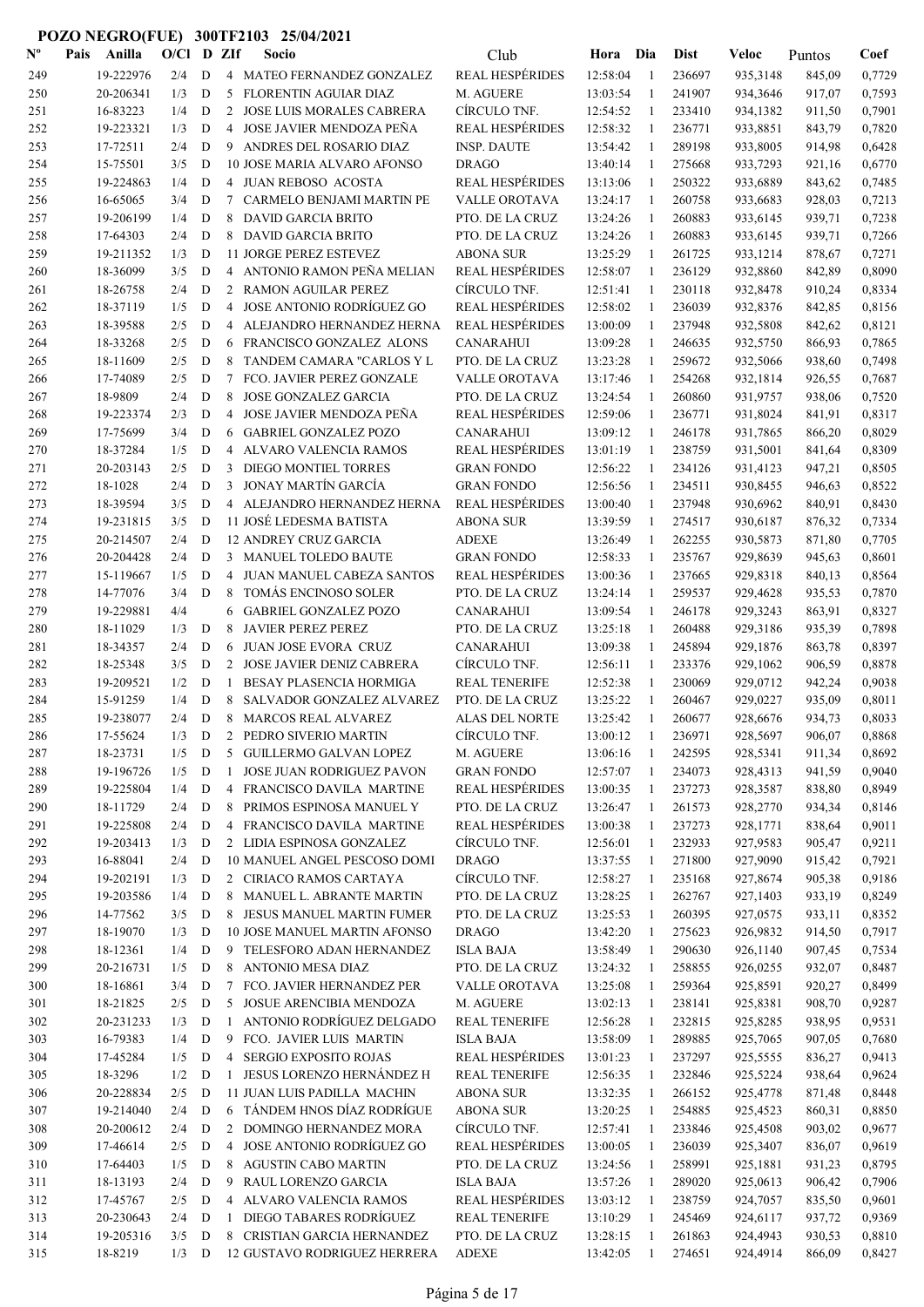| $N^{\text{o}}$ | Pais | Anilla    | O/Cl    |             | D ZIf          | Socio                                   | Club                   | Hora     | Dia          | <b>Dist</b> | Veloc    | Puntos | Coef   |
|----------------|------|-----------|---------|-------------|----------------|-----------------------------------------|------------------------|----------|--------------|-------------|----------|--------|--------|
| 316            |      | 17-74044  | 3/5     | D           |                | 7 FCO. JAVIER PEREZ GONZALE             | VALLE OROTAVA          | 13:20:03 | -1           | 254268      | 924.4428 | 918,86 | 0,9131 |
| 317            |      | 19-203326 | 3/5     | D           | 2              | ANIBAL HERNANDEZ RODRIGU                | CÍRCULO TNF.           | 12:58:10 | $\mathbf{1}$ | 234033      | 924,4226 | 902,02 | 0,9952 |
| 318            |      | 20-207511 | 1/2     | D           | 5              | JAVIER HERNANDEZ MESA                   | M. AGUERE              | 12:59:56 | 1            | 235631      | 924,2848 | 907,17 | 0,9916 |
| 319            |      | 18-9506   | 1/3     | D           | 8              | PEDRO JOSE RODRIGUEZ ZARZ               | PTO. DE LA CRUZ        | 13:27:36 | -1           | 261155      | 924,1154 | 930,15 | 0,8975 |
| 320            |      | 17-46149  | 1/3     | D           | $\overline{4}$ | <b>SERGIO DAVID DIAZ TEJERA</b>         | <b>REAL HESPÉRIDES</b> | 13:01:45 | -1           | 237253      | 924,0623 | 834,92 | 0,9910 |
| 321            |      | 16-69971  | 1/5     | D           | 1              | ARMANDO HERRERA HERNÁNDEZ REAL TENERIFE |                        | 12:52:56 | $\mathbf{1}$ | 229040      | 923,7967 | 936,89 | 1,0298 |
| 322            |      | 19-205743 | 2/4     | D           | 8              | SALVADOR GONZALEZ ALVAREZ               | PTO. DE LA CRUZ        | 13:26:58 | -1           | 260467      | 923,7510 | 929,78 | 0,9083 |
| 323            |      | 18-14228  | 2/5     | D           | 9              | SANTIAGO HERNANDEZ HERNAN               | <b>INSP. DAUTE</b>     | 13:58:38 | 1            | 289712      | 923,7283 | 905,11 | 0,8192 |
| 324            |      | 20-196125 | 1/4     | ${\bf D}$   | 4              | <b>ADOLFO MARTIN BRITO</b>              | <b>REAL HESPÉRIDES</b> | 13:04:41 | 1            | 239872      | 923,7096 | 834,60 | 0,9924 |
| 325            |      | 18-23327  | 2/5     | D           | 1              | ARMANDO HERRERA HERNÁNDEZ REAL TENERIFE |                        | 12:52:59 | 1            | 229040      | 923,6105 | 936,70 | 1,0426 |
| 326            |      | 18-2273   | 3/5     | D           | -1             | ARMANDO HERRERA HERNÁNDEZ REAL TENERIFE |                        | 12:53:01 | 1            | 229040      | 923,4863 | 936,58 | 1,0458 |
| 327            |      | 17-50596  | 2/5     | D           | 4              | JUAN MANUEL CABEZA SANTOS               | <b>REAL HESPÉRIDES</b> | 13:02:27 | 1            | 237665      | 923,1501 | 834,09 | 1,0109 |
| 328            |      | 18-3618   | 1/4     | D           | -1             | <b>JOSE SIVERIO PEREZ</b>               | <b>REAL TENERIFE</b>   | 12:54:17 | 1            | 230089      | 923,0019 | 936,09 | 1,0474 |
| 329            |      | 19-226576 | 2/3     | D           | 4              | JUAN MIGUEL VALENCIA HE                 | <b>REAL HESPÉRIDES</b> | 13:05:00 | $\mathbf{1}$ | 239908      | 922,7231 | 833,71 | 1,0076 |
| 330            |      | 19-217458 | 2/5     | D           | 5              | <b>GUILLERMO GALVAN LOPEZ</b>           | M. AGUERE              | 13:07:57 | 1            | 242595      | 922,5898 | 905,51 | 0,9995 |
| 331            |      | 18-3262   | 2/2     | D           | 1              | JESUS LORENZO HERNÁNDEZ H               | <b>REAL TENERIFE</b>   | 12:57:27 | 1            | 232846      | 922,3450 | 935,42 | 1,0445 |
| 332            |      | 17-74133  | 4/5     |             | 7              | FCO. JAVIER PEREZ GONZALE               | <b>VALLE OROTAVA</b>   | 13:20:41 | 1            | 254268      | 922,3191 | 916,75 | 0,9594 |
| 333            |      | 17-63808  | 4/5     |             | 8              | <b>EMILIO BELLO GONZALEZ</b>            | PTO. DE LA CRUZ        | 13:27:23 | $\mathbf{1}$ | 260437      | 922,2818 | 928,30 | 0,9395 |
| 334            |      | 18-4798   | 1/2     | D           | -1             | <b>JULIO RAMOS CARTAYA</b>              | <b>REAL TENERIFE</b>   | 12:58:45 | -1           | 233910      | 921,8128 | 934,88 | 1,0492 |
| 335            |      | 18-34122  | 3/5     | D           | 6              | JUAN CONCEPCION NUÑEZ                   | <b>CANARAHUI</b>       | 13:09:28 | 1            | 243782      | 921,7872 | 856,90 | 1,0097 |
| 336            |      | 20-230230 | 1/4     | D           | -1             | MIGUEL ANGEL ABAD ABAD                  | <b>REAL TENERIFE</b>   | 12:50:16 | 1            | 226081      | 921,7763 | 934,84 | 1,0920 |
| 337            |      | 19-229376 | 4/5     |             | 6              | <b>ELIAS REYES PEREZ</b>                | <b>CANARAHUI</b>       | 13:07:21 | 1            | 241770      | 921,5552 | 856,68 | 1,0242 |
| 338            |      | 19-206185 | 3/4     | D           | 8              | <b>DAVID GARCIA BRITO</b>               | PTO. DE LA CRUZ        | 13:28:06 | 1            | 260883      | 921,5224 | 927,54 | 0,9519 |
| 339            |      | 18-39556  | 4/5     |             | 4              | ALEJANDRO HERNANDEZ HERNA               | <b>REAL HESPÉRIDES</b> | 13:03:14 | 1            | 237948      | 921,4457 | 832,55 | 1,0468 |
| 340            |      | 17-46738  | 1/3     | D           | 4              | RICHARD DAMAS DAMAS                     | <b>REAL HESPÉRIDES</b> | 13:11:22 | -1           | 245442      | 921,4441 | 832,55 | 1,0178 |
| 341            |      | 18-14127  | 1/4     | D           | 7              | JUAN MANUEL PEREZ FORTES                | <b>INSP. DAUTE</b>     | 13:50:23 | -1           | 281387      | 921,4223 | 915,86 | 0,8904 |
| 342            |      | 18-42143  | 1/4     | D           | 8              | ZAIDA HERNANDEZ GONZALEZ                | ALAS DEL NORTE         | 13:27:55 | -1           | 260684      | 921,4162 | 927,43 | 0,9639 |
| 343            |      | 19-223080 | 4/5     |             | 4              | <b>MIGUEL MEDINA LEON</b>               | <b>REAL HESPÉRIDES</b> | 13:00:32 | -1           | 235431      | 921,3319 | 832,45 | 1,0705 |
| 344            |      | 20-194939 | 2/3     | D           | $\overline{4}$ | JULIO A. EXPOSITO GARCIA                | <b>REAL HESPÉRIDES</b> | 13:01:55 | -1           | 236650      | 921,1158 | 832,26 | 1,0681 |
| 345            |      | 19-197736 | 3/5     | D           | 3              | RICARDO GARCÍA ALBERTO                  | <b>GRAN FONDO</b>      | 12:59:39 | $\mathbf{1}$ | 234511      | 920,9150 | 936,53 | 1,0809 |
| 346            |      | 17-57406  | 4/5     |             | 1              | JONATHAN EXPOSITO CRUZ                  | REAL TENERIFE          | 12:59:22 | -1           | 234176      | 920,6238 | 933,67 | 1,0856 |
| 347            |      | 16-88124  | 3/4     | D           |                | 10 MANUEL ANGEL PESCOSO DOMI            | <b>DRAGO</b>           | 13:40:18 | 1            | 271800      | 920,4199 | 908,03 | 0,9380 |
| 348            |      | 19-209383 | 5/5     |             | 1              | JONATHAN EXPOSITO CRUZ                  | REAL TENERIFE          | 12:59:29 | $\mathbf{1}$ | 234176      | 920,2017 | 933,25 | 1,0919 |
| 349            |      | 17-58307  | 1/5     | D           | 1              | OSCAR QUESADA LÓPEZ                     | <b>REAL TENERIFE</b>   | 12:58:07 | 1            | 232876      | 920,0342 | 933,08 | 1,1011 |
| 350            |      | 19-207491 | 1/3     | D           | -1             | <b>JOSE MIGUEL MESA LLANOS</b>          | <b>REAL TENERIFE</b>   | 13:05:35 | 1            | 239700      | 919,8593 | 932,90 | 1,0729 |
| 351            |      | 19-209182 | 1/5     | D           | $\mathbf{1}$   | <b>DOMINGO FIGUEROA ÉVORA</b>           | <b>REAL TENERIFE</b>   | 12:58:16 | 1            | 232875      | 919,4854 | 932,52 | 1,1075 |
| 352            |      | 19-224582 | 1/3     | D           | 4              | DANIEL JONATHAN GONZALEZ                | <b>REAL HESPÉRIDES</b> | 13:05:17 | 1            | 239300      | 919,3827 | 830,69 | 1,0808 |
| 353            |      | 16-60214  | 3/3     | D           | 4              | <b>RICARDO SIMO EDEL</b>                | <b>REAL HESPÉRIDES</b> | 13:03:11 | $\mathbf{1}$ | 237338      | 919,2615 | 830,58 | 1,0928 |
| 354            |      | 20-218761 | 1/5     | D           |                | 8 FERNANDO MACHADO DUQUE                | PTO. DE LA CRUZ        | 13:27:01 | 1            | 259228      | 919,1939 | 925,20 | 1,0034 |
| 355            |      | 16-81281  | 2/4     | D           | 2              | EUFEMIO CABRERA BETANCORT               | CÍRCULO TNF.           | 13:00:03 | 1            | 234438      | 919,1845 | 896,91 | 1,1126 |
| 356            |      | 19-234544 | $2/2$ D |             | 9              | DANIEL FRANCIS HERNANDEZ                | <b>ISLA BAJA</b>       | 13:58:28 | -1           | 288101      | 919,0802 | 900,56 | 0,9079 |
| 357            |      | 17-72479  | 3/5     | D           | 9              | SANTIAGO HERNANDEZ HERNAN               | <b>INSP. DAUTE</b>     | 14:00:15 | -1           | 289712      | 918,9913 | 900,47 | 0,9054 |
| 358            |      | 20-194510 | 1/3     | D           |                | 4 FRANCISCO JAVI GARCIA RAM             | <b>REAL HESPÉRIDES</b> | 13:04:06 | -1           | 238059      | 918,7920 | 830,16 | 1,1049 |
| 359            |      | 17-70024  | 4/5     |             |                | 10 JOSE MARIA ALVARO AFONSO             | <b>DRAGO</b>           | 13:45:07 | 1            | 275668      | 918,5361 | 906,17 | 0,9569 |
| 360            |      | 20-204434 | 3/4     | $\mathbf D$ |                | 3 MANUEL TOLEDO BAUTE                   | <b>GRAN FONDO</b>      | 13:01:42 | 1            | 235767      | 918,4534 | 934,03 | 1,1219 |
| 361            |      | 18-36596  | 2/3     | $\mathbf D$ |                | 4 DANIEL JONATHAN GONZALEZ              | <b>REAL HESPÉRIDES</b> | 13:05:33 | 1            | 239300      | 918,4418 | 829,84 | 1,1084 |
| 362            |      | 18-34286  | 3/4     | D           |                | 6 JUAN JOSE EVORA CRUZ                  | <b>CANARAHUI</b>       | 13:12:54 | 1            | 245894      | 917,8574 | 853,25 | 1,0817 |
| 363            |      | 18-33166  | 1/3     | D           |                | 12 ALBERTO JORGE MEDINA                 | ADEXE                  | 13:48:53 | 1            | 278916      | 917,8391 | 859,86 | 0,9563 |
| 364            |      | 20-225017 | 1/4     | D           |                | 11 CRISTO GONZALEZ RIVERO               | <b>ABONA SUR</b>       | 13:29:42 | 1            | 261307      | 917,8328 | 864,28 | 1,0235 |
| 365            |      | 17-73914  | 3/4     | D           |                | 7 BRAULIO LORENZO LUIS                  | VALLE OROTAVA          | 13:25:32 | 1            | 257415      | 917,5915 | 912,05 | 1,0418 |
| 366            |      | 18-39457  | 1/3     | D           |                | 4 JOSE ROMAN SABINA SOSA                | <b>REAL HESPÉRIDES</b> | 13:09:41 | -1           | 242592      | 916,5367 | 828,12 | 1,1085 |
| 367            |      | 18-26234  | 1/4     | D           |                | 2 FERNANDO DE FUENTES BARRE             | CÍRCULO TNF.           | 13:03:58 | -1           | 237341      | 916,4925 | 894,28 | 1,1361 |
| 368            |      | 19-221177 | 1/1     | D           |                | 10 JOSE ANTONIO CHUMILLA DIA            | <b>DRAGO</b>           | 13:45:25 | -1           | 275281      | 916,3307 | 903,99 | 0,9822 |
| 369            |      | 18-18349  | 1/5     | D           |                | <b>10 SALVADOR EXPOSITO RODRIGU</b>     | <b>DRAGO</b>           | 13:46:48 | $\mathbf{1}$ | 276509      | 916,1995 | 903,87 | 0,9805 |
| 370            |      | 17-78587  | 4/5     |             |                | 11 JOSÉ LEDESMA BATISTA                 | ABONA SUR              | 13:44:45 | $\mathbf{1}$ | 274517      | 915,8198 | 862,38 | 0,9903 |
| 371            |      | 18-22867  | 2/5     | D           |                | 5 JUAN CANO CANO                        | M. AGUERE              | 13:03:13 | -1           | 236450      | 915,7039 | 898,75 | 1,1529 |
| 372            |      | 19-216588 | 2/5     | D           |                | 5 JUAN RAMON PEREZ LUIS                 | M. AGUERE              | 13:04:13 | 1            | 237352      | 915,6510 | 898,70 | 1,1516 |
| 373            |      | 20-191694 | 2/2     | D           |                | <b>10 MANUEL GARCIA BENITEZ</b>         | <b>DRAGO</b>           | 13:42:45 | 1            | 272633      | 915,6440 | 903,32 | 1,0052 |
| 374            |      | 18-21832  | $3/5$ D |             |                | 5 JOSUE ARENCIBIA MENDOZA               | M. AGUERE              | 13:05:06 | -1           | 238141      | 915,5748 | 898,63 | 1,1539 |
| 375            |      | 15-121819 | 1/5     | D           |                | 5 PEDRO ESTEVEZ DIAZ                    | M. AGUERE              | 13:02:17 | -1           | 235495      | 915,3139 | 898,37 | 1,1700 |
| 376            |      | 18-26004  | 2/4     | D           |                | 2 JOSE LUIS MORALES CABRERA             | CÍRCULO TNF.           | 13:00:04 | 1            | 233410      | 915,0941 | 892,92 | 1,1836 |
| 377            |      | 16-70815  | 2/5     | D           |                | 11 ANDREAS ERNESTO AGNOLI               | ABONA SUR              | 13:30:27 | -1           | 261198      | 915,0394 | 861,65 | 1,0605 |
| 378            |      | 18-16349  | 1/4     | D           |                | 7 URBANO SOSA HERNANDEZ                 | VALLE OROTAVA          | 13:26:08 | 1            | 257231      | 914,9787 | 909,46 | 1,0797 |
| 379            |      | 18-36780  | 3/5     | D           | $\overline{4}$ | SERGIO GROSSO GONZALEZ                  | <b>REAL HESPÉRIDES</b> | 13:05:03 | -1           | 237922      | 914,9087 | 826,65 | 1,1704 |
| 380            |      | 18-24877  | 3/4     | D           |                | 2 MARCOS RAMOS DELGADO                  | CÍRCULO TNF.           | 13:00:56 | -1           | 234133      | 914,8203 | 892,65 | 1,1925 |
| 381            |      | 20-194785 | 3/5     | D           | $\overline{4}$ | FERNANDO PEÑA MELIAN                    | CÍRCULO TNF.           | 13:03:08 | -1           | 236115      | 914,7017 | 826,46 | 1,1856 |
| 382            |      | 20-248566 | $1/3$ D |             |                | 8 JUAN CARLOS HERNANDEZ CAS             | <b>ALAS DEL NORTE</b>  | 13:31:10 | -1           | 261738      | 914,6348 | 920,61 | 1,0724 |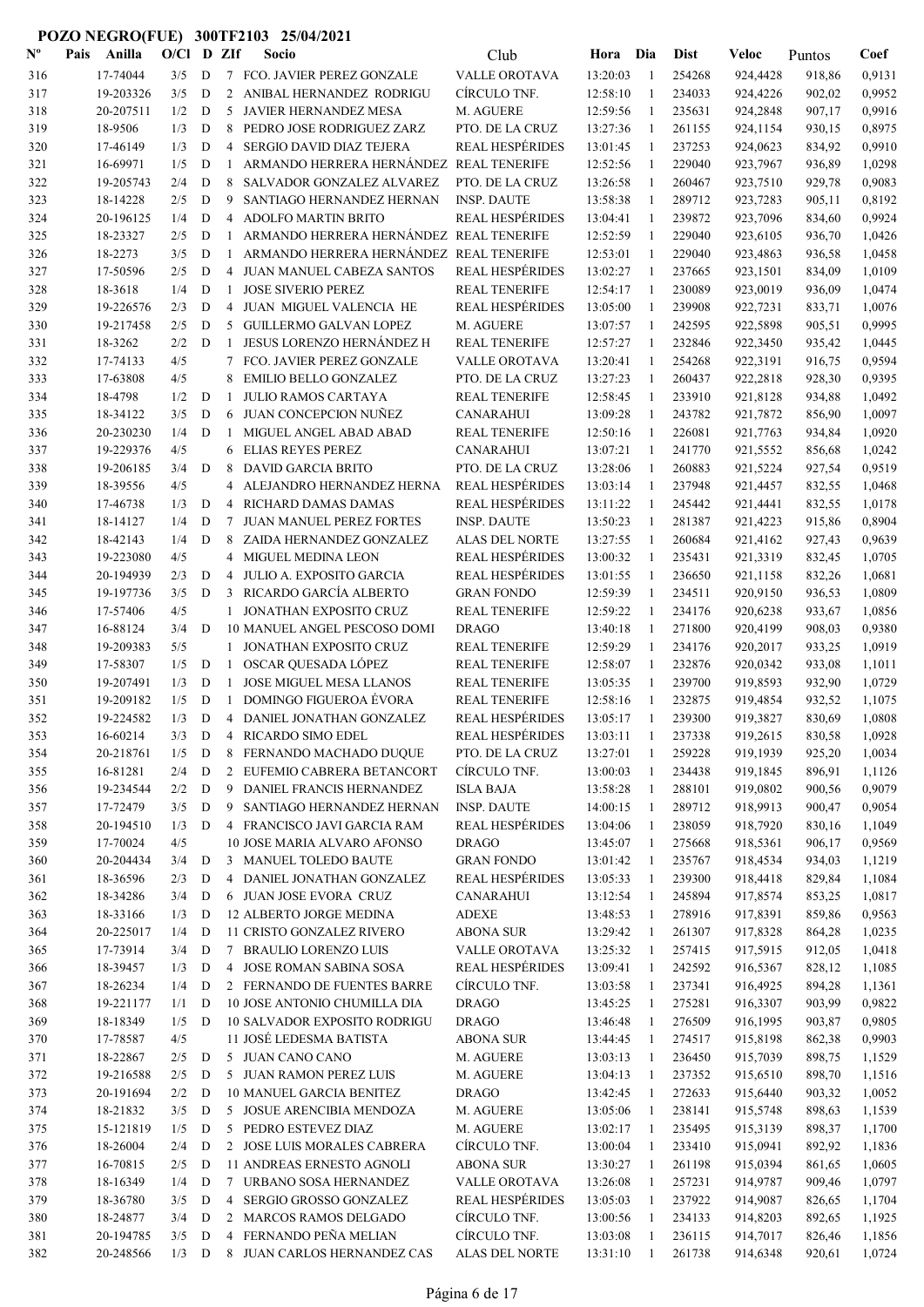| $\mathbf{N}^{\mathbf{o}}$ | Pais | Anilla                | $O/CI$ D ZIf |                  |                | Socio                                                      | Club                              | Hora Dia             |                   | <b>Dist</b>      | Veloc                | Puntos           | Coef             |
|---------------------------|------|-----------------------|--------------|------------------|----------------|------------------------------------------------------------|-----------------------------------|----------------------|-------------------|------------------|----------------------|------------------|------------------|
| 383                       |      | 18-42177              | 2/4          | D                |                | 8 ZAIDA HERNANDEZ GONZALEZ                                 | <b>ALAS DEL NORTE</b>             | 13:30:02             | -1                | 260684           | 914,5737             | 920,55           | 1,0795           |
| 384                       |      | 18-25597              | 1/4          | D                |                | 2 CESAR ESCOBAR HERNANDEZ                                  | CÍRCULO TNF.                      | 13:01:12             | -1                | 234254           | 914,3404             | 892,18           | 1,2044           |
| 385                       |      | 20-235454             | 2/4          | D                | 7              | URBANO SOSA HERNANDEZ                                      | <b>VALLE OROTAVA</b>              | 13:26:20             | 1                 | 257231           | 914,3282             | 908,81           | 1,0997           |
| 386                       |      | 19-233726             | 1/3          | D                | 9              | DOMINGO DIAZ LINARES                                       | <b>ISLA BAJA</b>                  | 14:02:11             | 1                 | 289990           | 914,2662             | 895,84           | 0,9780           |
| 387                       |      | 19-226506             | 3/5          | D                | 2              | <b>GAZMIRA PERAZA MARQUEZ</b>                              | CÍRCULO TNF.                      | 13:01:37             | -1                | 234584           | 914,1417             | 891,99           | 1,2121           |
| 388                       |      | 20-219236             | 2/5          | D                | 6              | <b>JUAN PEDRO MORENO GUTIERR</b>                           | <b>CANARAHUI</b>                  | 13:13:58             | -1                | 245861           | 914,0947             | 849,75           | 1,1595           |
| 389                       |      | 15-73531              | 2/4          | D                | $\mathbf{1}$   | <b>JOSE MANUEL MARTIN GARCIA</b>                           | <b>REAL TENERIFE</b>              | 12:59:47             | -1                | 232851           | 913,9177             | 926,87           | 1,2275           |
| 390                       |      | 19-227786             | 2/5          | D                | 6              | <b>JULIO YANEZ RODRIGUEZ</b>                               | <b>CANARAHUI</b>                  | 13:15:13             | -1                | 246933           | 913,8333             | 849,50           | 1,1605           |
| 391                       |      | 17-57986              | 1/4          | D                | $\mathbf{1}$   | JOSÉ MARTÍN HERNÁNDEZ                                      | <b>REAL TENERIFE</b>              | 12:59:54             | $\mathbf{1}$      | 232857           | 913,5230             | 926,47           | 1,2338           |
| 392                       |      | 18-21899              | 2/5          | D                | 5              | PEDRO ESTEVEZ DIAZ                                         | M. AGUERE                         | 13:02:55             | 1                 | 235495           | 913,0662             | 896,16           | 1,2231           |
| 393                       |      | 19-205410             | 2/5          | $\mathbf D$      | 8              | <b>ANTONIO MESA DIAZ</b>                                   | PTO. DE LA CRUZ                   | 13:28:31             | 1                 | 258855           | 913,0151             | 918,98           | 1,1155           |
| 394                       |      | 18-26895              | 2/3          | ${\bf D}$        | 2              | FCO. JAVIER GOYA RODRIGUE                                  | CÍRCULO TNF.                      | 13:20:09             | 1                 | 251076           | 912,5059             | 890,39           | 1,1530           |
| 395                       |      | 17-46383              | 1/5          | $\mathbf D$      | $\overline{4}$ | JULIO FELIPE MATEO ROMERO                                  | <b>REAL HESPÉRIDES</b>            | 13:03:23             | 1                 | 235743           | 912,3770             | 824,36           | 1,2311           |
| 396                       |      | 19-205520             | 3/4          | $\mathbf D$      | 8              | JOSE GONZALEZ GARCIA                                       | PTO. DE LA CRUZ                   | 13:30:55             | 1                 | 260860           | 912,3637             | 918,32           | 1,1154           |
| 397                       |      | 18-18318              | 2/5          | D                |                | <b>10 SALVADOR EXPOSITO RODRIGU</b>                        | <b>DRAGO</b>                      | 13:48:07             | 1                 | 276509           | 912,2197             | 899,94           | 1,0549           |
| 398                       |      | 20-196802             | 1/3          | D<br>D           |                | 4 JUAN MANUEL DIAZ ALVAREZ<br><b>JUAN RAMON PEREZ LUIS</b> | <b>REAL HESPÉRIDES</b>            | 13:04:54             | 1<br>$\mathbf{1}$ | 237050           | 912,0816             | 824,09           | 1,2336           |
| 399<br>400                |      | 20-206277<br>18-40297 | 3/5<br>4/5   |                  | 5<br>2         | <b>GAZMIRA PERAZA MARQUEZ</b>                              | M. AGUERE<br>CÍRCULO TNF.         | 13:05:14<br>13:02:13 | 1                 | 237352<br>234584 | 912,0738<br>912,0093 | 895,19<br>889,91 | 1,2352<br>1,2529 |
| 401                       |      | 17-54913              | 4/5          |                  | 2              | JOSE JAVIER DENIZ CABRERA                                  | CÍRCULO TNF.                      | 13:00:55             | -1                | 233376           | 911,9218             | 889,82           | 1,2625           |
| 402                       |      | 18-13111              | 2/5          | D                | 9              | MOISES HERNANDEZ HERNAND                                   | <b>ISLA BAJA</b>                  | 14:02:53             | -1                | 289871           | 911,8786             | 893,50           | 1,0190           |
| 403                       |      | 18-25264              | 2/5          | D                | 2              | TANDEM JAVIER RIVERO Y JU                                  | CÍRCULO TNF.                      | 13:14:02             | $\mathbf{1}$      | 245258           | 911,6268             | 889,53           | 1,2073           |
| 404                       |      | 20-199976             | 1/1          | D                | 2              | JUAN JOSE LARA ORTIZ                                       | CIRCULO TNF.                      | 13:00:22             | 1                 | 232710           | 911,2779             | 889,19           | 1,2756           |
| 405                       |      | 18-10504              | 1/4          | D                | 8              | FRANCISCO TAMAJON HERNAND                                  | PTO. DE LA CRUZ                   | 13:30:37             | 1                 | 260251           | 911,1898             | 917,14           | 1,1434           |
| 406                       |      | 16-87306              | 3/5          | ${\bf D}$        | 4              | JESUS RODRIGUEZ ALMENARA                                   | <b>REAL HESPÉRIDES</b>            | 13:05:24             | 1                 | 237269           | 911,1713             | 823,27           | 1,2573           |
| 407                       |      | 18-27108              | 3/4          | ${\bf D}$        |                | 2 PEDRO JORGE GONZALEZ PERE                                | CÍRCULO TNF.                      | 13:14:01             | 1                 | 245113           | 911,1443             | 889,06           | 1,2200           |
| 408                       |      | 16-88100              | 4/4          |                  |                | 10 MANUEL ANGEL PESCOSO DOMI                               | <b>DRAGO</b>                      | 13:43:20             | -1                | 271800           | 911,0615             | 898,80           | 1,1029           |
| 409                       |      | 20-203069             | 3/5          | D                | 3              | DIEGO MONTIEL TORRES                                       | <b>GRAN FONDO</b>                 | 13:01:59             | 1                 | 234126           | 911,0552             | 926,51           | 1,2836           |
| 410                       |      | 18-36811              | 4/5          |                  | 4              | SERGIO GROSSO GONZALEZ                                     | <b>REAL HESPÉRIDES</b>            | 13:06:12             | 1                 | 237922           | 910,8806             | 823,01           | 1,2662           |
| 411                       |      | 15-118946             | 1/3          | D                | 4              | JUAN RAMON MEDEROS CASTEL                                  | REAL HESPÉRIDES                   | 13:12:19             | -1                | 243469           | 910,7887             | 822,93           | 1,2403           |
| 412                       |      | 19-226333             | 2/3          | D                | 4              | JOSE VICTOR MARRERO DIAZ                                   | <b>REAL HESPÉRIDES</b>            | 13:12:09             | -1                | 243208           | 910,3799             | 822,56           | 1,2447           |
| 413                       |      | 16-80502              | 2/3          | D                |                | 2 ANGEL AFONSO AFONSO                                      | CÍRCULO TNF.                      | 13:00:57             | -1                | 233001           | 910,3380             | 888,28           | 1,3024           |
| 414                       |      | 19-212640             | 1/5          | D                |                | 11 AIRAM MEDEROS BORGES                                    | <b>ABONA SUR</b>                  | 13:35:18             | -1                | 264234           | 910,2101             | 857,10           | 1,1512           |
| 415                       |      | 17-57282              | 2/5          | D                | $\mathbf{1}$   | OSCAR QUESADA LÓPEZ                                        | <b>REAL TENERIFE</b>              | 13:00:56             | $\mathbf{1}$      | 232876           | 909,9088             | 922,81           | 1,3094           |
| 416                       |      | 18-10402              | 4/5          |                  | 8              | <b>JESUS MANUEL MARTIN FUMER</b>                           | PTO. DE LA CRUZ                   | 13:31:17             | 1                 | 260395           | 909,5709             | 915,51           | 1,1738           |
| 417                       |      | 19-238027             | 1/4          | D                | 9              | TANDEM CALETA ANDRES Y RU                                  | <b>ALAS DEL NORTE</b>             | 13:57:37             | 1                 | 284232           | 909,2030             | 890,88           | 1,0780           |
| 418                       |      | 14-60004              | 5/5          |                  | 2              | <b>GAZMIRA PERAZA MARQUEZ</b>                              | CÍRCULO TNF.                      | 13:03:01             | 1                 | 234584           | 909,1816             | 887,15           | 1,3092           |
| 419                       |      | 18-40184              | 2/3          | D                | $\overline{4}$ | JOSE FERNANDO RODRÍGUEZ D                                  | <b>REAL HESPÉRIDES</b>            | 13:05:25             | 1                 | 236701           | 908,9318             | 821,25           | 1,3006           |
| 420                       |      | 17-50669              | 3/5          |                  |                | D 5 PEDRO ESTEVEZ DIAZ                                     | M. AGUERE                         | 13:04:08             |                   | 235495           | 908,7793             | 891,96           | 1,3104           |
| 421                       |      | 20-196807             | 2/3          | D                |                | 4 JUAN MANUEL DIAZ ALVAREZ                                 | <b>REAL HESPÉRIDES</b>            | 13:05:54             | 1                 | 237050           | 908,5857             | 820,94           | 1,3049           |
| 422                       |      | 19-216222             | 2/4          | D                | 5              | MERCEDES MORALES JIMENEZ                                   | M. AGUERE                         | 13:05:16             | 1                 | 236389           | 908,2569             | 891,44           | 1,3117           |
| 423                       |      | 19-226679             | 4/5          |                  |                | 4 FERNANDO PEÑA MELIAN                                     | CÍRCULO TNF.                      | 13:04:58             | 1                 | 236115           | 908,2511             | 820,63           | 1,3163           |
| 424                       |      | 18-20922              | 2/4          | D                | 5              | FERNANDO GARCIA RODRIGUEZ                                  | M. AGUERE                         | 13:11:06             | -1                | 241592           | 907,8993             | 891,09           | 1,2895           |
| 425                       |      | 18-11247              | 3/3          | D                | 8              | DIONISIO MIGUEL TORRES GO                                  | PTO. DE LA CRUZ                   | 13:32:03             | -1                | 260515           | 907,5597             | 913,49           | 1,1987           |
| 426                       |      | 20-248708             | 2/4          | D                | 8              | ALONSO PEREZ DELGADO                                       | ALAS DEL NORTE                    | 13:33:19             | -1                | 261657           | 907,5334             | 913,46           | 1,1962           |
| 427<br>428                |      | 19-218568<br>17-38577 | 2/4<br>1/4   | $\mathbf D$<br>D | $\mathbf{3}$   | 2 CESAR ESCOBAR HERNANDEZ<br>JOSÉ JUAN FUENTES PÉREZ       | CÍRCULO TNF.<br><b>GRAN FONDO</b> | 13:03:08<br>13:03:05 | -1                | 234254<br>234169 | 907,4923             | 885,50           | 1,3393<br>1,3429 |
| 429                       |      | 19-216899             | 4/5          |                  | 5              | JOSUE ARENCIBIA MENDOZA                                    | M. AGUERE                         | 13:07:30             | 1<br>1            | 238141           | 907,3387<br>907,2038 | 922,73<br>890,41 | 1,3236           |
| 430                       |      | 15-89092              | 2/5          | ${\bf D}$        | 4              | JULIO FELIPE MATEO ROMERO                                  | <b>REAL HESPÉRIDES</b>            | 13:04:58             | 1                 | 235743           | 906,8201             | 819,34           | 1,3402           |
| 431                       |      | 19-215261             | 2/5          | ${\bf D}$        | 3              | JOSÉ MANUEL AFONSO RUANO                                   | <b>GRAN FONDO</b>                 | 13:05:23             | 1                 | 236116           | 906,8015             | 922,18           | 1,3412           |
| 432                       |      | 16-60395              | 1/1          | ${\bf D}$        |                | 4 ANTONIO EXPOSITO ROJAS                                   | <b>REAL HESPÉRIDES</b>            | 13:06:42             | 1                 | 237304           | 906,7788             | 819,30           | 1,3376           |
| 433                       |      | 20-204302             | 1/2          | D                |                | 3 DIEGO HERRERA PADILLA                                    | <b>GRAN FONDO</b>                 | 13:05:05             | 1                 | 235791           | 906,5979             | 921,97           | 1,3493           |
| 434                       |      | 20-203108             | 2/4          | $\mathbf D$      |                | 11 CRISTO GONZALEZ RIVERO                                  | <b>ABONA SUR</b>                  | 13:33:14             | 1                 | 261307           | 906,5815             | 853,68           | 1,2203           |
| 435                       |      | 19-215201             | 3/5          | D                | 3              | JOSÉ MANUEL AFONSO RUANO                                   | <b>GRAN FONDO</b>                 | 13:05:28             | 1                 | 236116           | 906,5114             | 921,88           | 1,3536           |
| 436                       |      | 20-219232             | 3/5          | D                | 6              | JUAN PEDRO MORENO GUTIERR                                  | CANARAHUI                         | 13:16:22             | $\mathbf{1}$      | 245861           | 906,0103             | 842,23           | 1,3030           |
| 437                       |      | 18-23431              | 4/4          |                  | 8              | JAVIER PALOMARES GONZALEZ                                  | PTO. DE LA CRUZ                   | 13:32:39             | 1                 | 260490           | 905,5797             | 911,49           | 1,2326           |
| 438                       |      | 18-36637              | 3/3          | D                | 4              | DANIEL JONATHAN GONZALEZ                                   | <b>REAL HESPÉRIDES</b>            | 13:09:23             | 1                 | 239300           | 905,1251             | 817,81           | 1,3448           |
| 439                       |      | 18-15963              | 2/2          | D                | $7^{\circ}$    | NAUZET PERDOMO HERNANDEZ                                   | VALLE OROTAVA                     | 13:24:41             | 1                 | 253118           | 905,0164             | 899,55           | 1,2743           |
| 440                       |      | 20-205631             | 1/3          | D                |                | 5 ELIAN BRITO SANCHEZ                                      | M. AGUERE                         | 13:05:25             | 1                 | 235631           | 904,8230             | 888,07           | 1,3720           |
| 441                       |      | 16-72197              | 1/4          | $\mathbf D$      |                | 11 DOMINGO DELGADO GARCIA                                  | <b>ABONA SUR</b>                  | 13:34:24             | 1                 | 261808           | 904,6579             | 851,87           | 1,2376           |
| 442                       |      | 18-22885              | 3/5          | ${\bf D}$        |                | 5 JUAN CANO CANO                                           | M. AGUERE                         | 13:06:23             | 1                 | 236450           | 904,6101             | 887,86           | 1,3735           |
| 443                       |      | 19-227736             | 3/5          | ${\bf D}$        |                | 6 JULIO YANEZ RODRIGUEZ                                    | <b>CANARAHUI</b>                  | 13:17:59             | 1                 | 246933           | 904,5717             | 840,90           | 1,3182           |
| 444                       |      | 19-211417             | 2/5          | $\mathbf D$      |                | 12 JUAN LUIS SUAREZ LOPEZ                                  | <b>ADEXE</b>                      | 13:49:04             | 1                 | 275040           | 904,5385             | 847,40           | 1,1861           |
| 445                       |      | 19-225284             | 2/3          | $\mathbf D$      |                | 4 DOMINGO MARICHAL AGUILAR                                 | <b>REAL HESPÉRIDES</b>            | 13:05:39             | 1                 | 235749           | 904,4658             | 817,21           | 1,3869           |
| 446                       |      | 19-238064             | 2/4          | D                |                | 9 TANDEM CALETA ANDRES Y RU                                | ALAS DEL NORTE                    | 13:59:17             | 1                 | 284232           | 904,3814             | 886,15           | 1,1529           |
| 447                       |      | 17-263242             | 2/4          | $\mathbf D$      | 2              | CARLOS DE FUENTES BARRERA                                  | CÍRCULO TNF.                      | 13:07:43             | -1                | 237526           | 904,1147             | 882,20           | 1,3827           |
| 448                       |      | 18-15602              | 2/5          | D                | $\tau$         | JUAN JESUS HERNANDEZ RODR                                  | VALLE OROTAVA                     | 13:32:49             | 1                 | 260163           | 903,9192             | 898,46           | 1,2652           |
| 449                       |      | 17-57634              | $2/5$ D      |                  |                | 1 DIEGO VEGA IZQUIERDO                                     | <b>REAL TENERIFE</b>              | 13:12:03             | 1                 | 241377           | 903,8644             | 916,68           | 1,3668           |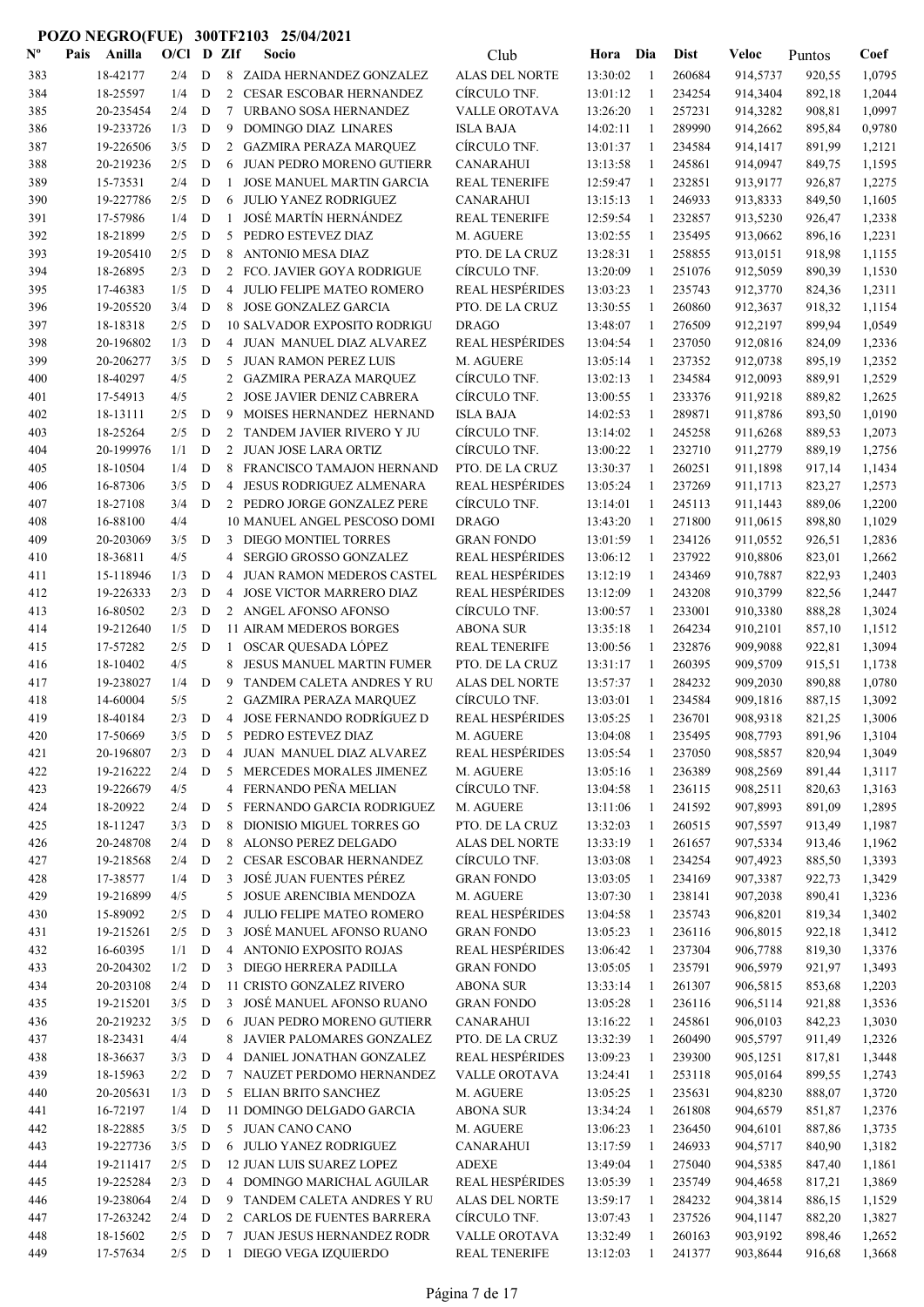| $\mathbf{N}^{\mathbf{o}}$ | Pais | Anilla                | O/Cl       |             | D ZIf          | Socio                                                          | Club                                             | Hora                 | Dia                | <b>Dist</b>      | Veloc                | Puntos           | Coef             |
|---------------------------|------|-----------------------|------------|-------------|----------------|----------------------------------------------------------------|--------------------------------------------------|----------------------|--------------------|------------------|----------------------|------------------|------------------|
| 450                       |      | 20-203139             | 4/5        |             |                | 3 DIEGO MONTIEL TORRES                                         | <b>GRAN FONDO</b>                                | 13:04:03             | $\overline{1}$     | 234126           | 903,7869             | 919,11           | 1,4122           |
| 451                       |      | 18-26920              | 2/4        | D           | 2              | FERNANDO DE FUENTES BARRE                                      | CÍRCULO TNF.                                     | 13:07:39             | -1                 | 237341           | 903,6398             | 881,74           | 1,3962           |
| 452                       |      | 19-209961             | 1/2        | D           | 2              | FRANCISCO GARCIA CARBAJAL                                      | CÍRCULO TNF.                                     | 13:04:01             | -1                 | 233940           | 903,1851             | 881,30           | 1,4196           |
| 453                       |      | 17-64351              | 4/4        |             | 8              | DAVID GARCIA BRITO                                             | PTO. DE LA CRUZ                                  | 13:33:58             | -1                 | 260883           | 902,8135             | 908,71           | 1,2758           |
| 454                       |      | 20-206799             | 1/5        | D           | 5              | SALVADOR ACOSTA CAMACHO                                        | M. AGUERE                                        | 13:06:57             | 1                  | 236485           | 902,7868             | 886,07           | 1,4106           |
| 455                       |      | 17-63606              | 3/5        | D           | 8              | RAFAEL JOSE SIVERIO GRILL                                      | PTO. DE LA CRUZ                                  | 13:36:38             | -1                 | 263260           | 902,7089             | 908,60           | 1,2699           |
| 456                       |      | 19-205036             | 2/3        | D           | 8              | PEDRO JOSE RODRIGUEZ ZARZ                                      | PTO. DE LA CRUZ                                  | 13:34:26             | $\mathbf{1}$       | 261155           | 902,2976             | 908,19           | 1,2829           |
| 457                       |      | 17-76942              | 3/5        | D           |                | 6 FRANCISCO GONZALEZ ALONS                                     | <b>CANARAHUI</b>                                 | 13:18:21             | $\mathbf{1}$       | 246635           | 902,2682             | 838,75           | 1,3615           |
| 458                       |      | 15-74498              | 4/5        |             |                | 10 JOSE ANTONIO LEON ARVELO                                    | <b>DRAGO</b>                                     | 13:50:54             | 1                  | 275959           | 902,1216             | 889,98           | 1,2194           |
| 459                       |      | 18-33824              | 3/4        | D           | 6              | JUAN CARLOS GONZALEZ HERR                                      | <b>CANARAHUI</b>                                 | 13:17:59             | 1                  | 246240           | 902,0331             | 838,54           | 1,3696           |
| 460                       |      | 18-16235              | 3/3        | $\mathbf D$ |                | 2 FCO. JAVIER GOYA RODRIGUE                                    | CÍRCULO TNF.                                     | 13:23:22             | 1                  | 251076           | 901,9614             | 880,10           | 1,3462           |
| 461                       |      | 19-201872             | 2/3        | D           |                | 2 ALBERTO GUTIERREZ POLEO                                      | CÍRCULO TNF.                                     | 13:05:22             | 1                  | 234825           | 901,9012             | 880,04           | 1,4424           |
| 462                       |      | 20-194576             | 3/4<br>4/4 | D           | 4<br>8         | <b>AGUSTIN LOPEZ DE FUENTES</b><br><b>TOMÁS ENCINOSO SOLER</b> | <b>REAL HESPÉRIDES</b>                           | 13:08:24             | 1                  | 237532           | 901,7920             | 814,80           | 1,4291           |
| 463                       |      | 17-66121<br>19-226373 | 3/5        | D           | 5              | SIMEI ALONSO RODDRÍGUEZ                                        | PTO. DE LA CRUZ<br>M. AGUERE                     | 13:32:51<br>13:13:35 | 1<br>1             | 259537<br>242165 | 901,6397<br>901,6382 | 907,53<br>884,95 | 1,3108<br>1,4078 |
| 464<br>465                |      | 18-26630              | 3/5        | D           | 2              | PEDRO RODRIGUEZ PEREZ                                          | CÍRCULO TNF.                                     | 13:05:36             | -1                 | 234956           | 901,5963             | 879,75           | 1,4541           |
| 466                       |      | 16-91700              | 3/5        | D           | 6              | ANGELICA MEDINA MARTIN                                         | <b>CANARAHUI</b>                                 | 13:18:03             | 1                  | 246176           | 901,5785             | 838,11           | 1,3909           |
| 467                       |      | 17-48519              | 2/4        | D           | 4              | <b>JUAN CARLOS RAVELO RAMOS</b>                                | <b>REAL HESPÉRIDES</b>                           | 13:10:45             | -1                 | 239587           | 901,5503             | 814,58           | 1,4322           |
| 468                       |      | 17-64503              | 4/5        |             | 8              | CRISTIAN GARCIA HERNANDEZ                                      | PTO. DE LA CRUZ                                  | 13:35:29             | $\mathbf{1}$       | 261863           | 901,4734             | 907,36           | 1,3131           |
| 469                       |      | 20-217055             | 1/5        | D           | 8              | CRISTOBAL PERERA MOLINA                                        | PTO. DE LA CRUZ                                  | 13:21:39             | $\mathbf{1}$       | 249387           | 901,4531             | 907,34           | 1,3818           |
| 470                       |      | 15-110737             | 2/3        | D           | 4              | RICHARD DAMAS DAMAS                                            | <b>REAL HESPÉRIDES</b>                           | 13:17:19             | 1                  | 245442           | 901,3110             | 814,36           | 1,4070           |
| 471                       |      | 17-50695              | 4/5        |             | 5              | PEDRO ESTEVEZ DIAZ                                             | M. AGUERE                                        | 13:06:21             | 1                  | 235495           | 901,0714             | 884,39           | 1,4695           |
| 472                       |      | 19-223403             | 4/5        |             | 4              | ANTONIO RAMON PEÑA MELIAN                                      | <b>REAL HESPÉRIDES</b>                           | 13:07:09             | 1                  | 236129           | 900,7400             | 813,85           | 1,4687           |
| 473                       |      | 16-62484              | 1/2        | $\mathbf D$ | 4              | RAMON RODRIGUEZ RODRIGUEZ                                      | <b>REAL HESPÉRIDES</b>                           | 13:10:31             | 1                  | 239081           | 900,4369             | 813,57           | 1,4536           |
| 474                       |      | 17-54599              | 3/5        | D           | 2              | TANDEM JAVIER RIVERO Y JU                                      | CÍRCULO TNF.                                     | 13:17:28             | 1                  | 245258           | 900,1395             | 878,32           | 1,4200           |
| 475                       |      | 20-220184             | 1/4        | D           | 6              | <b>ISIDRO GONZALES REMON</b>                                   | <b>CANARAHUI</b>                                 | 13:16:32             | 1                  | 244257           | 899,5470             | 836,22           | 1,4289           |
| 476                       |      | 18-35695              | 2/5        | D           | 4              | <b>SERGIO EXPOSITO ROJAS</b>                                   | <b>REAL HESPÉRIDES</b>                           | 13:08:53             | 1                  | 237297           | 899,2497             | 812,50           | 1,4739           |
| 477                       |      | 18-37272              | 3/5        | D           | 4              | ALVARO VALENCIA RAMOS                                          | <b>REAL HESPÉRIDES</b>                           | 13:10:39             | -1                 | 238759           | 898,7728             | 812,07           | 1,4679           |
| 478                       |      | 19-226707             | 5/5        |             | 4              | FERNANDO PEÑA MELIAN                                           | CÍRCULO TNF.                                     | 13:07:55             | -1                 | 236115           | 898,0602             | 811,42           | 1,4875           |
| 479                       |      | 19-215626             | 3/4        | D           | 5              | FRANCISCO MARRERO TEJERA                                       | M. AGUERE                                        | 13:10:13             | -1                 | 238090           | 897,7188             | 881,10           | 1,4782           |
| 480                       |      | 18-11749              | 3/4        | D           | 8              | PRIMOS ESPINOSA MANUEL Y                                       | PTO. DE LA CRUZ                                  | 13:36:24             | $\mathbf{1}$       | 261573           | 897,6424             | 903,50           | 1,3483           |
| 481                       |      | 19-200431             | 2/3        | D           | 2              | PEDRO SIVERIO MARTIN                                           | CÍRCULO TNF.                                     | 13:09:00             | $\mathbf{1}$       | 236971           | 897,6174             | 875,86           | 1,4914           |
| 482                       |      | 20-193307             | 3/4        | D           | 4              | MIGUEL ANGEL EXPOSITO ROJ                                      | <b>REAL HESPÉRIDES</b>                           | 13:09:24             | -1                 | 237304           | 897,5189             | 810,94           | 1,4924           |
| 483                       |      | 18-11654              | 3/5        | D           | 8              | TANDEM CAMARA "CARLOS Y L                                      | PTO. DE LA CRUZ                                  | 13:34:27             | 1                  | 259672           | 897,1221             | 902,98           | 1,3667           |
| 484                       |      | 18-23234              | 1/4        | D           | 5              | BENIGNO GUTIERREZ SANTOS                                       | M. AGUERE                                        | 13:08:38             | 1                  | 236139           | 895,7100             | 879,13           | 1,5060           |
| 485                       |      | 20-231540             | 3/5        | D           | 1              | ASENCIO DELGADO NUÑEZ                                          | <b>REAL TENERIFE</b>                             | 13:07:12             | 1                  | 234786           | 895,4462             | 908,14           | 1,5178           |
| 486                       |      | 20-228806             | 3/5        | D           |                | 11 JUAN LUIS PADILLA MACHIN                                    | <b>ABONA SUR</b>                                 | 13:42:15             | 1                  | 266152           | 895,3810             | 843,14           | 1,3417           |
| 487                       |      | 19-196317             | $1/4$      | D           |                | 3 NAUZET DENIZ IZQUIERDO                                       | <b>GRAN FONDO</b>                                | 13:09:09             |                    | 236511           | 895,3663             | 910,55           | 1,5129           |
| 488                       |      | 17-48719              | 3/5        | D           |                | 4 ISIDRO DIAZ ALVAREZ                                          | <b>REAL HESPÉRIDES</b>                           | 13:10:01             | 1                  | 237252           | 895,2343             | 808,87           | 1,5113           |
| 489                       |      | 19-197853             | 4/5        |             | 3              | IGNACIO MANUEL PÉREZ AFON                                      | <b>GRAN FONDO</b>                                | 13:07:00             | $\mathbf{1}$       | 234490           | 895,0000             | 910,18           | 1,5322           |
| 490                       |      | 13-62420              | 1/1        | $\mathbf D$ | 7              | <b>JOSE MIGUEL GARCIA YANES</b>                                | VALLE OROTAVA                                    | 13:36:09             | -1                 | 260353           | 894,2229             | 888,83           | 1,3829           |
| 491                       |      | 16-97396              | 2/3        | D           | $\overline{4}$ | <b>JUAN RAMON MEDEROS CASTEL</b>                               | <b>REAL HESPÉRIDES</b><br><b>REAL HESPÉRIDES</b> | 13:17:24             | -1                 | 243469           | 893,7922             | 807,57           | 1,4818           |
| 492<br>493                |      | 20-193506<br>18-23359 | 1/4<br>3/5 | D<br>D      |                | 4 JAVIER F. SANTANA ARBEL<br>5 GUILLERMO GALVAN LOPEZ          | M. AGUERE                                        | 13:11:58<br>13:16:47 | -1<br>$\mathbf{1}$ | 238383<br>242595 | 892,9317<br>892,6044 | 806,79           | 1,5165<br>1,4932 |
| 494                       |      | 19-223728             | 3/4        | D           |                | 4 JUAN CARLOS RAVELO RAMOS                                     | <b>REAL HESPÉRIDES</b>                           | 13:13:26             | -1                 | 239587           | 892,5382             | 876,08<br>806,44 | 1,5150           |
| 495                       |      | 18-7612               | 2/4        | D           |                | 11 AYTHAMI TOLEDO VARGAS                                       | <b>ABONA SUR</b>                                 | 13:50:07             | 1                  | 272096           | 891,7769             | 839,74           | 1,3367           |
| 496                       |      | 20-226870             | 2/5        | D           |                | 11 PEDRO JESÚS ÁLVAREZ PÉREZ                                   | <b>ABONA SUR</b>                                 | 13:31:30             | 1                  | 255386           | 891,3997             | 839,39           | 1,4270           |
| 497                       |      | 19-196539             | 1/3        | D           |                | 3 SANTIAGO JORGE RODRÍGUEZ                                     | <b>GRAN FONDO</b>                                | 13:11:05             | -1                 | 237171           | 891,3411             | 906,46           | 1,5397           |
| 498                       |      | 17-39917              | 4/5        |             | 3              | RICARDO GARCÍA ALBERTO                                         | <b>GRAN FONDO</b>                                | 13:08:12             | -1                 | 234511           | 890,9992             | 906,11           | 1,5603           |
| 499                       |      | 18-831                | 3/4        | D           | 3              | VICTOR DARIO GÓMEZ BAUTE                                       | <b>GRAN FONDO</b>                                | 13:10:02             | 1                  | 236076           | 890,7408             | 905,85           | 1,5531           |
| 500                       |      | 17-66846              | 1/1        | D           | 8              | ROBERTO MARTIN GARCIA                                          | PTO. DE LA CRUZ                                  | 13:39:51             | 1                  | 262628           | 890,7173             | 896,53           | 1,3988           |
| 501                       |      | 20-218726             | 2/5        | D           | 8              | FERNANDO MACHADO DUQUE                                         | PTO. DE LA CRUZ                                  | 13:36:02             | 1                  | 259228           | 890,7158             | 896,53           | 1,4200           |
| 502                       |      | 19-215506             | 2/5        | D           | 1              | <b>GABRIEL SOCAS MARTIN</b>                                    | <b>REAL TENERIFE</b>                             | 13:08:34             | 1                  | 234664           | 890,3402             | 902,96           | 1,5718           |
| 503                       |      | 19-280808             | 2/4        | D           |                | 4 JUAN REBOSO ACOSTA                                           | <b>REAL HESPÉRIDES</b>                           | 13:26:11             | -1                 | 250322           | 890,2448             | 804,36           | 1,4764           |
| 504                       |      | 18-25462              | 2/3        | D           |                | 2 FRANCISCO DIAZ REVERON                                       | CÍRCULO TNF.                                     | 13:07:15             | -1                 | 233371           | 889,8799             | 868,31           | 1,5868           |
| 505                       |      | 20-203072             | 5/5        |             | 3              | DIEGO MONTIEL TORRES                                           | <b>GRAN FONDO</b>                                | 13:08:10             | -1                 | 234126           | 889,6491             | 904,74           | 1,5848           |
| 506                       |      | 18-13601              | 2/3        | D           | 9              | KEVIN LUIS DIAZ                                                | <b>ISLA BAJA</b>                                 | 14:01:51             | -1                 | 281741           | 889,1936             | 871,27           | 1,3196           |
| 507                       |      | 17-40647              | 1/5        | D           |                | 11 NICOLÁS GARCÍA ORAMAS                                       | <b>ABONA SUR</b>                                 | 13:47:39             | 1                  | 269071           | 889,0501             | 837,17           | 1,3845           |
| 508                       |      | 17-56568              | 4/4        |             |                | 2 MARCOS RAMOS DELGADO                                         | CÍRCULO TNF.                                     | 13:08:22             | 1                  | 234133           | 889,0001             | 867,45           | 1,5942           |
| 509                       |      | 19-234797             | 3/5        | D           | 9              | BERNARDO VELAZQUEZ BARRE                                       | <b>ISLA BAJA</b>                                 | 14:04:50             | -1                 | 284026           | 888,0438             | 870,15           | 1,3167           |
| 510                       |      | 20-230892             | 1/4        | D           | 1              | Mª ISABEL VARAS REYES                                          | <b>REAL TENERIFE</b>                             | 13:07:28             | 1                  | 232950           | 887,5413             | 900,12           | 1,6086           |
| 511                       |      | 17-71933              | 3/4        | D           |                | 9 RAUL LORENZO GARCIA                                          | <b>ISLA BAJA</b>                                 | 14:10:40             | 1                  | 289020           | 887,4719             | 869,58           | 1,2991           |
| 512                       |      | 17-55509              | 3/4        | D           |                | 2 CESAR ESCOBAR HERNANDEZ                                      | CÍRCULO TNF.                                     | 13:09:06             | 1                  | 234254           | 886,9898             | 865,49           | 1,6059           |
| 513                       |      | 16-66696              | 1/3        | D           | $\tau$         | <b>JULIAN TRUJILLO BAEZ</b>                                    | VALLE OROTAVA                                    | 13:34:56             | 1                  | 257090           | 886,7211             | 881,37           | 1,4661           |
| 514                       |      | 19-208672             | 1/2        | D           | 1              | MOISES ALVAREZ FERNANDEZ                                       | <b>REAL TENERIFE</b>                             | 13:04:47             | 1                  | 230335           | 886,6427             | 899,21           | 1,6396           |
| 515                       |      | 18-13040              | 2/4        | D           | 9              | FCO. JAVIER LUIS MARTIN                                        | <b>ISLA BAJA</b>                                 | 14:12:04             | 1                  | 289885           | 886,3178             | 868,45           | 1,3053           |
| 516                       |      | 17-46438              | $2/4$ D    |             |                | 4 MANUEL JEREZ HERRERA                                         | <b>REAL HESPÉRIDES</b>                           | 13:19:09             | -1                 | 242964           | 886,2448             | 800,75           | 1,5604           |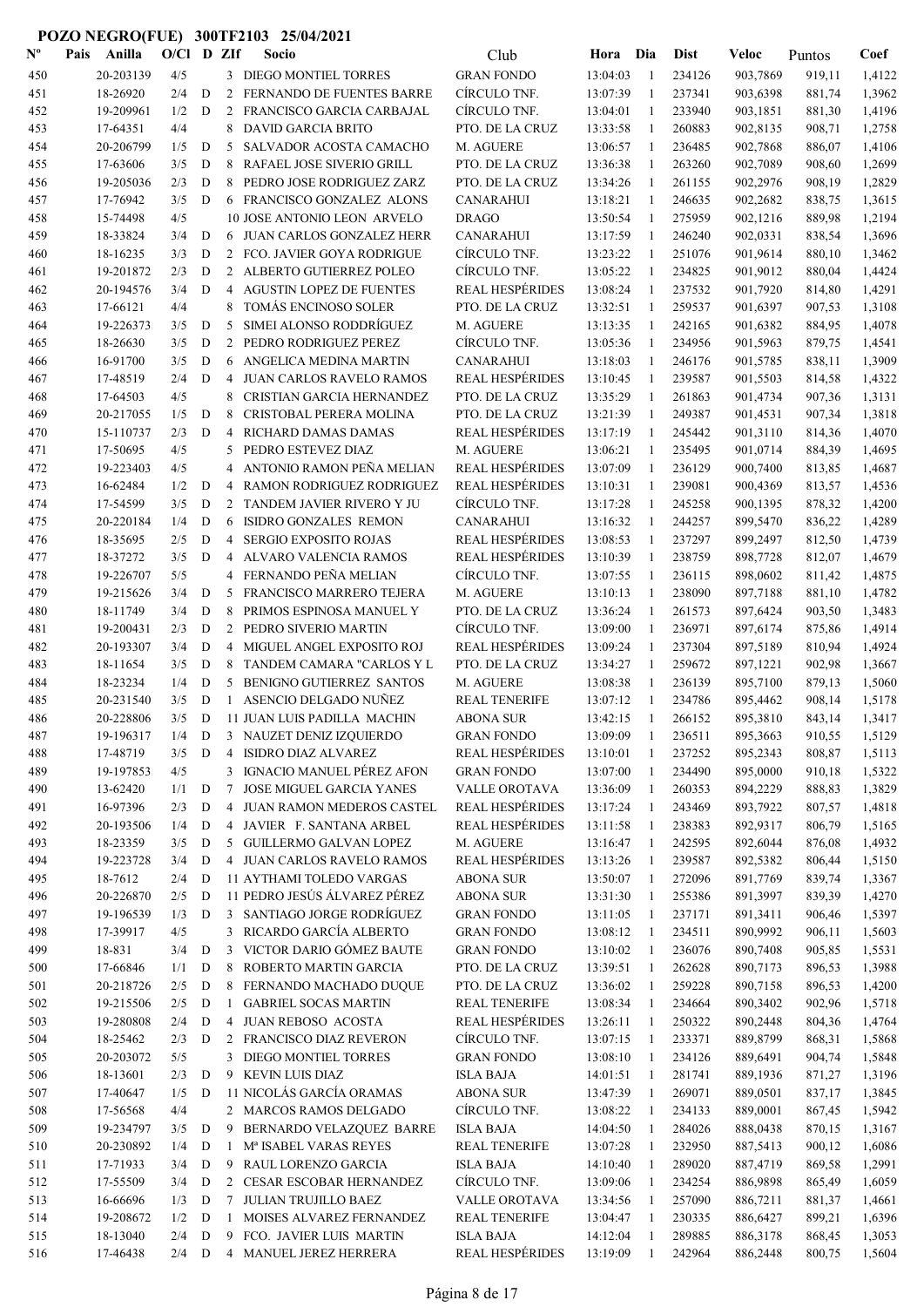| $N^{\text{o}}$ | Pais | Anilla                | O/Cl D ZIf |   |                   | Socio                                                             | Club                                       | Hora                 | Dia                          | <b>Dist</b>      | Veloc                | Puntos           | Coef             |
|----------------|------|-----------------------|------------|---|-------------------|-------------------------------------------------------------------|--------------------------------------------|----------------------|------------------------------|------------------|----------------------|------------------|------------------|
| 517            |      | 16-81905              | 4/5        |   |                   | 2 ANIBAL HERNANDEZ RODRIGU                                        | CÍRCULO TNF.                               | 13:09:05             | -1                           | 234033           | 886,2089             | 864,73           | 1,6231           |
| 518            |      | 17-44313              | 3/4        | D |                   | 11 AYTHAMI TOLEDO VARGAS                                          | <b>ABONA SUR</b>                           | 13:52:03             | -1                           | 272096           | 886,1619             | 834,45           | 1,3988           |
| 519            |      | 17-47072              | 2/5        | D |                   | 3 FERNANDO CARRILLO DEL CAS                                       | <b>REAL HESPÉRIDES</b>                     | 13:13:43             | -1                           | 238092           | 886,0336             | 901,06           | 1,6016           |
| 520            |      | 19-222851             | 3/5        | D |                   | 4 SERGIO EXPOSITO ROJAS                                           | <b>REAL HESPÉRIDES</b>                     | 13:12:56             | -1                           | 237297           | 885,6569             | 800,22           | 1,6101           |
| 521            |      | 18-19059              | 2/3        | D |                   | 10 JOSE MANUEL MARTIN AFONSO                                      | <b>DRAGO</b>                               | 13:56:14             | $\overline{1}$               | 275623           | 885,5832             | 873,66           | 1,3889           |
| 522            |      | 18-31368              | 1/2        | D |                   | 12 VALENTIN GONZÁLEZ HERNÁND                                      | <b>ADEXE</b>                               | 14:00:27             | -1                           | 279324           | 885,4779             | 829,54           | 1,3731           |
| 523            |      | 18-39502              | 2/5        | D |                   | 4 HUMBERTO PERERA HERNANDEZ                                       | <b>REAL HESPÉRIDES</b>                     | 13:16:08             | -1                           | 240023           | 885,2582             | 799,86           | 1,6010           |
| 524            |      | 15-79711              | 4/4        |   | 6                 | JUAN CARLOS GONZALEZ HERR                                         | <b>CANARAHUI</b>                           | 13:23:10             | -1                           | 246240           | 885,2247             | 822,91           | 1,5636           |
| 525            |      | 18-13581              | 3/5        | D | 9                 | MOISES HERNANDEZ HERNAND                                          | <b>ISLA BAJA</b>                           | 14:12:28             | 1                            | 289871           | 885,1924             | 867,35           | 1,3307           |
| 526            |      | 20-193417             | 2/4        | D | 4                 | JAVIER F. SANTANA ARBEL                                           | <b>REAL HESPÉRIDES</b>                     | 13:14:20             | $\mathbf{1}$                 | 238383           | 885,0854             | 799,70           | 1,6213           |
| 527            |      | 18-26419              | 3/4        | D |                   | 2 CARLOS DE FUENTES BARRERA                                       | CÍRCULO TNF.                               | 13:13:24             | -1                           | 237526           | 884,9702             | 863,52           | 1,6302           |
| 528            |      | 18-3606               | 2/4        | D | 1                 | <b>JOSE SIVERIO PEREZ</b>                                         | <b>REAL TENERIFE</b>                       | 13:05:04             | 1                            | 230089           | 884,7308             | 897,27           | 1,6861           |
| 529            |      | 19-208624             | 4/5        |   | 1                 | ASENCIO DELGADO NUÑEZ                                             | <b>REAL TENERIFE</b>                       | 13:10:25             | -1                           | 234786           | 884,5940             | 897,13           | 1,6555           |
| 530            |      | 19-232562             | 3/4        | D | 8                 | <b>MARCOS REAL ALVAREZ</b>                                        | <b>ALAS DEL NORTE</b>                      | 13:39:42             | -1                           | 260677           | 884,5504             | 890,33           | 1,4939           |
| 531            |      | 18-26512              | 3/4<br>4/5 | D |                   | 2 EUFEMIO CABRERA BETANCORT                                       | CÍRCULO TNF.                               | 13:10:04             | 1                            | 234438           | 884,4492             | 863,01           | 1,6642<br>1,5878 |
| 532<br>533     |      | 17-76480<br>19-280828 | 3/4        | D | 6<br>4            | ANGELICA MEDINA MARTIN<br>JUAN REBOSO ACOSTA                      | <b>CANARAHUI</b><br><b>REAL HESPÉRIDES</b> | 13:23:27<br>13:28:15 | -1<br>$\overline{1}$         | 246176<br>250322 | 884,0941             | 821,86           | 1,5645           |
| 534            |      | 20-206289             | 4/5        |   | 5                 | JUAN RAMON PEREZ LUIS                                             | M. AGUERE                                  | 13:13:50             | -1                           | 237352           | 883,7493<br>882,8965 | 798,49<br>866,55 | 1,6531           |
| 535            |      | 20-220130             | 2/4        | D | 6                 | ISIDRO GONZALES REMON                                             | CANARAHUI                                  | 13:21:42             | -1                           | 244257           | 882,7503             | 820,61           | 1,6093           |
| 536            |      | 19-211776             | 3/4        | D |                   | 2 DOMINGO HERNANDEZ MORA                                          | CÍRCULO TNF.                               | 13:09:55             | 1                            | 233846           | 882,7153             | 861,32           | 1,6841           |
| 537            |      | 16-71723              | 2/3        | D |                   | 11 JORGE PEREZ ESTEVEZ                                            | <b>ABONA SUR</b>                           | 13:41:37             | -1                           | 261725           | 882,3678             | 830,88           | 1,5075           |
| 538            |      | 18-36681              | 2/4        | D |                   | 4 ROBIN RODRIGUEZ GIL                                             | <b>REAL HESPÉRIDES</b>                     | 13:15:10             | -1                           | 238375           | 882,3257             | 797,21           | 1,6583           |
| 539            |      | 18-33146              | 2/3        | D |                   | 12 ALBERTO JORGE MEDINA                                           | <b>ADEXE</b>                               | 14:01:13             | -1                           | 278916           | 882,0408             | 826,32           | 1,4199           |
| 540            |      | 20-211892             | 1/2        | D |                   | 12 JESUS DONATO SANTOS GONZA                                      | <b>ADEXE</b>                               | 14:01:34             | 1                            | 279166           | 881,8553             | 826,15           | 1,4213           |
| 541            |      | 17-74138              | 5/5        |   |                   | 7 FCO. JAVIER PEREZ GONZALE                                       | VALLE OROTAVA                              | 13:33:21             | -1                           | 254268           | 881,8034             | 876,48           | 1,5633           |
| 542            |      | 17-46481              | 3/4        | D |                   | 4 MANUEL JEREZ HERRERA                                            | <b>REAL HESPÉRIDES</b>                     | 13:20:36             | -1                           | 242964           | 881,5820             | 796,54           | 1,6391           |
| 543            |      | 18-21833              | 5/5        |   |                   | 5 JOSUE ARENCIBIA MENDOZA                                         | M. AGUERE                                  | 13:15:09             | 1                            | 238141           | 881,5140             | 865,19           | 1,6754           |
| 544            |      | 18-32282              | 3/5        | D |                   | 11 LUCÍA NEREA LEDESMA BACAL                                      | <b>ADEXE</b>                               | 13:56:00             | 1                            | 274025           | 881,1093             | 829,70           | 1,4586           |
| 545            |      | 14-96405              | 3/5        | D |                   | 6 JUAN MARCIAL ARTEAGA PUJO                                       | <b>CULTURAL CHINEH</b>                     | 13:11:33             | $\overline{1}$               | 234856           | 881,0955             | 819,07           | 1,7050           |
| 546            |      | 19-213623             | 2/5        | D |                   | 11 NICOLÁS GARCÍA ORAMAS                                          | <b>ABONA SUR</b>                           | 13:50:23             | -1                           | 269071           | 881,0926             | 829,68           | 1,4910           |
| 547            |      | 18-21944              | 5/5        |   | 5                 | PEDRO ESTEVEZ DIAZ                                                | M. AGUERE                                  | 13:12:23             | -1                           | 235495           | 880,7393             | 864,43           | 1,7067           |
| 548            |      | 19-227698             | 1/5        | D | 6                 | PEDRO MARTIN GONZALEZ                                             | <b>CULTURAL CHINEH</b>                     | 13:13:23             | -1                           | 236273           | 880,3565             | 818,38           | 1,7042           |
| 549            |      | 17-71210              | 4/5        |   | 9                 | MOISES HERNANDEZ HERNAND                                          | <b>ISLA BAJA</b>                           | 14:14:16             | -1                           | 289871           | 880,3533             | 862,61           | 1,3916           |
| 550            |      | 18-13                 | 4/5        |   | 3                 | TANDEM BRYAN MONTIEL                                              | <b>GRAN FONDO</b>                          | 13:11:03             | 1                            | 234126           | 880,0075             | 894,93           | 1,7261           |
| 551            |      | 20-206352             | 2/3        | D | 5                 | FLORENTIN AGUIAR DIAZ                                             | M. AGUERE                                  | 13:19:59             | -1                           | 241907           | 879,7151             | 863,43           | 1,6736           |
| 552            |      | 13-74076              | 5/5        |   |                   | 2 MANUEL RIVERO MELIAN                                            | <b>REAL HESPÉRIDES</b>                     | 13:12:56             | -1                           | 235565           | 879,1926             | 857,88           | 1,7218           |
| 553            |      | 18-42058              | 3/5        | D | 8                 | MARIO MIGUEL GARCIA QUINT                                         | ALAS DEL NORTE                             | 13:45:32             | 1                            | 264204           | 879,1171             | 884,86           | 1,5379           |
| 554            |      | 19-222867             | 4/5        |   | 4                 | SERGIO EXPOSITO ROJAS                                             | <b>REAL HESPÉRIDES</b>                     | 13:15:00             |                              | 237297           | 878,8778             | 794,09           | 1,7154           |
| 555            |      | 19-213601             | 3/5        | D |                   | 11 NICOLÁS GARCÍA ORAMAS                                          | <b>ABONA SUR</b>                           | 13:51:15             | 1                            | 269071           | 878,5992             | 827,33           | 1,5155           |
| 556            |      | 19-221117             | 5/5        |   |                   | 10 JOSE MARIA ALVARO AFONSO                                       | <b>DRAGO</b>                               | 13:58:58             | -1                           | 275668           | 878,0168             | 866,20           | 1,4819           |
| 557            |      | 20-194575             | 4/4        |   |                   | 4 AGUSTIN LOPEZ DE FUENTES                                        | <b>REAL HESPÉRIDES</b>                     | 13:15:55             | -1                           | 237532           | 876,7715             | 792,19           | 1,7230           |
| 558            |      | 20-199370             | 1/3        | D |                   | 11 JORGE MARTÍN RODRÍGUEZ                                         | <b>ABONA SUR</b>                           | 13:55:55             | -1                           | 272575           | 876,6819             | 825,53           | 1,5041           |
| 559            |      | 19-196819             | 2/4        | D |                   | 3 NAUZET DENIZ IZQUIERDO                                          | <b>GRAN FONDO</b>                          | 13:14:50             | -1                           | 236511           | 876,5077             | 891,37           | 1,7366           |
| 560            |      | 19-206394             | 1/4        | D |                   | 8 PABLO YANES LUIS                                                | ALAS DEL NORTE                             | 13:42:13             | 1                            | 260443           | 876,2732             | 881,99           | 1,5799           |
| 561            |      | 18-25122              | 1/3        | D |                   | 2 IVAN JESUS NAVARRO RODRIG                                       | CÍRCULO TNF.                               | 13:11:06             | 1                            | 233176           | 876,2721             | 855,03           | 1,7678           |
| 562            |      | 14-58263<br>20-229089 | 4/5<br>1/4 | D | $\mathbf{1}$<br>1 | ARMANDO HERRERA HERNÁNDEZ REAL TENERIFE<br>ALONSO REVERÓN DELGADO | <b>REAL TENERIFE</b>                       | 13:06:23<br>13:07:33 | $\mathbf{1}$<br>$\mathbf{1}$ | 229040<br>230058 | 876,2609             | 888,68           | 1,8029           |
| 563<br>564     |      | 18-3602               | 3/4        | D | 1                 | JOSE SIVERIO PEREZ                                                | <b>REAL TENERIFE</b>                       | 13:07:39             | $\mathbf{1}$                 | 230089           | 876,2445<br>876,0289 | 888,67<br>888,45 | 1,7981<br>1,8010 |
| 565            |      | 17-59190              | 1/4        | D |                   | 1 DOMINGO PEREZ HERNANDEZ                                         | <b>REAL TENERIFE</b>                       | 13:07:43             | 1                            | 230089           | 875,8066             | 888,22           | 1,8042           |
| 566            |      | 19-221535             | 1/4        | D |                   | 10 ALEXANDER GONZALEZ CARDEN                                      | <b>DRAGO</b>                               | 14:03:12             | $\mathbf{1}$                 | 278645           | 875,6914             | 863,90           | 1,4925           |
| 567            |      | 18-11036              | 2/3        | D |                   | 8 JAVIER PEREZ PEREZ                                              | PTO. DE LA CRUZ                            | 13:42:28             | -1                           | 260488           | 875,6880             | 881,41           | 1,5993           |
| 568            |      | 19-223365             | 3/3        | D |                   | 4 JOSE JAVIER MENDOZA PEÑA                                        | <b>REAL HESPÉRIDES</b>                     | 13:15:26             | $\mathbf{1}$                 | 236771           | 875,5245             | 791,06           | 1,7626           |
| 569            |      | 17-60147              | 3/4        | D |                   | 12 DOMINGO MARIO DIAZ ACOSTA                                      | <b>ADEXE</b>                               | 13:58:41             | 1                            | 274637           | 875,5231             | 820,22           | 1,5223           |
| 570            |      | 19-198855             | 1/1        | D |                   | 1 FERNANDO SOSA FUENTES                                           | <b>REAL TENERIFE</b>                       | 13:43:53             | -1                           | 261670           | 875,4921             | 887,90           | 1,6005           |
| 571            |      | 18-18825              | 3/4        | D |                   | 10 JOSE ANGEL DIAZ GONZALEZ                                       | <b>DRAGO</b>                               | 14:01:06             | 1                            | 276724           | 875,4318             | 863,65           | 1,5161           |
| 572            |      | 18-27062              | 2/3        | D |                   | 2 LIDIA ESPINOSA GONZALEZ                                         | CÍRCULO TNF.                               | 13:11:06             | -1                           | 232933           | 875,3589             | 854,14           | 1,8043           |
| 573            |      | 19-217363             | 3/4        | D |                   | 5 FERNANDO GARCIA RODRIGUEZ                                       | M. AGUERE                                  | 13:21:04             | 1                            | 241592           | 875,1220             | 858,92           | 1,7427           |
| 574            |      | 19-211511             | 1/2        | D |                   | 11 ROMÁN DOMINGO DIAZ MEDINA                                      | <b>ABONA SUR</b>                           | 13:44:09             | 1                            | 261789           | 875,1095             | 824,05           | 1,6110           |
| 575            |      | 20-204090             | 2/4        | D | $\mathbf{1}$      | DOMINGO JOSE HERNANDEZ TO                                         | <b>GRAN FONDO</b>                          | 13:10:55             | $\mathbf{1}$                 | 232690           | 875,0486             | 887,45           | 1,8156           |
| 576            |      | 19-237108             | 2/5        | D |                   | 6 PEDRO MARTIN GONZALEZ                                           | <b>CULTURAL CHINEH</b>                     | 13:15:03             | -1                           | 236273           | 874,9232             | 813,33           | 1,7912           |
| 577            |      | 20-204938             | 3/4        | D | $\mathbf{1}$      | DOMINGO JOSE HERNANDEZ TO                                         | <b>GRAN FONDO</b>                          | 13:10:58             | -1                           | 232690           | 874,8841             | 887,29           | 1,8220           |
| 578            |      | 18-4185               | 2/5        | D | 1                 | DOMINGO FIGUEROA ÉVORA                                            | <b>REAL TENERIFE</b>                       | 13:11:16             | -1                           | 232875           | 874,5931             | 886,99           | 1,8237           |
| 579            |      | 15-114560             | 4/5        |   |                   | 4 ALVARO VALENCIA RAMOS                                           | <b>REAL HESPÉRIDES</b>                     | 13:18:01             | $\mathbf{1}$                 | 238759           | 874,5217             | 790,16           | 1,7818           |
| 580            |      | 20-218736             | 3/5        | D |                   | 8 FERNANDO MACHADO DUQUE                                          | PTO. DE LA CRUZ                            | 13:41:29             | 1                            | 259228           | 874,3426             | 880,05           | 1,6439           |
| 581            |      | 19-221560             | 2/4        | D |                   | 10 ALEXANDER GONZALEZ CARDEN                                      | <b>DRAGO</b>                               | 14:03:56             | 1                            | 278645           | 873,6779             | 861,92           | 1,5320           |
| 582            |      | 17-60512              | 1/2        | D |                   | 12 LESTER EDUARDO ALONSO LUN                                      | <b>ADEXE</b>                               | 13:56:40             | 1                            | 272272           | 873,6000             | 818,42           | 1,5706           |
| 583            |      | 19-197873             | $3/4$ D    |   |                   | 3 NAUZET DENIZ IZQUIERDO                                          | <b>GRAN FONDO</b>                          | 13:15:49             | -1                           | 236511           | 873,3251             | 888,14           | 1,8112           |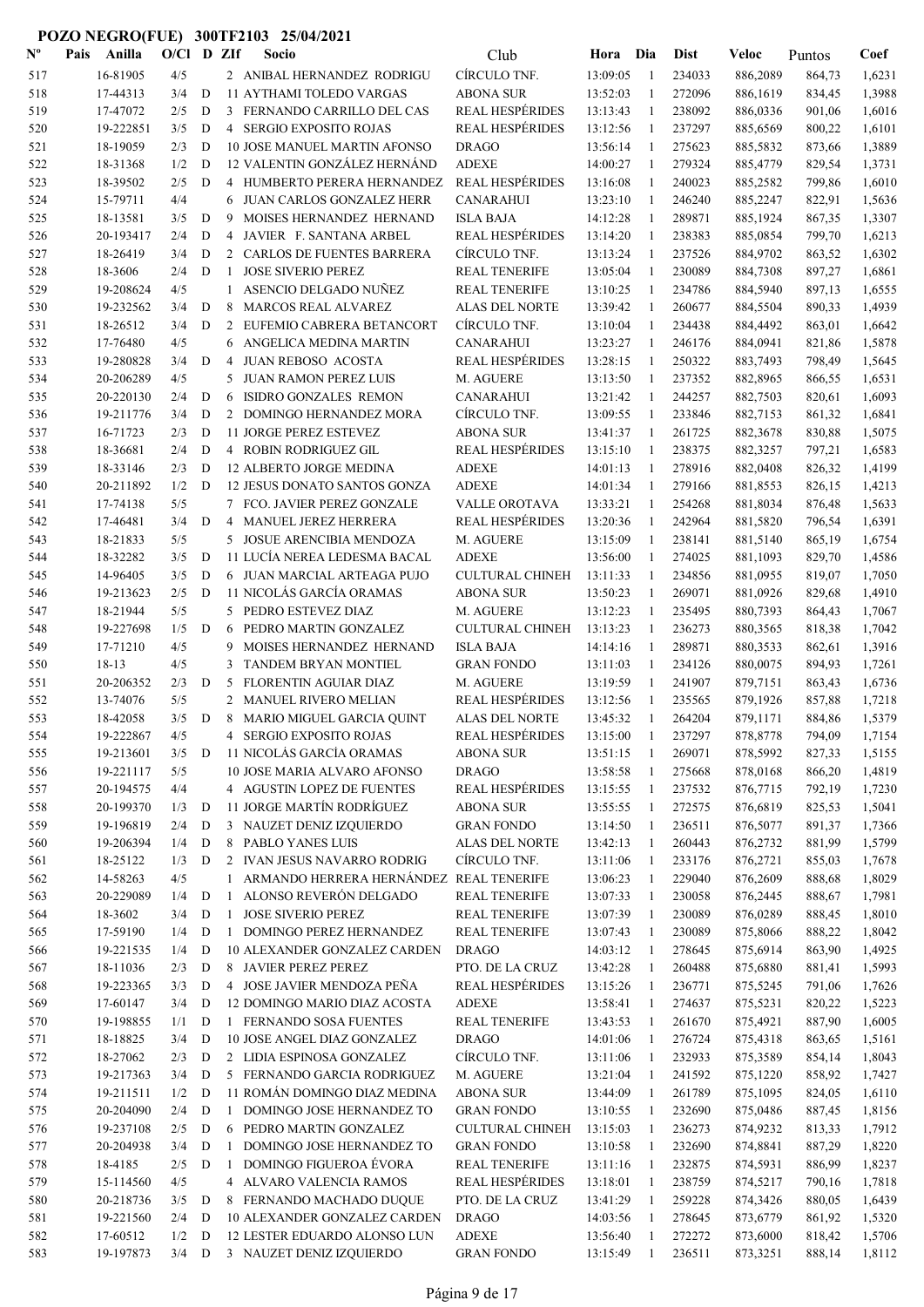| $\mathbf{N}^{\mathbf{o}}$ | Pais | Anilla    | O/Cl |             | D ZIf          | Socio                               | Club                   | Hora     | Dia            | <b>Dist</b> | Veloc    | Puntos | Coef   |
|---------------------------|------|-----------|------|-------------|----------------|-------------------------------------|------------------------|----------|----------------|-------------|----------|--------|--------|
| 584                       |      | 18-4678   | 3/5  | D           |                | 1 OSCAR QUESADA LÓPEZ               | <b>REAL TENERIFE</b>   | 13:11:44 | $\overline{1}$ | 232876      | 873,0667 | 885,44 | 1,8426 |
| 585                       |      | 18-26919  | 3/4  | D           | $\overline{2}$ | FERNANDO DE FUENTES BARRE           | CÍRCULO TNF.           | 13:16:52 | $\mathbf{1}$   | 237341      | 873,0051 | 851,85 | 1,8110 |
| 586                       |      | 17-55601  | 3/3  | D           | 2              | PEDRO SIVERIO MARTIN                | CÍRCULO TNF.           | 13:16:33 | $\mathbf{1}$   | 236971      | 872,6607 | 851,51 | 1,8170 |
| 587                       |      | 20-200611 | 4/4  |             | $\overline{2}$ | DOMINGO HERNANDEZ MORA              | CÍRCULO TNF.           | 13:12:59 | -1             | 233846      | 872,6140 | 851,47 | 1,8444 |
| 588                       |      | 18-23627  | 3/3  | D           | 6              | ANDRES ALVAREZ REVERON              | <b>CANARAHUI</b>       | 13:24:52 | -1             | 244167      | 872,4404 | 811,03 | 1,7694 |
| 589                       |      | 19-220951 | 1/4  | D           |                | 10 ANGEL CABALLERO GARCIA           | <b>DRAGO</b>           | 13:58:36 | $\mathbf{1}$   | 273537      | 872,2481 | 860,50 | 1,5821 |
| 590                       |      | 20-197187 | 3/3  | D           |                | 4 DOMINGO MARICHAL AGUILAR          | <b>REAL HESPÉRIDES</b> | 13:15:18 | -1             | 235749      | 872,1754 | 788,04 | 1,8388 |
| 591                       |      | 20-224851 | 1/2  | D           |                | <b>11 JAVIER PEREZ ESTEVEZ</b>      | <b>ABONA SUR</b>       | 13:45:05 | -1             | 261725      | 872,1744 | 821,28 | 1,6591 |
| 592                       |      | 18-37161  | 3/5  | D           |                | 4 JOSE ANTONIO RODRÍGUEZ GO         | <b>REAL HESPÉRIDES</b> | 13:15:38 | 1              | 236039      | 872,1727 | 788,03 | 1,8428 |
| 593                       |      | 18-31357  | 2/2  | D           |                | 12 VALENTIN GONZÁLEZ HERNÁND        | <b>ADEXE</b>           | 14:05:18 | 1              | 279324      | 872,0699 | 816,98 | 1,5599 |
| 594                       |      | 18-23253  | 3/5  | D           |                | 1 GABRIEL SOCAS MARTIN              | <b>REAL TENERIFE</b>   | 13:14:08 | 1              | 234664      | 871,9247 | 884,29 | 1,8599 |
| 595                       |      | 17-58471  | 3/5  | D           | $\mathbf{1}$   | <b>DOMINGO FIGUEROA ÉVORA</b>       | <b>REAL TENERIFE</b>   | 13:12:09 | $\mathbf{1}$   | 232875      | 871,7013 | 884,06 | 1,8773 |
| 596                       |      | 17-81494  | 1/2  | D           | 8              | MIGUEL LUIS ABRANTE GOMEZ           | <b>ALAS DEL NORTE</b>  | 13:45:26 | 1              | 261863      | 871,6177 | 877,31 | 1,6723 |
| 597                       |      | 17-50386  | 3/4  | D           | 5              | LAURA ACOSTA JORGE                  | M. AGUERE              | 13:17:22 | -1             | 237371      | 871,5127 | 855,38 | 1,8479 |
| 598                       |      | 17-65019  | 2/3  | D           | 8              | JOSE NEFTALI BAEZA LOPEZ            | PTO. DE LA CRUZ        | 13:45:20 | $\mathbf{1}$   | 261712      | 871,4051 | 877,10 | 1,6789 |
| 599                       |      | 18-37329  | 3/4  | D           |                | 4 FRANCISCO DAVILA MARTINE          | <b>REAL HESPÉRIDES</b> | 13:17:18 | -1             | 237273      | 871,3661 | 787,31 | 1,8549 |
| 600                       |      | 20-203090 | 3/4  | D           |                | 11 CRISTO GONZALEZ RIVERO           | <b>ABONA SUR</b>       | 13:44:53 | 1              | 261307      | 871,3622 | 820,52 | 1,6871 |
| 601                       |      | 20-228890 | 4/5  |             |                | <b>11 JUAN LUIS PADILLA MACHIN</b>  | <b>ABONA SUR</b>       | 13:50:29 | $\mathbf{1}$   | 266152      | 871,2488 | 820,41 | 1,6592 |
| 602                       |      | 20-207781 | 2/4  | D           |                | 5 JUAN DAVID PALMERO AFONSO         | M. AGUERE              | 13:17:52 | -1             | 237726      | 871,2167 | 855,09 | 1,8606 |
| 603                       |      | 19-231413 | 3/3  | D           |                | 12 ALBERTO JORGE MEDINA             | <b>ADEXE</b>           | 14:05:11 | 1              | 278916      | 871,1134 | 816,09 | 1,5885 |
| 604                       |      | 19-204390 | 2/5  | D           |                | 8 AGUSTIN CABO MARTIN               | PTO. DE LA CRUZ        | 13:42:44 | 1              | 258991      | 869,8757 | 875,56 | 1,7135 |
| 605                       |      | 16-98820  | 2/2  | $\mathbf D$ |                | 5 MARCOS AFONSO RODRÍGUEZ           | M. AGUERE              | 13:28:10 | 1              | 246293      | 869,7810 | 853,68 | 1,8049 |
| 606                       |      | 20-231641 | 2/4  | D           | $\mathbf{1}$   | <b>JOSÉ MARTÍN HERNÁNDEZ</b>        | <b>REAL TENERIFE</b>   | 13:12:45 | 1              | 232857      | 869,6807 | 882,01 | 1,9122 |
| 607                       |      | 18-33898  | 3/4  | D           | 6              | SANTIAGO MARTIN GARCIA              | <b>CANARAHUI</b>       | 13:25:45 | 1              | 244123      | 869,5387 | 808,33 | 1,8269 |
| 608                       |      | 20-248569 | 2/4  | D           | 8              | PABLO YANES LUIS                    | <b>ALAS DEL NORTE</b>  | 13:44:41 | 1              | 260443      | 869,0607 | 874,74 | 1,7153 |
| 609                       |      | 20-216086 | 4/5  |             | 8              | RAFAEL JOSE SIVERIO GRILL           | PTO. DE LA CRUZ        | 13:47:59 | -1             | 263260      | 868,8927 | 874,57 | 1,6997 |
| 610                       |      | 19-208004 | 2/3  | D           | $\mathbf{1}$   | ANTONIO RODRÍGUEZ DELGADO           | <b>REAL TENERIFE</b>   | 13:13:03 | -1             | 232815      | 868,5506 | 880,86 | 1,9251 |
| 611                       |      | 18-20684  | 2/5  | D           | 5              | SALVADOR ACOSTA CAMACHO             | M. AGUERE              | 13:17:27 | 1              | 236485      | 867,9941 | 851,93 | 1,8984 |
| 612                       |      | 19-211335 | 3/3  | D           |                | <b>11 JORGE PEREZ ESTEVEZ</b>       | <b>ABONA SUR</b>       | 13:46:37 | -1             | 261725      | 867,7405 | 817,11 | 1,7181 |
| 613                       |      | 14-68334  | 3/3  | D           | 4              | JUAN MIGUEL VALENCIA HE             | <b>REAL HESPÉRIDES</b> | 13:21:30 | $\mathbf{1}$   | 239908      | 867,6600 | 783,96 | 1,8774 |
| 614                       |      | 20-229321 | 2/5  | D           | $\mathbf{1}$   | <b>JUAN CARLOS HERRERA HERNÁ</b>    | <b>REAL TENERIFE</b>   | 13:10:18 | $\mathbf{1}$   | 230081      | 867,2484 | 879,54 | 1,9608 |
| 615                       |      | 19-208557 | 1/1  | D           | $\mathbf{1}$   | ANDRÉS GUTIÉRREZ BONNET             | <b>REAL TENERIFE</b>   | 13:13:20 | -1             | 232651      | 867,0224 | 879,31 | 1,9423 |
| 616                       |      | 18-4631   | 4/5  |             | $\mathbf{1}$   | OSCAR QUESADA LÓPEZ                 | <b>REAL TENERIFE</b>   | 13:13:39 | 1              | 232876      | 866,8379 | 879,13 | 1,9436 |
| 617                       |      | 17-67225  | 3/5  | D           |                | <b>10 SALVADOR EXPOSITO RODRIGU</b> | <b>DRAGO</b>           | 14:04:01 | 1              | 276509      | 866,7541 | 855,08 | 1,6395 |
| 618                       |      | 18-36690  | 3/4  | D           |                | 4 ROBIN RODRIGUEZ GIL               | <b>REAL HESPÉRIDES</b> | 13:20:24 | 1              | 238375      | 865,5592 | 782,06 | 1,9049 |
| 619                       |      | 17-76452  | 5/5  |             | 6              | ANGELICA MEDINA MARTIN              | <b>CANARAHUI</b>       | 13:29:32 | 1              | 246176      | 865,1921 | 804,29 | 1,8475 |
| 620                       |      | 19-207462 | 2/3  | D           | $\mathbf{1}$   | <b>JOSE MIGUEL MESA LLANOS</b>      | <b>REAL TENERIFE</b>   | 13:22:08 | -1             | 239700      | 864,9266 | 877,19 | 1,9005 |
| 621                       |      | 17-51132  | 4/4  |             | 5              | FRANCISCO MARRERO TEJERA            | M. AGUERE              | 13:20:31 | 1              | 238090      | 864,1582 | 848,16 | 1,9164 |
| 622                       |      | 18-22881  | 4/5  |             |                | 5 JUAN CANO CANO                    | M. AGUERE              | 13:18:39 | 1              | 236450      | 864,0599 | 848,06 | 1,9328 |
| 623                       |      | 20-218732 | 4/5  |             | 8              | FERNANDO MACHADO DUQUE              | PTO. DE LA CRUZ        | 13:45:14 | 1              | 259228      | 863,4218 | 869,06 | 1,7658 |
| 624                       |      | 17-49003  | 1/1  | D           | 4              | <b>MANUEL GIL GARCIA</b>            | REAL HESPÉRIDES        | 13:19:32 | 1              | 237017      | 863,3451 | 780,06 | 1,9344 |
| 625                       |      | 19-197718 | 3/4  | D           | 3              | JONAY MARTÍN GARCÍA                 | <b>GRAN FONDO</b>      | 13:16:40 | $\mathbf{1}$   | 234511      | 863,2307 | 877,87 | 1,9582 |
| 626                       |      | 17-64195  | 3/5  | D           | 8              | ANTONIO MESA DIAZ                   | PTO. DE LA CRUZ        | 13:45:00 | $\mathbf{1}$   | 258855      | 862,8500 | 868,48 | 1,7769 |
| 627                       |      | 17-267657 | 3/5  | D           |                | 11 ANDREAS ERNESTO AGNOLI           | <b>ABONA SUR</b>       | 13:47:52 | 1              | 261198      | 862,4191 | 812,10 | 1,7638 |
| 628                       |      | 17-57533  | 1/4  | $\mathbf D$ | $\mathbf{1}$   | MANUEL CLEMENTE PEREZ               | <b>REAL TENERIFE</b>   | 13:15:00 | 1              | 232664      | 861,7185 | 873,93 | 1,9832 |
| 629                       |      | 18-2850   | 2/4  | D           | $\mathbf{1}$   | DOMINGO PEREZ HERNANDEZ             | <b>REAL TENERIFE</b>   | 13:12:02 | 1              | 230089      | 861,6490 | 873,86 | 2,0086 |
| 630                       |      | 17-63977  | 2/5  | $\mathbf D$ | 8              | RICHARD EDWARD FROST                | PTO. DE LA CRUZ        | 13:46:09 | 1              | 259418      | 861,4245 | 867,05 | 1,7844 |
| 631                       |      | 17-47056  | 3/5  | D           |                | 3 FERNANDO CARRILLO DEL CAS         | <b>REAL HESPÉRIDES</b> | 13:21:27 | 1              | 238092      | 861,2480 | 875,85 | 1,9473 |
| 632                       |      | 19-213916 | 3/5  | D           |                | 11 QUITERIO HERNÁNDEZ ALONSO        | <b>ABONA SUR</b>       | 14:03:05 | 1              | 273844      | 860,9190 | 810,68 | 1,6957 |
| 633                       |      | 17-42279  | 3/5  | D           |                | 11 PEDRO JESÚS ÁLVAREZ PÉREZ        | ABONA SUR              | 13:41:44 | 1              | 255386      | 860,6583 | 810,44 | 1,8212 |
| 634                       |      | 20-203109 | 4/4  |             |                | 11 CRISTO GONZALEZ RIVERO           | <b>ABONA SUR</b>       | 13:48:39 | $\mathbf{1}$   | 261307      | 860,5533 | 810,34 | 1,7827 |
| 635                       |      | 15-83137  | 2/4  | D           |                | 11 DOMINGO DELGADO GARCIA           | <b>ABONA SUR</b>       | 13:49:14 | 1              | 261808      | 860,5500 | 810,34 | 1,7821 |
| 636                       |      | 19-197861 | 5/5  |             |                | 3 RICARDO GARCÍA ALBERTO            | <b>GRAN FONDO</b>      | 13:17:31 | -1             | 234511      | 860,5382 | 875,13 | 1,9927 |
| 637                       |      | 19-207478 | 3/3  | D           | -1             | JOSE MIGUEL MESA LLANOS             | <b>REAL TENERIFE</b>   | 13:23:33 | 1              | 239700      | 860,5277 | 872,73 | 1,9526 |
| 638                       |      | 17-65616  | 4/5  |             | 8              | TANDEM CAMARA "CARLOS Y L           | PTO. DE LA CRUZ        | 13:46:49 | $\mathbf{1}$   | 259672      | 860,3634 | 865,98 | 1,8053 |
| 639                       |      | 18-23370  | 4/5  |             | 5              | GUILLERMO GALVAN LOPEZ              | M. AGUERE              | 13:27:00 | 1              | 242595      | 860,2660 | 844,34 | 1,9354 |
| 640                       |      | 17-263360 | 4/4  |             | $\overline{2}$ | PEDRO JORGE GONZALEZ PERE           | CÍRCULO TNF.           | 13:30:01 | 1              | 245113      | 859,9953 | 839,15 | 1,9185 |
| 641                       |      | 18-19028  | 2/3  | $\mathbf D$ |                | 10 TANDEM TORIBIO JONAY             | <b>DRAGO</b>           | 14:03:02 | 1              | 273496      | 859,9602 | 848,38 | 1,7221 |
| 642                       |      | 19-209532 | 2/2  | D           | $\mathbf{1}$   | BESAY PLASENCIA HORMIGA             | <b>REAL TENERIFE</b>   | 13:12:33 | 1              | 230069      | 859,9103 | 872,10 | 2,0503 |
| 643                       |      | 15-118983 | 3/3  | D           |                | 4 JUAN RAMON MEDEROS CASTEL         | <b>REAL HESPÉRIDES</b> | 13:28:11 | 1              | 243469      | 859,7575 | 776,82 | 1,9405 |
| 644                       |      | 18-39587  | 5/5  |             |                | 4 ALEJANDRO HERNANDEZ HERNA         | <b>REAL HESPÉRIDES</b> | 13:21:56 | 1              | 237948      | 859,2248 | 776,34 | 1,9886 |
| 645                       |      | 17-55320  | 4/4  |             |                | 2 EUFEMIO CABRERA BETANCORT         | CÍRCULO TNF.           | 13:17:51 | 1              | 234438      | 859,2194 | 838,39 | 2,0215 |
| 646                       |      | 20-196925 | 1/2  | D           | -1             | JOSE MANUEL REYES PADILLA           | <b>REAL HESPÉRIDES</b> | 13:16:24 | 1              | 233120      | 858,9536 | 871,13 | 2,0361 |
| 647                       |      | 14-61688  | 4/4  |             | $\overline{2}$ | CARLOS DE FUENTES BARRERA           | CÍRCULO TNF.           | 13:21:44 | $\mathbf{1}$   | 237526      | 858,3209 | 837,52 | 2,0014 |
| 648                       |      | 18-11956  | 4/4  |             | 8              | ANTONIO CALZADILLA LORENZ           | PTO. DE LA CRUZ        | 13:48:49 | -1             | 260731      | 858,1853 | 863,79 | 1,8261 |
| 649                       |      | 20-248713 | 3/4  | D           | 8              | ALONSO PEREZ DELGADO                | ALAS DEL NORTE         | 13:49:57 | 1              | 261657      | 858,0325 | 863,64 | 1,8224 |
| 650                       |      | 18-35696  | 5/5  |             |                | 4 SERGIO EXPOSITO ROJAS             | <b>REAL HESPÉRIDES</b> | 13:21:34 | $\mathbf{1}$   | 237297      | 858,0101 | 775,24 | 2,0126 |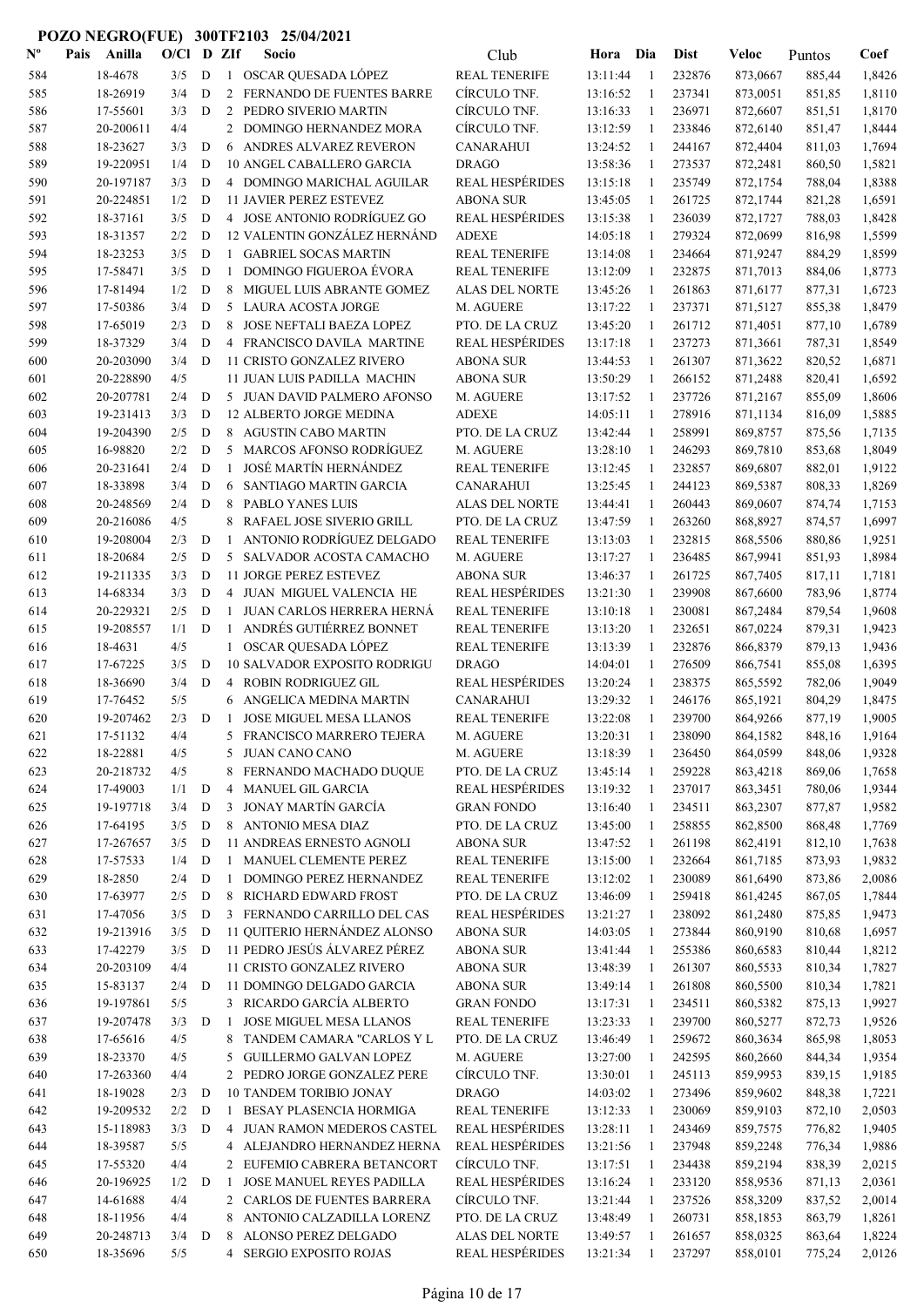| ${\bf N^o}$ | Pais | Anilla                | $O/C1$ D ZIf |             |                | Socio                                                    | Club                                   | Hora Dia             |              | <b>Dist</b>      | Veloc                | Puntos           | Coef             |
|-------------|------|-----------------------|--------------|-------------|----------------|----------------------------------------------------------|----------------------------------------|----------------------|--------------|------------------|----------------------|------------------|------------------|
| 651         |      | 17-38596              | 2/4          | D           |                | 3 JOSÉ JUAN FUENTES PÉREZ                                | <b>GRAN FONDO</b>                      | 13:17:57             | -1           | 234169           | 857,9190             | 872,47           | 2,0426           |
| 652         |      | 18-18816              | 2/5          | D           |                | <b>10 TANDEM BARRETO-CARLOS</b>                          | <b>DRAGO</b>                           | 14:03:50             | 1            | 273505           | 857,8306             | 846,28           | 1,7516           |
| 653         |      | 18-15014              | 4/4          |             |                | 7 CARMELO BENJAMI MARTIN PE                              | VALLE OROTAVA                          | 13:49:06             | 1            | 260758           | 857,4745             | 852,30           | 1,8400           |
| 654         |      | 20-231530             | 5/5          |             | 1              | ASENCIO DELGADO NUÑEZ                                    | <b>REAL TENERIFE</b>                   | 13:18:53             | 1            | 234786           | 857,2482             | 869,40           | 2,0467           |
| 655         |      | 18-555                | 2/3          | D           | 3              | MANUEL DUQUE FARIÑA                                      | <b>GRAN FONDO</b>                      | 13:18:45             | -1           | 234511           | 856,6612             | 871,19           | 2,0522           |
| 656         |      | 19-196331             | 4/4          |             | 3              | NAUZET DENIZ IZQUIERDO                                   | <b>GRAN FONDO</b>                      | 13:21:12             | -1           | 236511           | 856,3034             | 870,82           | 2,0380           |
| 657         |      | 19-196755             | 1/4          | D           | 3              | TÁNDEM ARMAS                                             | <b>GRAN FONDO</b>                      | 13:18:27             | -1           | 234093           | 856,0724             | 870,59           | 2,0621           |
| 658         |      | 18-11204              | 3/3          | D           | 8              | JOSE NEFTALI BAEZA LOPEZ                                 | PTO. DE LA CRUZ                        | 13:50:50             | -1           | 261712           | 855,7341             | 861,32           | 1,8473           |
| 659         |      | 20-219260             | 4/5          |             | 6              | <b>JUAN PEDRO MORENO GUTIERR</b>                         | <b>CANARAHUI</b>                       | 13:32:23             | 1            | 245861           | 855,5159             | 795,29           | 1,9694           |
| 660         |      | 15-89135              | 3/5          | D           | 4              | <b>JULIO FELIPE MATEO ROMERO</b>                         | <b>REAL HESPÉRIDES</b>                 | 13:20:34             | -1           | 235743           | 855,4845             | 772,96           | 2,0571           |
| 661         |      | 20-193499             | 3/4          | D           | 4              | JAVIER F. SANTANA ARBEL                                  | <b>REAL HESPÉRIDES</b>                 | 13:23:48             | -1           | 238383           | 855,0323             | 772,55           | 2,0374           |
| 662         |      | 19-203416             | 3/3          | $\mathbf D$ |                | 2 LIDIA ESPINOSA GONZALEZ                                | CÍRCULO TNF.                           | 13:17:29             | 1            | 232933           | 854,8523             | 834,13           | 2,0882           |
| 663         |      | 16-62709              | 4/5          |             | 3              | FERNANDO CARRILLO DEL CAS                                | <b>REAL HESPÉRIDES</b>                 | 13:23:49             | 1            | 238092           | 853,9375             | 868,42           | 2,0460           |
| 664         |      | 18-3996               | 3/5          | D           | -1             | DIEGO VEGA IZQUIERDO                                     | <b>REAL TENERIFE</b>                   | 13:27:42             | 1            | 241377           | 853,8274             | 865,93           | 2,0212           |
| 665         |      | 19-196768             | 2/4          | D           | 3              | <b>TANDEM ARMAS</b>                                      | <b>GRAN FONDO</b>                      | 13:19:14             | 1            | 234093           | 853,6271             | 868,10           | 2,0873           |
| 666         |      | 18-37926              | 4/5          |             | 5              | SIMEI ALONSO RODDRÍGUEZ                                  | M. AGUERE                              | 13:28:43             | 1            | 242165           | 853,5452             | 837,74           | 2,0207           |
| 667         |      | 18-36271<br>20-210199 | 4/5<br>1/3   | D           | 4              | JESUS RODRIGUEZ ALMENARA                                 | <b>REAL HESPÉRIDES</b><br><b>ADEXE</b> | 13:23:03<br>13:49:30 | -1<br>1      | 237269<br>259782 | 853,3321             | 771,01           | 2,0655<br>1,8893 |
| 668<br>669  |      | 19-204850             | 2/5          | D           | 8              | 12 LEONARDO NORMAN RANCEL CL<br>CRISTOBAL PERERA MOLINA  | PTO. DE LA CRUZ                        | 13:37:19             | -1           | 249387           | 853,1429<br>853,1399 | 799,25<br>858,71 | 1,9710           |
| 670         |      | 19-217219             | 4/5          |             | 5              | ELOY RODRIGUEZ ALONSO                                    | M. AGUERE                              | 13:33:12             | -1           | 245833           | 852,9944             | 837,20           | 2,0025           |
| 671         |      | 20-205678             | 3/4          | D           | 5              | JUAN DAVID PALMERO AFONSO                                | M. AGUERE                              | 13:23:51             | 1            | 237726           | 852,5229             | 836,74           | 2,0739           |
| 672         |      | 20-205769             | 4/4          |             | 5              | <b>JUAN DAVID PALMERO AFONSO</b>                         | M. AGUERE                              | 13:24:23             | -1           | 237726           | 850,8954             | 835,14           | 2,0770           |
| 673         |      | 19-206402             | 4/4          |             | 8              | <b>MARCOS REAL ALVAREZ</b>                               | ALAS DEL NORTE                         | 13:51:25             | -1           | 260677           | 850,7272             | 856,28           | 1,8969           |
| 674         |      | 20-216115             | 5/5          |             | 8              | RAFAEL JOSE SIVERIO GRILL                                | PTO. DE LA CRUZ                        | 13:54:30             | 1            | 263260           | 850,5977             | 856,15           | 1,8811           |
| 675         |      | 16-64207              | 4/5          |             | 4              | <b>ISIDRO DIAZ ALVAREZ</b>                               | <b>REAL HESPÉRIDES</b>                 | 13:24:05             | 1            | 237252           | 850,1117             | 768,10           | 2,0904           |
| 676         |      | 20-204029             | 2/5          | D           | -1             | <b>JOSE JUAN RODRIGUEZ PAVON</b>                         | <b>GRAN FONDO</b>                      | 13:20:22             | -1           | 234073           | 850,0412             | 862,09           | 2,1220           |
| 677         |      | 20-230893             | 2/4          | D           | $\mathbf{1}$   | Mª ISABEL VARAS REYES                                    | <b>REAL TENERIFE</b>                   | 13:19:08             | -1           | 232950           | 849,7690             | 861,81           | 2,1353           |
| 678         |      | 20-194502             | 2/3          | D           |                | 4 FRANCISCO JAVI GARCIA RAM                              | <b>REAL HESPÉRIDES</b>                 | 13:25:11             | 1            | 238059           | 849,6544             | 767,69           | 2,0926           |
| 679         |      | 19-231747             | 5/5          |             |                | 11 JOSÉ LEDESMA BATISTA                                  | <b>ABONA SUR</b>                       | 14:08:20             | -1           | 274517           | 849,0216             | 799,48           | 1,8174           |
| 680         |      | 14-68703              | 3/5          | D           |                | 4 HUMBERTO PERERA HERNANDEZ                              | <b>REAL HESPÉRIDES</b>                 | 13:27:50             | -1           | 240023           | 848,6376             | 766,77           | 2,0816           |
| 681         |      | 20-219110             | 2/3          | D           |                | 6 MIGUEL RAMOS RAMOS                                     | <b>CANARAHUI</b>                       | 13:34:49             | -1           | 245861           | 848,3329             | 788,62           | 2,0352           |
| 682         |      | 18-35488              | 1/1          | D           |                | 12 JUAN JOSE HERNANDEZ SANAB                             | <b>ADEXE</b>                           | 14:16:33             | -1           | 281249           | 848,2853             | 794,70           | 1,7817           |
| 683         |      | 19-225718             | 3/4          | D           |                | 4 MATEO FERNANDEZ GONZALEZ                               | <b>REAL HESPÉRIDES</b>                 | 13:24:04             | $\mathbf{1}$ | 236697           | 848,1737             | 766,35           | 2,1202           |
| 684         |      | 17-54937              | 3/3          | D           |                | 2 FRANCISCO DIAZ REVERON                                 | CÍRCULO TNF.                           | 13:20:23             | -1           | 233371           | 847,4405             | 826,90           | 2,1535           |
| 685         |      | 18-2866               | 3/4          | D           | 1              | DOMINGO PEREZ HERNANDEZ                                  | <b>REAL TENERIFE</b>                   | 13:16:36             | -1           | 230089           | 847,1613             | 859,17           | 2,1874           |
| 686         |      | 18-19905              | 1/2          | D           |                | <b>10 GABRIEL RODRIGUEZ ROSQUET</b>                      | <b>DRAGO</b>                           | 14:09:01             | 1            | 274427           | 846,9533             | 835,55           | 1,8367           |
| 687         |      | 18-3599               | 4/4          |             |                | 1 JOSE SIVERIO PEREZ                                     | <b>REAL TENERIFE</b>                   | 13:16:41             | 1            | 230089           | 846,9014             | 858,91           | 2,1938           |
| 688         |      | 19-213620             | 4/5          |             |                | 11 NICOLÁS GARCÍA ORAMAS                                 | <b>ABONA SUR</b>                       | 14:02:46             |              | 269071           | 846,7565             | 797,35           | 1,8787           |
| 689         |      | 16-51818              | 5/5          |             |                | 8 CRISTIAN GARCIA HERNANDEZ                              | PTO. DE LA CRUZ                        | 13:54:16             | -1           | 261863           | 846,7224             | 852,25           | 1,9332           |
| 690         |      | 19-206150             | 1/2          | D           |                | 8 JULIO CALZADILLA LORENZO                               | PTO. DE LA CRUZ                        | 13:52:45             | 1            | 260275           | 845,7352             | 851,26           | 1,9479           |
| 691         |      | 18-19221              | 2/4          | D           |                | 10 ANGEL CABALLERO GARCIA                                | <b>DRAGO</b>                           | 14:08:51             | 1            | 273537           | 844,6410             | 833,27           | 1,8561           |
| 692         |      | 20-205708             | 2/2          | D           |                | 5 JAVIER HERNANDEZ MESA                                  | M. AGUERE                              | 13:24:06             | 1            | 235631           | 844,2530             | 828,62           | 2,1578           |
| 693         |      | 20-204005             | 3/5          | D           | $\mathbf{1}$   | <b>JOSE JUAN RODRIGUEZ PAVON</b>                         | <b>GRAN FONDO</b>                      | 13:22:19             | -1           | 234073           | 844,0639             | 856,03           | 2,1753           |
| 694         |      | 19-197715             | 4/4          |             |                | 3 JONAY MARTÍN GARCÍA                                    | <b>GRAN FONDO</b>                      | 13:22:52             | -1           | 234511           | 843,9695             | 858,28           | 2,1744           |
| 695         |      | 18-8772               | 4/5          |             |                | 11 ANDREAS ERNESTO AGNOLI                                | <b>ABONA SUR</b>                       | 13:54:40             | $\mathbf{1}$ | 261198           | 843,4812             | 794,26           | 1,9550           |
| 696         |      | 17-47127              | 2/3          | $\mathbf D$ | $\overline{4}$ | JOSE ROMAN SABINA SOSA                                   | <b>REAL HESPÉRIDES</b>                 | 13:32:38             | $\mathbf{1}$ | 242592           | 843,4071             | 762,04           | 2,1080           |
| 697         |      | 17-55179              | 1/1          | D           |                | 2 NAIRA PADILLA DELGADO                                  | CÍRCULO TNF.                           | 13:28:18             | -1           | 238651           | 842,3968             | 821,98           | 2,1459           |
| 698         |      | 19-205024             | 3/3          | D           | 8              | PEDRO JOSE RODRIGUEZ ZARZ                                | PTO. DE LA CRUZ                        | 13:55:02             | 1            | 261155           | 842,3449             | 847,85           | 1,9638           |
| 699         |      | 18-34124              | 4/5          |             |                | 6 JUAN CONCEPCION NUÑEZ                                  | <b>CANARAHUI</b>                       | 13:34:32             | -1           | 243782           | 841,9825             | 782,71           | 2,1068           |
| 700         |      | 20-248099<br>16-65642 | 1/3<br>4/4   | D           |                | 8 DANIEL CABRERA GONZALEZ<br>7 FCO. JAVIER HERNANDEZ PER | ALAS DEL NORTE<br>VALLE OROTAVA        | 13:56:14<br>13:53:41 | -1           | 261738<br>259364 | 840,9703             | 846,46           | 1,9650<br>1,9859 |
| 701<br>702  |      | 18-20382              | 4/4          |             |                | 10 JOSE ANGEL DIAZ GONZALEZ                              | <b>DRAGO</b>                           | 14:14:41             | -1<br>1      | 276724           | 840,2268<br>839,3630 | 835,16<br>828,06 | 1,8639           |
| 703         |      | 19-209073             | 3/4          | D           |                | 1 DIEGO TABARES RODRÍGUEZ                                | <b>REAL TENERIFE</b>                   | 13:37:46             | 1            | 245469           | 838,4459             | 850,33           | 2,1043           |
| 704         |      | 19-195892             | 1/2          | D           |                | <b>12 RAMON PADRON FERRER</b>                            | <b>ADEXE</b>                           | 14:26:49             | 1            | 286427           | 837,9550             | 785,02           | 1,8059           |
| 705         |      | 18-19047              | 3/3          | D           |                | 10 JOSE MANUEL MARTIN AFONSO                             | <b>DRAGO</b>                           | 14:14:05             | -1           | 275623           | 837,5477             | 826,27           | 1,8794           |
| 706         |      | 18-13366              | 4/5          |             |                | 9 BERNARDO VELAZQUEZ BARRE                               | <b>ISLA BAJA</b>                       | 14:24:14             | -1           | 284026           | 837,2585             | 820,38           | 1,8264           |
| 707         |      | 20-203057             | 5/5          |             |                | 3 TANDEM BRYAN MONTIEL                                   | <b>GRAN FONDO</b>                      | 13:24:40             | -1           | 234126           | 837,1609             | 851,36           | 2,2188           |
| 708         |      | 19-196935             | 3/3          | D           |                | 3 MANUEL DUQUE FARIÑA                                    | <b>GRAN FONDO</b>                      | 13:25:26             | -1           | 234511           | 836,2451             | 850,43           | 2,2183           |
| 709         |      | 18-7913               | 1/4          | $\mathbf D$ |                | 11 JOSÉ LUIS PAZ OVAL                                    | <b>ABONA SUR</b>                       | 13:58:23             | -1           | 261964           | 835,9219             | 787,15           | 1,9886           |
| 710         |      | 18-19943              | 2/2          | $\mathbf D$ |                | 10 GABRIEL RODRIGUEZ ROSQUET                             | <b>DRAGO</b>                           | 14:13:18             | -1           | 274427           | 835,9031             | 824,65           | 1,9010           |
| 711         |      | 18-2656               | 3/4          | D           | $\mathbf{1}$   | JOSE MANUEL MARTIN GARCIA                                | <b>REAL TENERIFE</b>                   | 13:23:34             | -1           | 232851           | 835,8897             | 847,74           | 2,2435           |
| 712         |      | 18-2639               | 4/4          |             | 1              | JOSE MANUEL MARTIN GARCIA                                | <b>REAL TENERIFE</b>                   | 13:23:35             | -1           | 232851           | 835,8397             | 847,69           | 2,2467           |
| 713         |      | 17-75588              | 4/4          |             |                | 6 JUAN JOSE EVORA CRUZ                                   | <b>CANARAHUI</b>                       | 13:39:15             | -1           | 245894           | 835,6636             | 776,84           | 2,1305           |
| 714         |      | 18-39485              | 4/5          |             |                | 4 HUMBERTO PERERA HERNANDEZ                              | <b>REAL HESPÉRIDES</b>                 | 13:32:15             | -1           | 240023           | 835,5892             | 754,98           | 2,1857           |
| 715         |      | 18-36350              | 4/4          |             | 4              | MANUEL JEREZ HERRERA                                     | <b>REAL HESPÉRIDES</b>                 | 13:35:51             | 1            | 242964           | 835,3584             | 754,77           | 2,1623           |
| 716         |      | 17-74172              | 1/3          | D           | 7              | JOSE FRANCISCO PERDOMO GU                                | VALLE OROTAVA                          | 13:46:03             | 1            | 251481           | 835,3463             | 830,30           | 2,0919           |
| 717         |      | 18-4960               | 4/4          |             | $\mathbf{1}$   | DOMINGO PEREZ HERNANDEZ                                  | REAL TENERIFE                          | 13:20:35             | -1           | 230089           | 834,9162             | 846,75           | 2,2896           |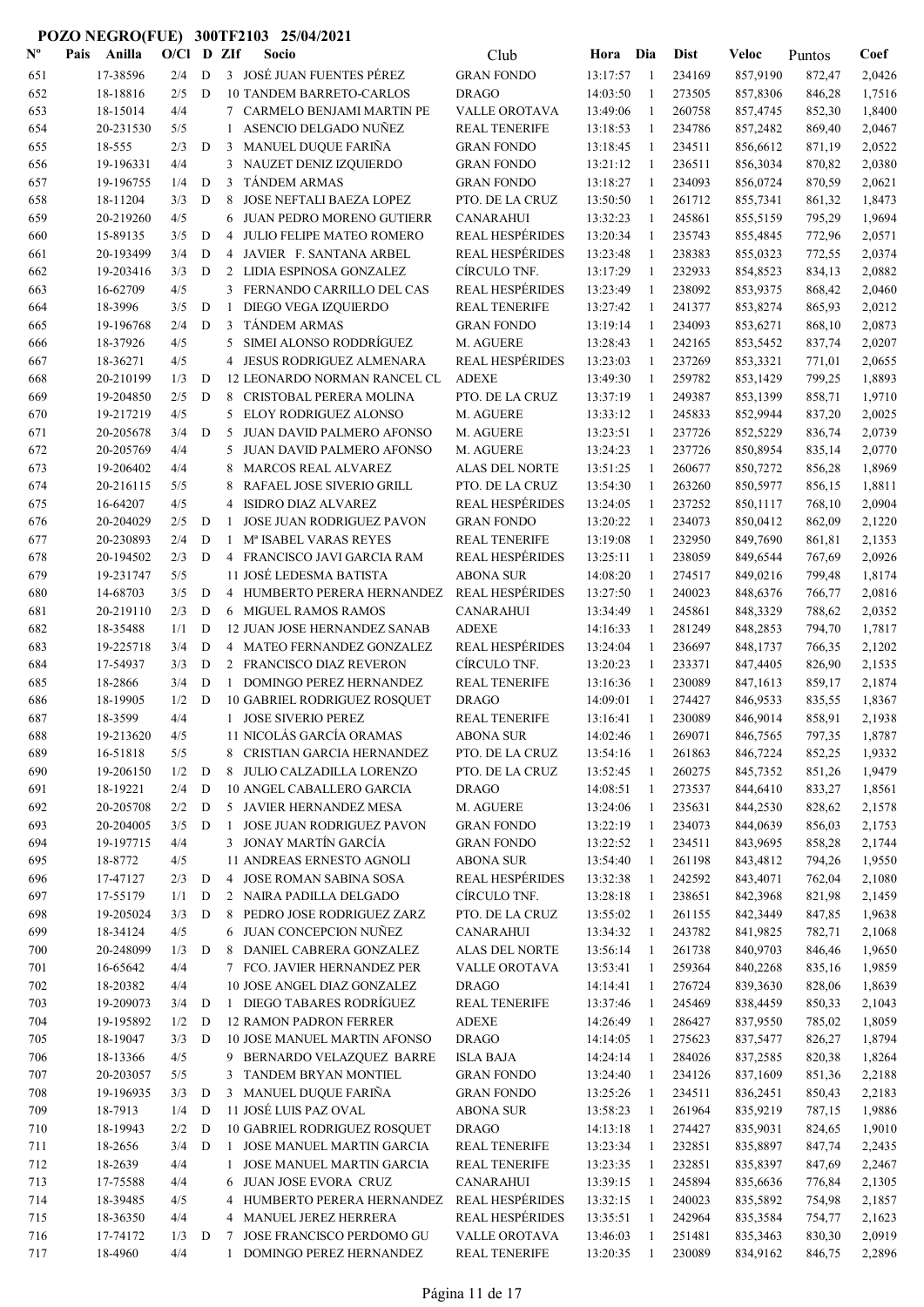| $\mathbf{N}^{\mathbf{o}}$ | Pais | Anilla    | O/Cl    |                | D ZIf          | Socio                                   | Club                   | Hora                 | Dia            | <b>Dist</b> | Veloc                | Puntos           | Coef   |
|---------------------------|------|-----------|---------|----------------|----------------|-----------------------------------------|------------------------|----------------------|----------------|-------------|----------------------|------------------|--------|
| 718                       |      | 20-218786 | 3/5     | D              |                | 8 CRISTOBAL PERERA MOLINA               | PTO. DE LA CRUZ        | 13:43:51             | $\overline{1}$ | 249387      | 834,4889             | 839,94           | 2,1154 |
| 719                       |      | 20-210175 | 2/3     | D              |                | 12 LEONARDO NORMAN RANCEL CL            | <b>ADEXE</b>           | 13:56:34             | 1              | 259782      | 833,7927             | 781,12           | 2,0336 |
| 720                       |      | 17-81265  | 4/5     |                | 8              | MARIO MIGUEL GARCIA QUINT               | ALAS DEL NORTE         | 14:02:04             | 1              | 264204      | 833,2759             | 838,72           | 2,0023 |
| 721                       |      | 18-41880  | 2/3     | D              | 8              | DANIEL CABRERA GONZALEZ                 | <b>ALAS DEL NORTE</b>  | 13:59:26             | -1             | 261738      | 832,4117             | 837,85           | 2,0240 |
| 722                       |      | 16-64046  | 5/5     |                | 4              | HUMBERTO PERERA HERNANDEZ               | <b>REAL HESPÉRIDES</b> | 13:33:25             | -1             | 240023      | 832,2092             | 751,93           | 2,2102 |
| 723                       |      | 20-229672 | 4/5     |                | $\mathbf{1}$   | <b>DOMINGO FIGUEROA ÉVORA</b>           | <b>REAL TENERIFE</b>   | 13:25:00             | -1             | 232875      | 831,6964             | 843,49           | 2,2812 |
| 724                       |      | 18-2422   | 2/4     | D              | 1              | ALONSO REVERÓN DELGADO                  | <b>REAL TENERIFE</b>   | 13:21:37             | -1             | 230058      | 831,6852             | 843,47           | 2,3123 |
| 725                       |      | 19-196735 | 4/5     |                | $\mathbf{1}$   | JOSE JUAN RODRIGUEZ PAVON               | <b>GRAN FONDO</b>      | 13:26:31             | 1              | 234073      | 831,4712             | 843,26           | 2,2758 |
| 726                       |      | 18-18737  | 3/5     | D              |                | <b>10 TANDEM BARRETO-CARLOS</b>         | <b>DRAGO</b>           | 14:14:06             | 1              | 273505      | 831,0696             | 819,88           | 1,9504 |
| 727                       |      | 19-215265 | 4/5     |                |                | 3 JOSÉ MANUEL AFONSO RUANO              | <b>GRAN FONDO</b>      | 13:29:10             | 1              | 236116      | 830,9067             | 845,00           | 2,2623 |
| 728                       |      | 19-207341 | 2/3     | D              | -1             | <b>MAXIMINO DE FRANCISCO LOR</b>        | <b>REAL TENERIFE</b>   | 13:25:06             | 1              | 232683      | 830,7140             | 842,49           | 2,2988 |
| 729                       |      | 18-14232  | 4/5     |                | 9              | SANTIAGO HERNANDEZ HERNAN               | <b>INSP. DAUTE</b>     | 14:33:54             | $\mathbf{1}$   | 289712      | 830,3583             | 813,62           | 1,8489 |
| 730                       |      | 17-38574  | 3/4     | D              | 3              | JOSÉ JUAN FUENTES PÉREZ                 | <b>GRAN FONDO</b>      | 13:27:17             | 1              | 234169      | 829,5530             | 843,62           | 2,2905 |
|                           |      | 17-40391  | 2/4     | D              |                | 11 JOSÉ LUIS PAZ OVAL                   | <b>ABONA SUR</b>       |                      | $\mathbf{1}$   | 261964      |                      |                  | 2,0503 |
| 731<br>732                |      | 15-79906  | 1/4     | D              | 8              | PEDRO JESUS RODRIGUEZ ESC               | ALAS DEL NORTE         | 14:00:49<br>13:59:29 | 1              | 260731      | 829,4812<br>829,0773 | 781,08<br>834,49 | 2,0628 |
|                           |      | 15-91209  | 3/3     | D              | 8              | <b>JAVIER PEREZ PEREZ</b>               | PTO. DE LA CRUZ        | 13:59:21             | 1              | 260488      |                      |                  | 2,0676 |
| 733                       |      |           |         |                |                | SANTIAGO JORGE RODRÍGUEZ                |                        |                      |                | 237171      | 828,6560             | 834,07           |        |
| 734                       |      | 19-196556 | 2/3     | D              | 3              | FELIPE REYES DÍAZ                       | <b>GRAN FONDO</b>      | 13:31:20             | $\mathbf{1}$   | 255418      | 828,3038             | 842,35           | 2,2739 |
| 735                       |      | 18-16635  | 4/4     |                | $\tau$         |                                         | <b>VALLE OROTAVA</b>   | 13:53:30             | -1             |             | 827,9352             | 822,94           | 2,1144 |
| 736                       |      | 19-203506 | 2/4     | D              | 8              | <b>MANUEL L. ABRANTE MARTIN</b>         | PTO. DE LA CRUZ        | 14:02:25             | -1             | 262767      | 827,8299             | 833,24           | 2,0580 |
| 737                       |      | 19-225742 | 1/3     | D              | 4              | RUBEN HERNANDEZ MENDEZ                  | <b>REAL HESPÉRIDES</b> | 13:29:45             | 1              | 235717      | 827,8033             | 747,94           | 2,2973 |
| 738                       |      | 19-215537 | 4/5     |                | 1              | <b>GABRIEL SOCAS MARTIN</b>             | <b>REAL TENERIFE</b>   | 13:28:29             | 1              | 234664      | 827,7876             | 839,52           | 2,3107 |
| 739                       |      | 18-2311   | 2/4     | D              | 1              | MANUEL CLEMENTE PEREZ                   | <b>REAL TENERIFE</b>   | 13:26:11             | 1              | 232664      | 827,4459             | 839,18           | 2,3338 |
| 740                       |      | 19-236860 | 2/4     | D              | 7              | <b>JUAN MANUEL PEREZ FORTES</b>         | <b>INSP. DAUTE</b>     | 14:25:17             | 1              | 281387      | 826,9197             | 821,93           | 1,9323 |
| 741                       |      | 18-3999   | 4/5     |                | $\mathbf{1}$   | DIEGO VEGA IZQUIERDO                    | <b>REAL TENERIFE</b>   | 13:37:01             | -1             | 241377      | 826,5864             | 838,30           | 2,2556 |
| 742                       |      | 17-71971  | 3/4     | D              | 9              | FCO. JAVIER LUIS MARTIN                 | <b>ISLA BAJA</b>       | 14:35:56             | -1             | 289885      | 826,0401             | 809,39           | 1,8807 |
| 743                       |      | 18-23314  | 5/5     |                | 1              | ARMANDO HERRERA HERNÁNDEZ REAL TENERIFE |                        | 13:22:26             | -1             | 229040      | 825,5677             | 837,27           | 2,3835 |
| 744                       |      | 18-9664   | 3/5     | D              | 8              | <b>AGUSTIN CABO MARTIN</b>              | PTO. DE LA CRUZ        | 13:59:17             | 1              | 258991      | 824,0685             | 829,45           | 2,1107 |
| 745                       |      | 19-237106 | 1/3     | D              |                | <b>12 JUAN MORA MEDINA</b>              | <b>ADEXE</b>           | 14:14:07             | -1             | 271178      | 823,9571             | 771,91           | 2,0186 |
| 746                       |      | 20-219385 | 1/4     | D              |                | 6 JESÚS RAFAEL GUTIÉRREZ SE             | <b>CANARAHUI</b>       | 13:25:06             | -1             | 230578      | 823,1989             | 765,25           | 2,3772 |
| 747                       |      | 17-74243  | 2/3     | D              | 7              | JOSE FRANCISCO PERDOMO GU               | <b>VALLE OROTAVA</b>   | 13:50:30             | -1             | 251481      | 823,1784             | 818,21           | 2,1825 |
| 748                       |      | 16-83651  | 4/5     |                | 8              | <b>AGUSTIN CABO MARTIN</b>              | PTO. DE LA CRUZ        | 13:59:39             | -1             | 258991      | 823,1082             | 828,48           | 2,1221 |
| 749                       |      | 19-222389 | 3/3     | $\mathbf D$    | 4              | JOSE ROMAN SABINA SOSA                  | <b>REAL HESPÉRIDES</b> | 13:39:56             | 1              | 242592      | 822,5316             | 743,18           | 2,2685 |
| 750                       |      | 17-59366  | 5/5     |                | 1              | DIEGO VEGA IZQUIERDO                    | <b>REAL TENERIFE</b>   | 13:38:34             | $\mathbf{1}$   | 241377      | 822,2221             | 833,88           | 2,2830 |
| 751                       |      | 18-38988  | 2/2     | D              | 4              | RAMON RODRIGUEZ RODRIGUEZ               | <b>REAL HESPÉRIDES</b> | 13:36:17             | 1              | 239081      | 820,7850             | 741,60           | 2,3080 |
| 752                       |      | 15-109629 | 4/4     |                | 4              | <b>JORGE EXPOSITO ROJAS</b>             | REAL HESPÉRIDES        | 13:34:29             | 1              | 237297      | 819,7259             | 740,65           | 2,3285 |
| 753                       |      | 20-206338 | 3/3     | D              | 5              | FLORENTIN AGUIAR DIAZ                   | M. AGUERE              | 13:40:07             | -1             | 241907      | 819,6996             | 804,52           | 2,2871 |
| 754                       |      | 19-211052 | 3/5     | D              |                | 11 MIGUEL RAMÓN DELGADO TRUJ            | <b>ABONA SUR</b>       | 14:18:54             | 1              | 273647      | 819,5478             | 771,73           | 2,0245 |
| 755                       |      | 19-196772 | 3/4     | $\overline{D}$ | $\mathcal{F}$  | TÁNDEM ARMAS                            | <b>GRAN FONDO</b>      | 13:30:55             | 1              | 234093      | 818,7456             | 832,63           | 2,3697 |
| 756                       |      | 20-204421 | 4/4     |                |                | 3 MANUEL TOLEDO BAUTE                   | <b>GRAN FONDO</b>      | 13:33:23             | 1              | 235767      | 817,5472             | 831,41           | 2,3560 |
| 757                       |      | 15-120891 | 3/4     | D              | 5              | MERCEDES MORALES JIMENEZ                | M. AGUERE              | 13:34:10             | -1             | 236389      | 817,4836             | 802,35           | 2,3529 |
| 758                       |      | 18-22202  | 1/1     | $\mathbf D$    |                | 5 VALENTIN DIAZ GARCIA                  | M. AGUERE              | 13:35:25             | -1             | 237384      | 817,3911             | 802,26           | 2,3462 |
| 759                       |      | 19-223660 | 3/5     | D              | $\overline{4}$ | JUAN MANUEL CABEZA SANTOS               | <b>REAL HESPÉRIDES</b> | 13:35:54             | $\mathbf{1}$   | 237665      | 816,9990             | 738,18           | 2,3465 |
| 760                       |      | 15-89122  | 4/5     |                |                | 4 JULIO FELIPE MATEO ROMERO             | <b>REAL HESPÉRIDES</b> | 13:33:43             | 1              | 235743      | 816,5202             | 737,75           | 2,3687 |
| 761                       |      | 18-34153  | 5/5     |                | 6              | JUAN CONCEPCION NUÑEZ                   | <b>CANARAHUI</b>       | 13:43:44             | 1              | 243782      | 816,0522             | 758,61           | 2,2936 |
| 762                       |      | 18-20595  | 2/4     | D              | 5              | BENIGNO GUTIERREZ SANTOS                | M. AGUERE              | 13:34:30             | 1              | 236139      | 815,6788             | 800,58           | 2,3710 |
| 763                       |      | 17-72465  | 5/5     |                | 9              | SANTIAGO HERNANDEZ HERNAN               | <b>INSP. DAUTE</b>     | 14:40:23             | $\mathbf{1}$   | 289712      | 815,2099             | 798,78           | 1,9351 |
| 764                       |      | 17-59480  | 3/3     | D              | 4              | JOSE VICTOR MARRERO DIAZ                | <b>REAL HESPÉRIDES</b> | 13:43:33             | 1              | 243208      | 814,6307             | 736,04           | 2,3081 |
| 765                       |      | 17-46692  | 4/5     |                | 4              | JOSE ANTONIO RODRÍGUEZ GO               | <b>REAL HESPÉRIDES</b> | 13:35:01             | 1              | 236039      | 813,8808             | 735,37           | 2,3813 |
| 766                       |      | 19-238070 | 3/4     | D              | 9              | TANDEM CALETA ANDRES Y RU               | <b>ALAS DEL NORTE</b>  | 14:34:16             | 1              | 284232      | 813,7965             | 797,39           | 1,9801 |
| 767                       |      | 18-2432   | 3/4     | D              | 1              | ALONSO REVERÓN DELGADO                  | <b>REAL TENERIFE</b>   | 13:27:46             | 1              | 230058      | 813,5966             | 825,13           | 2,4496 |
| 768                       |      | 17-47067  | 5/5     |                | 3              | FERNANDO CARRILLO DEL CAS               | <b>REAL HESPÉRIDES</b> | 13:37:39             | -1             | 238092      | 813,5725             | 827,37           | 2,3701 |
| 769                       |      | 19-207340 | 3/3     | D              | 1              | MAXIMINO DE FRANCISCO LOR               | <b>REAL TENERIFE</b>   | 13:31:18             | -1             | 232683      | 812,7244             | 824,24           | 2,4283 |
| 770                       |      | 20-230494 | 2/2     | D              | 1              | JOSÉ AGUIAR ÁLVAREZ                     | <b>REAL TENERIFE</b>   | 13:28:16             | -1             | 230067      | 812,1923             | 823,70           | 2,4591 |
| 771                       |      | 18-7826   | 4/5     |                |                | 11 QUITERIO HERNÁNDEZ ALONSO            | <b>ABONA SUR</b>       | 14:22:32             | $\mathbf{1}$   | 273844      | 811,3095             | 763,97           | 2,0687 |
| 772                       |      | 20-222326 | 2/4     | D              |                | 9 TELESFORO ADAN HERNANDEZ              | <b>ISLA BAJA</b>       | 14:43:23             | $\mathbf{1}$   | 290630      | 810,9473             | 794,60           | 1,9517 |
| 773                       |      | 19-204152 | 3/5     | $\mathbf D$    | 8              | RICHARD EDWARD FROST                    | PTO. DE LA CRUZ        | 14:04:57             | 1              | 259418      | 810,8079             | 816,10           | 2,1894 |
| 774                       |      | 16-83229  | 3/4     | D              | 2              | JOSE LUIS MORALES CABRERA               | CÍRCULO TNF.           | 13:33:04             | 1              | 233410      | 810,2638             | 790,63           | 2,4365 |
| 775                       |      | 18-33670  | 4/5     |                |                | 6 JULIO YANEZ RODRIGUEZ                 | <b>CANARAHUI</b>       | 13:50:15             | 1              | 246933      | 808,9533             | 752,01           | 2,3060 |
| 776                       |      | 19-223626 | 4/5     |                |                | 4 JUAN MANUEL CABEZA SANTOS             | <b>REAL HESPÉRIDES</b> | 13:39:00             | 1              | 237665      | 808,3844             | 730,40           | 2,3990 |
| 777                       |      | 19-206551 | 4/5     |                |                | 8 ANTONIO MESA DIAZ                     | PTO. DE LA CRUZ        | 14:05:39             | 1              | 258855      | 807,2821             | 812,55           | 2,2055 |
| 778                       |      | 17-42252  | 4/5     |                |                | 11 PEDRO JESÚS ÁLVAREZ PÉREZ            | <b>ABONA SUR</b>       | 14:01:30             | 1              | 255386      | 806,9068             | 759,82           | 2,2383 |
| 779                       |      | 20-206240 | 5/5     |                |                | 5 JUAN RAMON PEREZ LUIS                 | M. AGUERE              | 13:39:10             | 1              | 237352      | 806,8623             | 791,92           | 2,4115 |
| 780                       |      | 19-213137 | 2/3     | D              |                | 12 GUSTAVO RODRIGUEZ HERRERA            | <b>ADEXE</b>           | 14:25:39             | -1             | 274651      | 806,2557             | 755,33           | 2,0867 |
| 781                       |      | 20-230114 | 5/5     |                |                | 1 GABRIEL SOCAS MARTIN                  | <b>REAL TENERIFE</b>   | 13:36:18             | 1              | 234664      | 805,5750             | 816,99           | 2,4454 |
| 782                       |      | 20-220403 | 3/4     | D              |                | 6 EDUARDO REYES PLASENCIA H             | <b>CANARAHUI</b>       | 13:51:36             | -1             | 246876      | 805,2055             | 748,52           | 2,3274 |
| 783                       |      | 18-28205  | 4/4     |                |                | 12 DOMINGO MARIO DIAZ ACOSTA            | <b>ADEXE</b>           | 14:26:08             | -1             | 274637      | 805,0723             | 754,22           | 2,0948 |
| 784                       |      | 18-39842  | $2/3$ D |                |                | 4 SERGIO DAVID DIAZ TEJERA              | <b>REAL HESPÉRIDES</b> | 13:39:53             | $\mathbf{1}$   | 237253      | 804,5656             | 726,95           | 2,4280 |
|                           |      |           |         |                |                |                                         |                        |                      |                |             |                      |                  |        |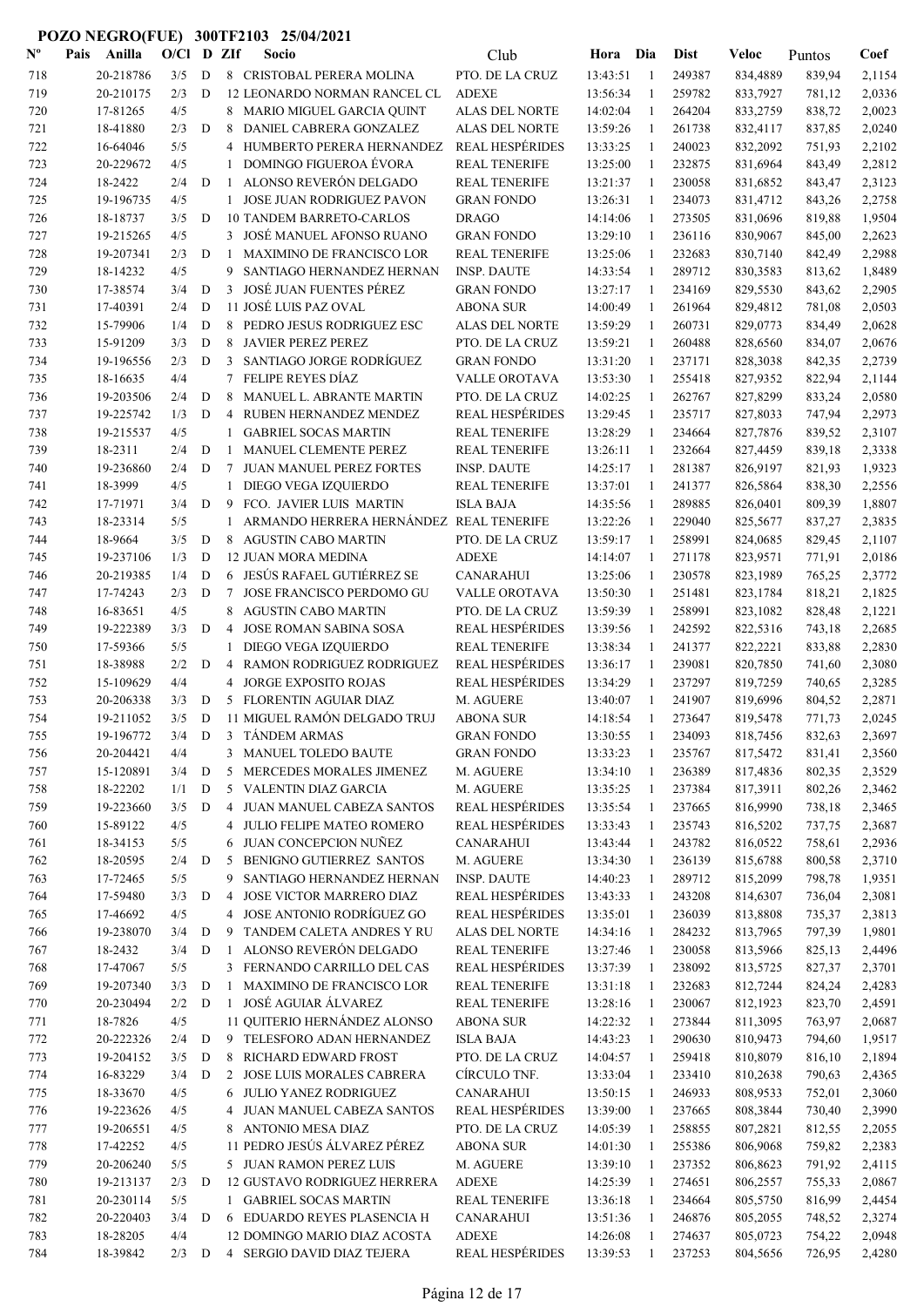| $\mathbf{N}^{\mathbf{o}}$ | Pais | Anilla                 | O/Cl       | D | ZIf            | Socio                                                  | Club                           | Hora                 | Dia            | <b>Dist</b>      | Veloc                | Puntos           | Coef             |
|---------------------------|------|------------------------|------------|---|----------------|--------------------------------------------------------|--------------------------------|----------------------|----------------|------------------|----------------------|------------------|------------------|
| 785                       |      | 19-233732              | 2/3        | D | 9              | DOMINGO DIAZ LINARES                                   | <b>ISLA BAJA</b>               | 14:45:57             | $\overline{1}$ | 289990           | 803,4077             | 787,21           | 1,9890           |
| 786                       |      | 19-225783              | 2/3        | D | 4              | RUBEN HERNANDEZ MENDEZ                                 | <b>REAL HESPÉRIDES</b>         | 13:38:54             | 1              | 235717           | 802,0313             | 724,66           | 2,4500           |
| 787                       |      | 18-13617               | 3/3        | D | 9              | <b>KEVIN LUIS DIAZ</b>                                 | <b>ISLA BAJA</b>               | 14:36:29             | -1             | 281741           | 801,5771             | 785,42           | 2,0524           |
| 788                       |      | 20-229680              | 5/5        |   | 1              | <b>DOMINGO FIGUEROA ÉVORA</b>                          | <b>REAL TENERIFE</b>           | 13:35:37             | -1             | 232875           | 801,3133             | 812,67           | 2,4863           |
| 789                       |      | 15-79901               | 2/4        | D | 8              | PEDRO JESUS RODRIGUEZ ESC                              | <b>ALAS DEL NORTE</b>          | 14:10:49             | 1              | 260731           | 800,2384             | 805,46           | 2,2234           |
| 790                       |      | 18-463                 | 1/3        | D | 3              | JUAN DANIEL LUGO DÍAZ                                  | <b>GRAN FONDO</b>              | 13:38:15             | 1              | 234533           | 799,7715             | 813,33           | 2,4749           |
| 791                       |      | 20-219390              | 2/4        | D | 6              | JESÚS RAFAEL GUTIÉRREZ SE                              | <b>CANARAHUI</b>               | 13:34:05             | -1             | 230578           | 797,6178             | 741,47           | 2,5206           |
| 792                       |      | 20-196106              | 2/4        | D | 4              | <b>ADOLFO MARTIN BRITO</b>                             | <b>REAL HESPÉRIDES</b>         | 13:45:52             | -1             | 239872           | 797,2701             | 720,36           | 2,4260           |
| 793                       |      | 19-208136              | 4/4        |   | 3              | VICTOR DARIO GÓMEZ BAUTE                               | <b>GRAN FONDO</b>              | 13:41:18             | 1              | 236076           | 796,7465             | 810,26           | 2,4681           |
| 794                       |      | 19-203658              | 1/3        | D | 8              | ROSA NIEVES CARRILLO DEVO                              | PTO. DE LA CRUZ                | 14:12:53             | -1             | 260889           | 795,6763             | 800,87           | 2,2362           |
| 795                       |      | 15-86396               | 4/4        |   | 6              | SANTIAGO MARTIN GARCIA                                 | <b>CANARAHUI</b>               | 13:51:55             | -1             | 244123           | 795,4048             | 739,41           | 2,3928           |
| 796                       |      | 18-24738               | 3/5        | D | 1              | <b>JUAN CARLOS HERRERA HERNA</b>                       | <b>REAL TENERIFE</b>           | 13:35:08             | -1             | 230081           | 793,0182             | 804,26           | 2,5420           |
| 797                       |      | 19-197917              | 4/4        |   | 3              | <b>JOSÉ JUAN FUENTES PÉREZ</b>                         | <b>GRAN FONDO</b>              | 13:40:20             | 1              | 234169           | 792,8973             | 806,34           | 2,5008           |
| 798                       |      | 19-217450              | 5/5        |   | 5              | <b>GUILLERMO GALVAN LOPEZ</b>                          | M. AGUERE                      | 13:51:19             | 1              | 242595           | 791,9745             | 777,31           | 2,4169           |
| 799                       |      | 19-204799              | 2/4        | D | 8              | FRANCISCO TAMAJON HERNAND                              | PTO. DE LA CRUZ                | 14:13:46             | -1             | 260251           | 791,5979             | 796,77           | 2,2558           |
| 800                       |      | 19-201801              | 3/3        | D | 2              | ALBERTO GUTIERREZ POLEO                                | CÍRCULO TNF.                   | 13:41:44             | -1             | 234825           | 791,3671             | 772,19           | 2,5032           |
| 801                       |      | 17-74575               | 4/4        |   | 8              | ALONSO PEREZ DELGADO                                   | <b>ALAS DEL NORTE</b>          | 14:16:10             | -1             | 261657           | 790,1067             | 795,27           | 2,2493           |
| 802                       |      | 17-76394               | 5/5        |   | 6              | <b>JULIO YANEZ RODRIGUEZ</b>                           | <b>CANARAHUI</b>               | 13:57:35             | 1              | 246933           | 789,9749             | 734,37           | 2,3864           |
| 803                       |      | 20-230980              | 3/4        | D | $\mathbf{1}$   | M <sup>a</sup> ISABEL VARAS REYES                      | <b>REAL TENERIFE</b>           | 13:40:05             | -1             | 232950           | 789,4380             | 800,63           | 2,5328           |
| 804                       |      | 19-230724              | 2/3        | D |                | 12 JUAN MORA MEDINA                                    | <b>ADEXE</b>                   | 14:28:32             | -1             | 271178           | 789,3790             | 739,52           | 2,1784           |
| 805                       |      | 20-199381              | 2/3        | D |                | 11 JORGE MARTÍN RODRÍGUEZ                              | <b>ABONA SUR</b>               | 14:30:33             | 1              | 272575           | 788,8149             | 742,79           | 2,1700           |
| 806                       |      | 18-25202               | 2/3        | D |                | 2 IVAN JESUS NAVARRO RODRIG                            | CÍRCULO TNF.                   | 13:40:50             | -1             | 233176           | 788,2006             | 769,10           | 2,5398           |
| 807                       |      | 19-221624              | 2/3        | D |                | <b>10 ADONAY TOLEDO RIZO</b>                           | <b>DRAGO</b>                   | 14:29:58             | -1             | 271764           | 787,7979             | 777,19           | 2,1818           |
| 808                       |      | 16-77711               | 4/5        |   |                | 6 JUAN MARCIAL ARTEAGA PUJO                            | <b>CULTURAL CHINEH</b>         | 13:44:31             | -1             | 234856           | 784,1166             | 728,92           | 2,5279           |
| 809                       |      | 20-220414              | 4/4        |   |                | 6 EDUARDO REYES PLASENCIA H                            | <b>CANARAHUI</b>               | 14:00:01             | 1              | 246876           | 783,6919             | 728,52           | 2,4078           |
| 810                       |      | 19-237897              | 3/4        | D | 8              | PABLO YANES LUIS                                       | <b>ALAS DEL NORTE</b>          | 14:17:23             | 1              | 260443           | 783,5622             | 788,68           | 2,2851           |
| 811                       |      | 20-220163              | 3/4        | D | 6              | ISIDRO GONZALES REMON                                  | <b>CANARAHUI</b>               | 13:56:44             | -1             | 244257           | 783,5447             | 728,39           | 2,4396           |
| 812                       |      | 20-229322              | 4/5        |   | 1              | <b>JUAN CARLOS HERRERA HERNA</b>                       | <b>REAL TENERIFE</b>           | 13:38:52             | -1             | 230081           | 782,9435             | 794,04           | 2,5931           |
| 813                       |      | 19-236068              | 4/4        |   | 9              | DOMINGO TOMAS HERNANDEZ W                              | <b>INSP. DAUTE</b>             | 14:55:10             | -1             | 289517           | 782,1261             | 766,36           | 2,0633           |
| 814                       |      | 19-202098              | 4/5        |   | $\overline{2}$ | PEDRO RODRIGUEZ PEREZ                                  | CÍRCULO TNF.                   | 13:45:46             | -1             | 234956           | 781,1903             | 762,26           | 2,5455           |
| 815                       |      | 19-237153              | 3/5        | D | 6              | PEDRO MARTIN GONZALEZ                                  | <b>CULTURAL CHINEH</b>         | 13:47:38             | -1             | 236273           | 780,7236             | 725,77           | 2,5345           |
| 816<br>817                |      | 19-237583<br>19-201974 | 1/3<br>5/5 | D | 8<br>2         | JUAN PEDRO CARBALLO DE AR<br>JOSE JAVIER DENIZ CABRERA | ALAS DEL NORTE<br>CÍRCULO TNF. | 14:20:34<br>13:44:21 | -1<br>1        | 261863<br>233376 | 780,3606<br>779,6092 | 785,46<br>760,71 | 2,2896<br>2,5722 |
| 818                       |      | 18-33267               | 4/5        |   |                | 6 FRANCISCO GONZALEZ ALONS                             | <b>CANARAHUI</b>               | 14:02:00             | 1              | 246635           | 778,0284             | 723,26           | 2,4369           |
| 819                       |      | 18-7903                | 3/4        | D |                | 11 JOSÉ LUIS PAZ OVAL                                  | <b>ABONA SUR</b>               | 14:21:57             | -1             | 261964           | 777,4566             | 732,09           | 2,2971           |
| 820                       |      | 18-21005               | 1/3        | D |                | 5 JUAN LUIS HERNANDEZ RODRI                            | M. AGUERE                      | 13:48:34             | 1              | 235766           | 776,6531             | 762,27           | 2,5555           |
| 821                       |      | 17-54769               | 4/4        |   | 2              | FERNANDO DE FUENTES BARRE                              | CIRCULO TNF.                   | 13:50:46             | 1              | 237341           | 776,2161             | 757,40           | 2,5416           |
| 822                       |      | 20-206767              | 3/5        | D | 5              | SALVADOR ACOSTA CAMACHO                                | M. AGUERE                      | 13:49:40             | -1             | 236485           | 776,2090             | 761.84           | 2,5539           |
| 823                       |      | 19-216094              | 2/3        | D |                | 5 JUAN LUIS HERNANDEZ RODRI                            | M. AGUERE                      | 13:49:41             | -1             | 235766           | 773,8067             | 759,48           | 2,5648           |
| 824                       |      | 19-225711              | 4/4        |   |                | 4 MATEO FERNANDEZ GONZALEZ                             | <b>REAL HESPÉRIDES</b>         | 13:50:56             | $\mathbf{1}$   | 236697           | 773,6882             | 699,05           | 2,5579           |
| 825                       |      | 17-72771               | 3/4        | D | 9              | ANDRES DEL ROSARIO DIAZ                                | <b>INSP. DAUTE</b>             | 14:59:13             | -1             | 289198           | 772,8090             | 757,23           | 2,0960           |
| 826                       |      | 17-45542               | 5/5        |   | 4              | JESUS RODRIGUEZ ALMENARA                               | <b>REAL HESPÉRIDES</b>         | 13:52:13             | -1             | 237269           | 772,3181             | 697,81           | 2,5579           |
| 827                       |      | 18-42090               | 5/5        |   | 8              | MARIO MIGUEL GARCIA QUINT                              | <b>ALAS DEL NORTE</b>          | 14:28:43             | $\mathbf{1}$   | 264204           | 768,6680             | 773,69           | 2,2999           |
| 828                       |      | 19-208954              | 2/2        | D | 2              | FRANCISCO GARCIA CARBAJAL                              | CÍRCULO TNF.                   | 13:49:53             | -1             | 233940           | 767,3099             | 748,71           | 2,6006           |
| 829                       |      | 18-9701                | 5/5        |   |                | 8 AGUSTIN CABO MARTIN                                  | PTO. DE LA CRUZ                | 14:22:32             | -1             | 258991           | 767,3050             | 772,31           | 2,3519           |
| 830                       |      | 18-40074               | 2/2        | D | -1             | JOSE MANUEL REYES PADILLA                              | <b>REAL HESPÉRIDES</b>         | 13:48:56             | $\mathbf{1}$   | 233120           | 767,0103             | 777,88           | 2,6160           |
| 831                       |      | 16-90370               | 5/5        |   |                | 6 FRANCISCO GONZALEZ ALONS                             | <b>CANARAHUI</b>               | 14:06:50             | -1             | 246635           | 766,3439             | 712,40           | 2,4756           |
| 832                       |      | 20-205635              | 2/3        | D | 5              | <b>ELIAN BRITO SANCHEZ</b>                             | M. AGUERE                      | 13:52:49             | $\mathbf{1}$   | 235631           | 765,4914             | 751,32           | 2,5944           |
| 833                       |      | 19-237177              | 4/5        |   |                | 6 PEDRO MARTIN GONZALEZ                                | <b>CULTURAL CHINEH</b>         | 13:53:57             | -1             | 236273           | 764,7613             | 710,93           | 2,5904           |
| 834                       |      | 18-23021               | 5/5        |   | 3              | JOSÉ MANUEL AFONSO RUANO                               | <b>GRAN FONDO</b>              | 13:54:12             | $\mathbf{1}$   | 236116           | 763,6352             | 776,58           | 2,5953           |
| 835                       |      | 18-22372               | 4/4        |   |                | 5 LAURA ACOSTA JORGE                                   | M. AGUERE                      | 13:56:01             | -1             | 237371           | 763,2099             | 749,08           | 2,5846           |
| 836                       |      | 17-79819               | 1/3        | D |                | 12 YOSLEN ROBAINA CASTELLANO                           | ADEXE                          | 14:40:34             | 1              | 271338           | 763,1143             | 714,91           | 2,2638           |
| 837                       |      | 18-16242               | 3/3        | D |                | 7 JOSE FRANCISCO PERDOMO GU                            | VALLE OROTAVA                  | 14:14:41             | -1             | 251481           | 762,7956             | 758,19           | 2,4455           |
| 838                       |      | 18-38396               | 1/2        | D |                | 4 JUAN JOSE DEL CASTILLO DE                            | <b>REAL HESPÉRIDES</b>         | 14:06:41             | 1              | 245168           | 762,1408             | 688,62           | 2,5114           |
| 839                       |      | 19-200648              | 1/3        | D |                | 2 JUAN PEDRO GONZALO DUBOY                             | CÍRCULO TNF.                   | 13:50:56             | -1             | 233082           | 761,8719             | 743,41           | 2,6448           |
| 840                       |      | 20-196107              | 3/4        | D |                | 4 ADOLFO MARTIN BRITO                                  | <b>REAL HESPÉRIDES</b>         | 14:00:10             | 1              | 239872           | 761,0957             | 687,67           | 2,5730           |
| 841                       |      | 20-196124              | 4/4        |   |                | 4 ADOLFO MARTIN BRITO                                  | <b>REAL HESPÉRIDES</b>         | 14:00:13             | $\mathbf{1}$   | 239872           | 760,9750             | 687,56           | 2,5761           |
| 842                       |      | 17-55534               | 4/4        |   |                | 2 CESAR ESCOBAR HERNANDEZ                              | CÍRCULO TNF.                   | 13:52:59             | $\mathbf{1}$   | 234254           | 760,6061             | 742,17           | 2,6410           |
| 843                       |      | 18-41755               | 2/2        | D |                | 8 MIGUEL LUIS ABRANTE GOMEZ                            | ALAS DEL NORTE                 | 14:29:17             | $\mathbf{1}$   | 261863           | 760,6032             | 765,57           | 2,3653           |
| 844                       |      | 17-63979               | 4/5        |   |                | 8 RICHARD EDWARD FROST                                 | PTO. DE LA CRUZ                | 14:27:53             | -1             | 259418           | 756,5780             | 761,52           | 2,3905           |
| 845                       |      | 20-217985              | 3/5        | D | 8              | TANDEM DE ARA "PABLO Y RE                              | PTO. DE LA CRUZ                | 14:29:13             | -1             | 260363           | 756,3928             | 761,33           | 2,3846           |
| 846                       |      | 18-38021               | 4/4        |   | 4              | MIGUEL ANGEL EXPOSITO ROJ                              | <b>REAL HESPÉRIDES</b>         | 13:58:56             | 1              | 237304           | 755,9057             | 682,98           | 2,6194           |
| 847                       |      | 19-228252              | 4/4        |   | 6              | ISIDRO GONZALES REMON                                  | <b>CANARAHUI</b>               | 14:08:12             | $\overline{1}$ | 244257           | 755,7457             | 702,55           | 2,5479           |
| 848                       |      | 16-60523               | 1/3        | D |                | 4 TANDEM PEPITO Y HUGO PALM                            | <b>REAL HESPÉRIDES</b>         | 13:58:35             | -1             | 236810           | 755,1741             | 682,32           | 2,6311           |
| 849                       |      | 18-8676                | 3/5        | D |                | 12 JUAN LUIS SUAREZ LOPEZ                              | ADEXE                          | 14:49:26             | -1             | 275040           | 754,7059             | 707,03           | 2,2681           |
| 850                       |      | 18-27180               | 3/4        | D |                | 2 RAMON AGUILAR PEREZ                                  | CÍRCULO TNF.                   | 13:50:46             | 1              | 230118           | 752,5935             | 734,35           | 2,7140           |
| 851                       |      | 16-78653               | $3/3$ D    |   |                | 10 ADONAY TOLEDO RIZO                                  | <b>DRAGO</b>                   | 14:46:07             | 1              | 271764           | 752,5657             | 742,43           | 2,3008           |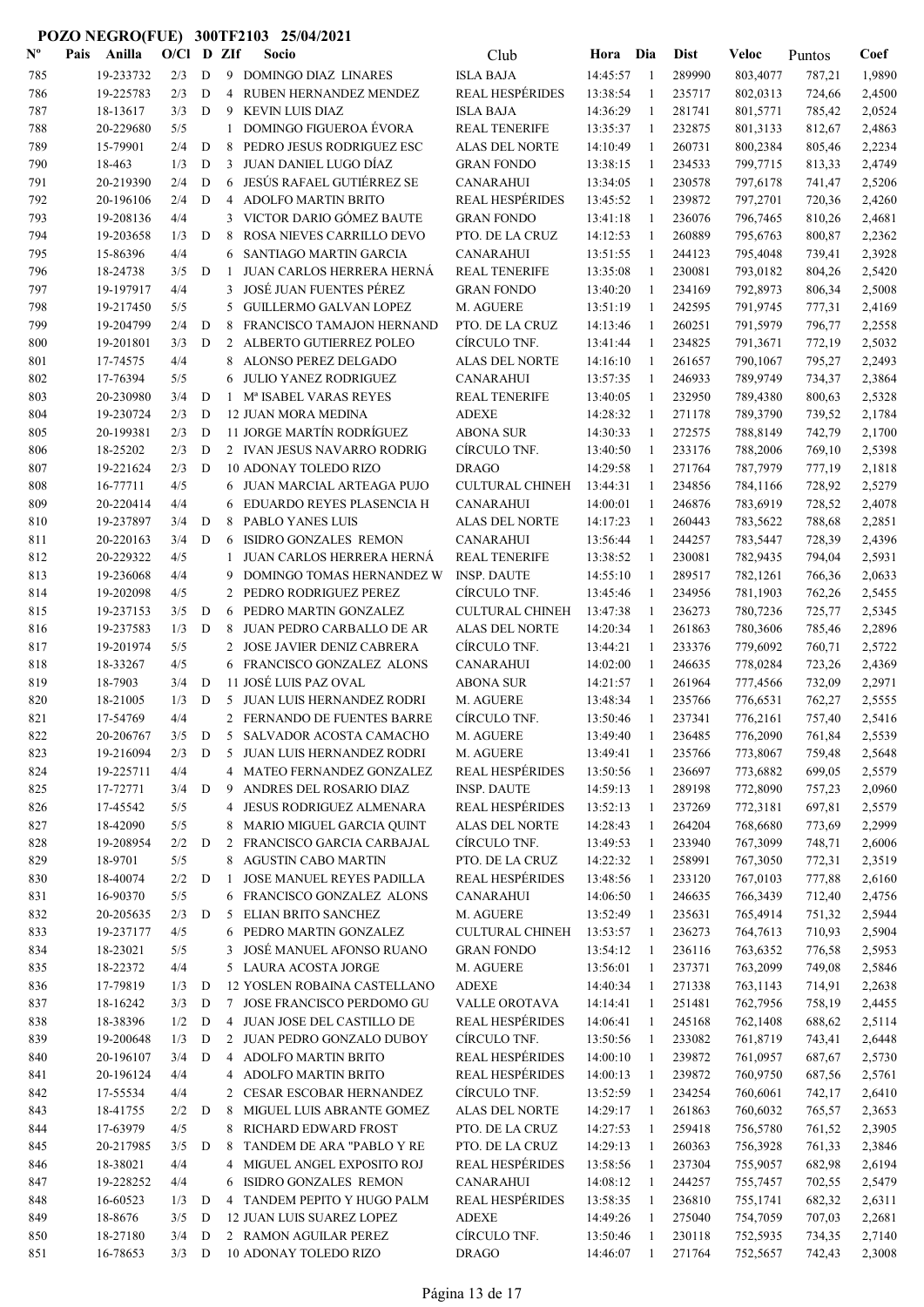| $\mathbf{N}^{\mathbf{o}}$ | Pais | Anilla                | O/Cl D ZIf |             |                | Socio                                                       | Club                                 | Hora Dia             |                | <b>Dist</b>      | Veloc                | Puntos           | Coef             |
|---------------------------|------|-----------------------|------------|-------------|----------------|-------------------------------------------------------------|--------------------------------------|----------------------|----------------|------------------|----------------------|------------------|------------------|
| 852                       |      | 20-217114             | 4/5        |             |                | 8 CRISTOBAL PERERA MOLINA                                   | PTO. DE LA CRUZ                      | 14:16:34             | -1             | 249387           | 752,1474             | 757,06           | 2,5102           |
| 853                       |      | 18-37267              | 5/5        |             | 4              | ALVARO VALENCIA RAMOS                                       | <b>REAL HESPÉRIDES</b>               | 14:03:22             | $\mathbf{1}$   | 238759           | 749,9497             | 677,60           | 2,6250           |
| 854                       |      | 20-204939             | 4/4        |             | 1              | DOMINGO JOSE HERNANDEZ TO                                   | <b>GRAN FONDO</b>                    | 13:55:23             | 1              | 232690           | 749,6859             | 760,31           | 2,6966           |
| 855                       |      | 19-221600             | 3/4        | D           |                | 10 ALEXANDER GONZALEZ CARDEN                                | <b>DRAGO</b>                         | 14:56:56             | 1              | 278645           | 749,1800             | 739,09           | 2,2545           |
| 856                       |      | 18-19234              | 3/4        | D           |                | 10 ANGEL CABALLERO GARCIA                                   | <b>DRAGO</b>                         | 14:50:18             | $\overline{1}$ | 273537           | 748,8010             | 738,72           | 2,2993           |
| 857                       |      | 19-238093             | 4/4        |             | 9              | TANDEM CALETA ANDRES Y RU                                   | ALAS DEL NORTE                       | 15:05:27             | -1             | 284232           | 747,0942             | 732,04           | 2,2154           |
| 858                       |      | 18-13958              | 5/5        |             | 9              | MOISES HERNANDEZ HERNAND                                    | <b>ISLA BAJA</b>                     | 15:14:13             | -1             | 289871           | 744,7548             | 729,74           | 2,1748           |
| 859                       |      | 19-199332             | 3/5        | D           | 7              | <b>JUAN JESUS HERNANDEZ RODR</b>                            | <b>VALLE OROTAVA</b>                 | 14:34:44             | $\mathbf{1}$   | 260163           | 743,8896             | 739,40           | 2,4260           |
| 860                       |      | 18-21009              | 3/3        | D           | 5              | JUAN LUIS HERNANDEZ RODRI                                   | M. AGUERE                            | 14:02:15             | -1             | 235766           | 743,1552             | 729,40           | 2,6802           |
| 861                       |      | 20-197508             | 2/3        | D           | 4              | TANDEM PEPITO Y HUGO PALM                                   | <b>REAL HESPÉRIDES</b>               | 14:03:56             | -1             | 236810           | 742,5063             | 670,88           | 2,6714           |
| 862                       |      | 18-16371              | 3/4        | D           | 7              | URBANO SOSA HERNANDEZ                                       | VALLE OROTAVA                        | 14:31:37             | 1              | 257231           | 742,1195             | 737,64           | 2,4622           |
| 863                       |      | 18-19029              | 3/3        | D           |                | <b>10 TANDEM TORIBIO JONAY</b>                              | <b>DRAGO</b>                         | 14:54:47             | 1              | 273496           | 739,6115             | 729,65           | 2,3185           |
| 864                       |      | 17-46115              | 3/3        | D           |                | 4 SERGIO DAVID DIAZ TEJERA                                  | REAL HESPÉRIDES                      | 14:07:24             | 1              | 237253           | 735,8964             | 664,90           | 2,6757           |
| 865                       |      | 20-227037             | 2/3        | D           |                | 11 SIXTO GONZALEZ SOSA                                      | <b>ABONA SUR</b>                     | 14:44:16             | 1              | 263661           | 733,8866             | 691,06           | 2,4105           |
| 866                       |      | 19-212651             | 2/5        | D           |                | <b>11 AIRAM MEDEROS BORGES</b>                              | ABONA SUR                            | 14:46:15             | 1              | 264234           | 731,4436             | 688,76           | 2,4081           |
| 867                       |      | 19-237594             | 2/3        | D           | 8              | JUAN PEDRO CARBALLO DE AR                                   | ALAS DEL NORTE                       | 14:43:01             | $\mathbf{1}$   | 261863           | 731,4268             | 736,20           | 2,4327           |
| 868                       |      | 19-214132             | 3/4        | D           | 6              | TÁNDEM HNOS DÍAZ RODRÍGUE                                   | <b>ABONA SUR</b>                     | 14:33:47             | -1             | 254885           | 730,7832             | 679,34           | 2,5022           |
| 869                       |      | 17-73545              | 4/5        |             | 7              | JUAN JESUS HERNANDEZ RODR                                   | <b>VALLE OROTAVA</b>                 | 14:42:04             | 1              | 260163           | 728,6118             | 724,21           | 2,4542           |
| 870                       |      | 20-230896             | 4/4        |             | 1              | Mª ISABEL VARAS REYES                                       | <b>REAL TENERIFE</b>                 | 14:05:04             | -1             | 232950           | 727,8171             | 738,13           | 2,7441           |
| 871                       |      | 18-9194               | 5/5        |             | 8              | <b>ANTONIO MESA DIAZ</b>                                    | PTO. DE LA CRUZ                      | 14:41:08             | $\mathbf{1}$   | 258855           | 726,8486             | 731,59           | 2,4723           |
| 872                       |      | 18-12464              | 3/3        | D           | 9              | DOMINGO DIAZ LINARES                                        | <b>ISLA BAJA</b>                     | 15:24:04             | 1              | 289990           | 726,6706             | 712,02           | 2,2094           |
| 873                       |      | 20-210190             | 3/3        | D           |                | 12 LEONARDO NORMAN RANCEL CL                                | <b>ADEXE</b>                         | 14:43:39             | 1              | 259782           | 724,3329             | 678,58           | 2,4691           |
| 874                       |      | 19-223697             | 5/5        |             |                | 4 JUAN MANUEL CABEZA SANTOS                                 | <b>REAL HESPÉRIDES</b>               | 14:13:49             | 1              | 237665           | 722,7888             | 653,06           | 2,7020           |
| 875                       |      | 20-248605             | 2/3        | D           | 8              | JUAN CARLOS HERNANDEZ CAS                                   | <b>ALAS DEL NORTE</b>                | 14:47:32             | 1              | 261738           | 721,9695             | 726,68           | 2,4563           |
| 876                       |      | 18-26091              | 5/5        |             |                | 2 ANIBAL HERNANDEZ RODRIGU                                  | CÍRCULO TNF.                         | 14:09:32             | 1              | 234033           | 721,1370             | 703,66           | 2,7502           |
| 877                       |      | 20-230658             | 4/4        |             |                | 1 DIEGO TABARES RODRÍGUEZ                                   | <b>REAL TENERIFE</b>                 | 14:25:53             | 1              | 245469           | 720,0968             | 730,30           | 2,6251           |
| 878                       |      | 17-60510              | 2/2        | D           |                | 12 LESTER EDUARDO ALONSO LUN                                | <b>ADEXE</b>                         | 15:03:41             | 1              | 272272           | 718,9965             | 673,58           | 2,3694           |
| 879                       |      | 19-212636             | 3/5        | D           |                | 11 AIRAM MEDEROS BORGES                                     | ABONA SUR                            | 14:53:09             | -1             | 264234           | 717,7346             | 675,85           | 2,4442           |
| 880                       |      | 20-205611             | 3/3        | D           |                | 5 ELIAN BRITO SANCHEZ                                       | M. AGUERE                            | 14:15:32             | $\overline{1}$ | 235631           | 712,8812             | 699,68           | 2,7441           |
| 881                       |      | 20-230041             | 3/4        | D           | $\mathbf{1}$   | JOSÉ MARTÍN HERNÁNDEZ                                       | <b>REAL TENERIFE</b>                 | 14:14:18             | -1             | 232857           | 707,1272             | 717,15           | 2,7799           |
| 882                       |      | 18-18734              | 4/5        |             |                | <b>10 TANDEM BARRETO-CARLOS</b>                             | <b>DRAGO</b>                         | 15:12:09             | -1             | 273505           | 706,4574             | 696,95           | 2,3694           |
| 883                       |      | 18-11606              | 5/5        |             |                | 8 TANDEM CAMARA "CARLOS Y L                                 | PTO. DE LA CRUZ                      | 14:53:13             | -1             | 259672           | 705,2152             | 709,82           | 2,4985           |
| 884                       |      | 18-7810               | 5/5        |             |                | 11 QUITERIO HERNÁNDEZ ALONSO                                | <b>ABONA SUR</b>                     | 15:13:43             | -1             | 273844           | 704,4823             | 663,37           | 2,3719           |
| 885                       |      | 18-9865               | 5/5        |             |                | 8 EMILIO BELLO GONZALEZ                                     | PTO. DE LA CRUZ                      | 14:54:51             | 1              | 260437           | 704,1693             | 708,77           | 2,4968           |
| 886                       |      | 18-15518              | 2/3        | D           | 7              | JULIAN TRUJILLO BAEZ                                        | VALLE OROTAVA                        | 14:51:07             | 1              | 257090           | 702,2079             | 697,97           | 2,5322           |
| 887                       |      | 19-211907             | 4/4        |             |                | 11 JOSÉ LUIS PAZ OVAL                                       | <b>ABONA SUR</b>                     | 14:59:31             | 1              | 261964           | 699,4722             | 658,66           | 2,4878           |
| 888                       |      | 20-227097             | 3/3        | D           |                | 11 SIXTO GONZALEZ SOSA                                      | <b>ABONA SUR</b>                     | 15:02:46             | 1              | 263661           | 697,9467             | 657,22           | 2,4746           |
| 889                       |      | 20-226390             | 3/4        | $\mathbf D$ |                | 11 JOSÉ DOMINGO HERNÁNDEZ LE                                | ABONA SUR                            | 15:16:15             |                | 270476           | 691,3125             | 650,97           | 2,4150           |
| 890                       |      | 19-216644             | 4/5        |             |                | 5 SALVADOR ACOSTA CAMACHO                                   | M. AGUERE                            | 14:27:40             | 1              | 236485           | 690,1313             | 677,35           | 2,7652           |
| 891                       |      | 17-51853              | 5/5        |             |                | 5 SIMEI ALONSO RODDRÍGUEZ                                   | M. AGUERE                            | 14:36:13             | 1              | 242165           | 689,5032             | 676,74           | 2,7034           |
| 892                       |      | 17-61953<br>19-197299 | 3/4        | D           |                | 12 FELIPE JUAN RAMOS HERNAND<br>3 IGNACIO MANUEL PÉREZ AFON | <b>ADEXE</b>                         | 15:23:15             | -1             | 273673<br>234490 | 687,1890             | 643,78           | 2,3948           |
| 893<br>894                |      | 19-203562             | 5/5<br>3/4 | D           | 8              | MANUEL L. ABRANTE MARTIN                                    | <b>GRAN FONDO</b><br>PTO. DE LA CRUZ | 14:26:27<br>15:10:37 | -1<br>-1       | 262767           | 686,7477<br>681,4202 | 698,39<br>685,87 | 2,7981<br>2,4998 |
| 895                       |      | 19-224308             | 3/3        | D           | $\overline{4}$ | FRANCISCO JAVI GARCIA RAM                                   | <b>REAL HESPÉRIDES</b>               | 14:36:53             | $\mathbf{1}$   | 238059           | 676,5282             | 611,26           | 2,7624           |
| 896                       |      | 19-232719             | 3/3        | D           |                | 4 JULIO A. EXPOSITO GARCIA                                  | <b>REAL HESPÉRIDES</b>               | 14:35:35             | -1             | 236650           | 675,0178             | 609,90           | 2,7819           |
| 897                       |      | 18-42184              | 3/4        | D           |                | 8 ZAIDA HERNANDEZ GONZALEZ                                  | ALAS DEL NORTE                       | 15:11:17             | 1              | 260684           | 674,8518             | 679,26           | 2,5282           |
| 898                       |      | 18-5581               | 5/5        |             |                | 11 NICOLÁS GARCÍA ORAMAS                                    | <b>ABONA SUR</b>                     | 15:23:55             | 1              | 269071           | 674,5043             | 635,15           | 2,4522           |
| 899                       |      | 18-12548              | 2/3        | $\mathbf D$ |                | 9 CLAUDIO MICHAEL GONZALEZ                                  | <b>ISLA BAJA</b>                     | 15:52:37             | 1              | 285993           | 668,8070             | 655,33           | 2,3096           |
| 900                       |      | 17-41698              | 1/2        | D           |                | 12 ANTONIO SUAREZ GONZALEZ                                  | ADEXE                                | 15:34:39             | 1              | 273771           | 668,3047             | 626,09           | 2,4154           |
| 901                       |      | 19-196548             | 3/3        | D           |                | 3 SANTIAGO JORGE RODRÍGUEZ                                  | <b>GRAN FONDO</b>                    | 14:40:30             | 1              | 237171           | 667,1477             | 678,46           | 2,7913           |
| 902                       |      | 19-196704             | 5/5        |             | $\mathbf{1}$   | JOSE JUAN RODRIGUEZ PAVON                                   | <b>GRAN FONDO</b>                    | 14:37:25             | 1              | 234073           | 664,1939             | 673,61           | 2,8314           |
| 903                       |      | 20-222374             | 5/5        |             | 9              | BERNARDO VELAZQUEZ BARRE                                    | <b>ISLA BAJA</b>                     | 15:53:36             | 1              | 284026           | 662,6832             | 649,33           | 2,3360           |
| 904                       |      | 18-414                | 2/3        | D           | 3              | JUAN DANIEL LUGO DÍAZ                                       | <b>GRAN FONDO</b>                    | 14:39:55             | 1              | 234533           | 660,8115             | 672,02           | 2,8321           |
| 905                       |      | 20-219216             | 5/5        |             |                | 6 JUAN PEDRO MORENO GUTIERR                                 | CANARAHUI                            | 14:57:23             | 1              | 245861           | 660,2363             | 613,76           | 2,7046           |
| 906                       |      | 20-232622             | 3/4        | D           |                | 7 JUAN MANUEL PEREZ FORTES                                  | INSP. DAUTE                          | 15:52:33             | -1             | 281387           | 658,1382             | 654,16           | 2,3657           |
| 907                       |      | 20-211822             | 2/2        | D           |                | 12 JESUS DONATO SANTOS GONZA                                | <b>ADEXE</b>                         | 15:53:50             | -1             | 279166           | 650,9895             | 609,87           | 2,3872           |
| 908                       |      | 18-31414              | 2/3        | D           |                | 12 YOSLEN ROBAINA CASTELLANO                                | <b>ADEXE</b>                         | 15:42:14             | -1             | 271338           | 650,3268             | 609,25           | 2,4588           |
| 909                       |      | 20-193502             | 4/4        |             |                | 4 JAVIER F. SANTANA ARBEL                                   | <b>REAL HESPÉRIDES</b>               | 14:51:52             | -1             | 238383           | 649,7810             | 587,10           | 2,8018           |
| 910                       |      | 18-2424               | 4/4        |             | 1              | ALONSO REVERÓN DELGADO                                      | <b>REAL TENERIFE</b>                 | 14:40:57             | 1              | 230058           | 646,3211             | 655,48           | 2,9063           |
| 911                       |      | 19-236199             | 1/3        | $\mathbf D$ | 9              | JUAN JOSE ESTEVEZ RAMOS                                     | <b>INSP. DAUTE</b>                   | 16:13:36             | 1              | 287909           | 641,7945             | 628,86           | 2,3249           |
| 912                       |      | 19-222570             | 2/4        | $\mathbf D$ | 1              | MIGUEL ANGEL ABAD ABAD                                      | <b>REAL TENERIFE</b>                 | 14:37:18             | -1             | 226081           | 641,7286             | 650,82           | 2,9640           |
| 913                       |      | 19-229360             | 5/5        |             |                | 6 ELIAS REYES PEREZ                                         | <b>CANARAHUI</b>                     | 15:03:27             | -1             | 241770           | 638,8426             | 593,87           | 2,7747           |
| 914                       |      | 19-206144             | 2/2        | D           |                | 8 JULIO CALZADILLA LORENZO                                  | PTO. DE LA CRUZ                      | 15:33:32             | -1             | 260275           | 637,0961             | 641,25           | 2,5802           |
| 915                       |      | 16-51565              | 3/4        | D           |                | 8 FRANCISCO TAMAJON HERNAND                                 | PTO. DE LA CRUZ                      | 15:33:46             | 1              | 260251           | 636,6737             | 640,83           | 2,5833           |
| 916                       |      | 20-206772             | 5/5        |             |                | 5 SALVADOR ACOSTA CAMACHO                                   | M. AGUERE                            | 14:56:32             | 1              | 236485           | 636,5109             | 624,73           | 2,8460           |
| 917                       |      | 15-82355              | 5/5        |             |                | 11 ANDREAS ERNESTO AGNOLI                                   | <b>ABONA SUR</b>                     | 15:35:36             | 1              | 261198           | 636,1374             | 599,02           | 2,5795           |
| 918                       |      | 19-212677             | 4/5        |             |                | 11 AIRAM MEDEROS BORGES                                     | <b>ABONA SUR</b>                     | 15:41:38             | -1             | 264234           | 634,2123             | 597,20           | 2,5527           |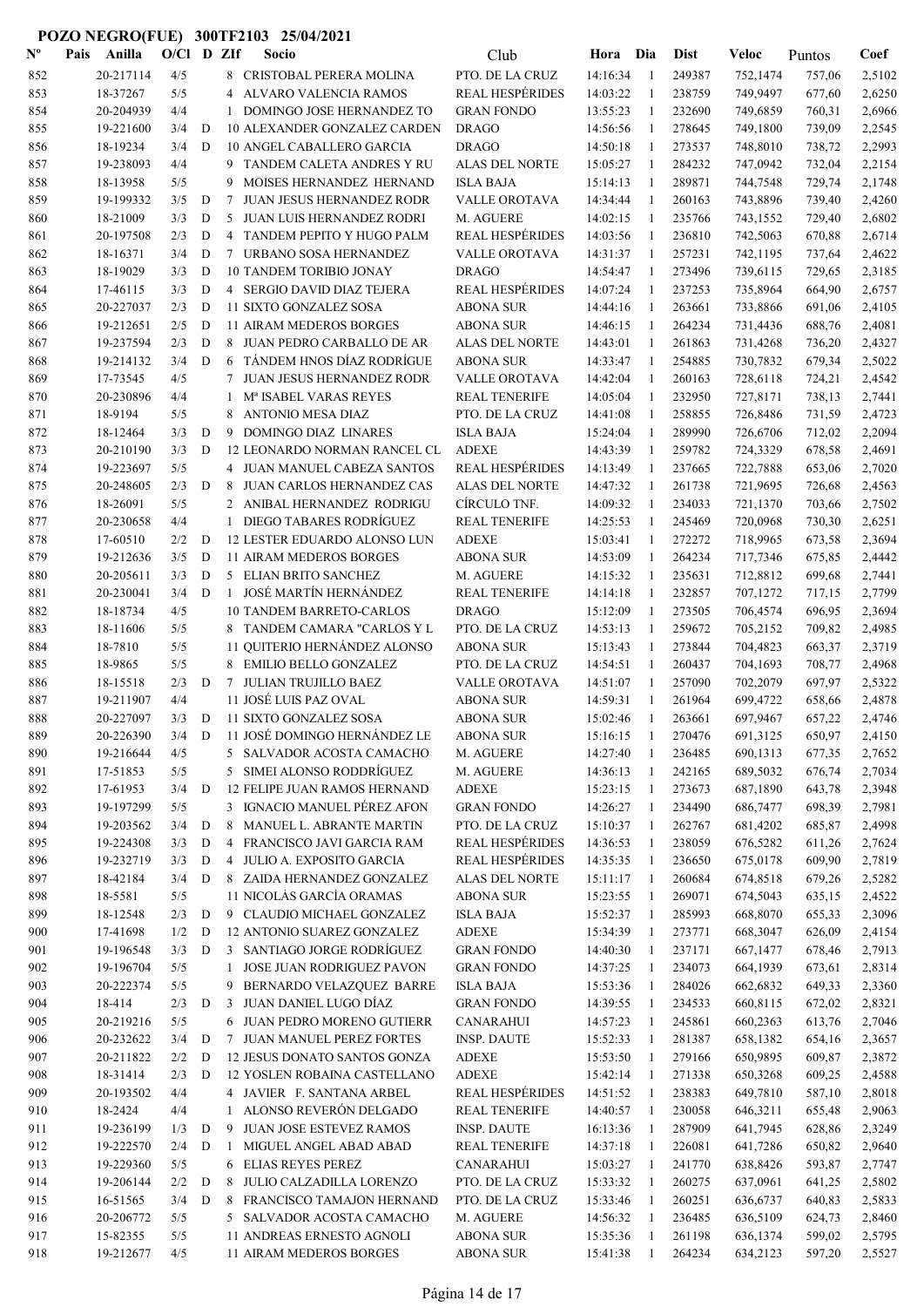| $\mathbf{N}^{\mathbf{o}}$ | Pais | Anilla                 | $O/C1$ D ZIf |             |        | Socio                                                  | Club                                  | Hora Dia             |              | <b>Dist</b>      | Veloc                | Puntos           | Coef             |
|---------------------------|------|------------------------|--------------|-------------|--------|--------------------------------------------------------|---------------------------------------|----------------------|--------------|------------------|----------------------|------------------|------------------|
| 919                       |      | 20-228552              | 3/3          | D           |        | 11 JORGE MARTÍN RODRÍGUEZ                              | <b>ABONA SUR</b>                      | 15:54:58             | -1           | 272575           | 633,9445             | 596,95           | 2,4773           |
| 920                       |      | 17-81015               | 3/3          | D           |        | 8 JUAN CARLOS HERNANDEZ CAS                            | ALAS DEL NORTE                        | 15:41:03             | 1            | 261738           | 629,1023             | 633,21           | 2,5826           |
| 921                       |      | 19-213174              | 3/3          | D           |        | <b>12 GUSTAVO RODRIGUEZ HERRERA</b>                    | <b>ADEXE</b>                          | 16:03:33             | 1            | 274651           | 626,2707             | 586,71           | 2,4639           |
| 922                       |      | 20-299422              | 5/5          |             |        | 6 JUAN MARCIAL ARTEAGA PUJO                            | <b>CULTURAL CHINEH</b>                | 15:00:57             | 1            | 234856           | 624,7001             | 580,72           | 2,8845           |
| 923                       |      | 19-232755              | 4/4          |             |        | FRANCISCO DAVILA MARTINE                               | <b>REAL HESPÉRIDES</b>                | 15:05:13             | 1            | 237273           | 624,0468             | 563,84           | 2,8582           |
| 924                       |      | 19-206570              | 4/5          |             |        | TANDEM DE ARA "PABLO Y RE                              | PTO. DE LA CRUZ                       | 15:42:18             | 1            | 260363           | 623,9228             | 628,00           | 2,6076           |
| 925                       |      | 19-231107              | 4/5          |             |        | 11 LUCÍA NEREA LEDESMA BACAL                           | <b>ADEXE</b>                          | 16:06:21             | -1           | 274025           | 620,8791             | 584,65           | 2,4802           |
| 926                       |      | 17-55207               | 3/3          | D           |        | 2 ANGEL AFONSO AFONSO                                  | CÍRCULO TNF.                          | 15:00:34             | -1           | 233001           | 620,3985             | 605,36           | 2,9201           |
| 927                       |      | 18-15347               | 4/4          |             | 7      | <b>BRAULIO LORENZO LUIS</b>                            | <b>VALLE OROTAVA</b>                  | 15:42:43             | 1            | 257415           | 616,2431             | 612,52           | 2,6460           |
| 928                       |      | 16-70263               | 5/5          |             |        | 11 PEDRO JESÚS ÁLVAREZ PÉREZ                           | ABONA SUR                             | 15:40:14             | -1           | 255386           | 615,0421             | 579,15           | 2,6699           |
| 929                       |      | 18-23565               | 3/4          | D           | 1      | MIGUEL ANGEL ABAD ABAD                                 | <b>REAL TENERIFE</b>                  | 14:52:58             | 1            | 226081           | 614,4062             | 623,11           | 3,0192           |
| 930                       |      | 17-41633               | 2/2          | D           |        | 12 ANTONIO SUAREZ GONZALEZ                             | <b>ADEXE</b>                          | 16:13:44             | 1            | 273771           | 610,0973             | 571,56           | 2,4960           |
| 931                       |      | 18-991                 | 2/2          | D           |        | 3 DIEGO HERRERA PADILLA                                | <b>GRAN FONDO</b>                     | 15:14:54             | 1            | 235791           | 604,7474             | 615,00           | 2,9011           |
| 932                       |      | 18-6576                | 2/2          | D           |        | 11 ROMÁN DOMINGO DIAZ MEDINA                           | <b>ABONA SUR</b>                      | 15:59:03             | 1            | 261789           | 603,1310             | 567,94           | 2,6158           |
| 933                       |      | 18-26640               | 5/5          |             |        | 2 PEDRO RODRIGUEZ PEREZ                                | CÍRCULO TNF.                          | 15:17:38             | 1            | 234956           | 598,4107             | 583,91           | 2,9177           |
| 934                       |      | 19-234376              | 4/4          |             |        | 9 FCO. JAVIER LUIS MARTIN                              | <b>ISLA BAJA</b>                      | 16:50:20             | 1            | 289885           | 597,2905             | 585,25           | 2,3674           |
| 935                       |      | 18-18965               | 1/2          | D           |        | 10 ORLANDO MEDINA HERNANDEZ                            | <b>DRAGO</b>                          | 16:29:45             | -1           | 276634           | 595,2318             | 587,22           | 2,4834           |
| 936                       |      | 15-79941               | 3/4          | D           | 8      | PEDRO JESUS RODRIGUEZ ESC                              | <b>ALAS DEL NORTE</b>                 | 16:04:25             | 1            | 260731           | 593,3571             | 597,23           | 2,6377           |
| 937                       |      | 18-39345               | 3/3          | D           |        | 4 TANDEM PEPITO Y HUGO PALM                            | <b>REAL HESPÉRIDES</b>                | 15:24:34             | -1           | 236810           | 592,6671             | 535,49           | 2,9072           |
| 938                       |      | 18-31423               | 3/3          | D           |        | 12 YOSLEN ROBAINA CASTELLANO                           | <b>ADEXE</b>                          | 16:24:18             | -1           | 271338           | 590,7642             | 553,45           | 2,5400           |
| 939                       |      | 19-209480              | 2/2          | D           |        | 1 JULIO RAMOS CARTAYA                                  | <b>REAL TENERIFE</b>                  | 15:22:35             | 1            | 233910           | 588,3295             | 596,67           | 2,9496           |
| 940                       |      | 19-212389              | 4/4          |             |        | 11 AYTHAMI TOLEDO VARGAS                               | ABONA SUR                             | 16:28:14             | -1           | 272096           | 587,3843             | 553,11           | 2,5383           |
| 941                       |      | 19-193903              | 2/4          | D           |        | 12 LEOPOLDO R MARTIN TABARES                           | <b>ADEXE</b>                          | 16:46:36             | -1           | 279098           | 579,5224             | 542,91           | 2,4773           |
| 942                       |      | 19-212169              | 3/4          | D           |        | 11 DOMINGO DELGADO GARCIA                              | <b>ABONA SUR</b>                      | 16:19:05             | 1            | 261808           | 576,5638             | 542,92           | 2,6437           |
| 943                       |      | 18-13997               | 1/2          | D           |        | 9 FCO. ENRIQUE MARTIN ACEV                             | <b>ISLA BAJA</b>                      | 17:07:25             | -1           | 289519           | 576,2528             | 564,64           | 2,3932           |
| 944                       |      | 19-235261              | 2/3          | D           | 9      | JONAS ROSMEN RAMOS HERNAN                              | <b>ISLA BAJA</b>                      | 17:09:15             | -1           | 289393           | 573,9078             | 562,34           | 2,3968           |
| 945                       |      | 18-42155               | 4/4          |             |        | 8 ZAIDA HERNANDEZ GONZALEZ                             | ALAS DEL NORTE                        | 16:21:14             | -1           | 260684           | 571,3831             | 575,11           | 2,6635           |
| 946                       |      | 17-65099<br>17-72523   | 2/3<br>4/4   | D           | 8<br>9 | ROSA NIEVES CARRILLO DEVO                              | PTO. DE LA CRUZ                       | 16:21:51             | 1<br>1       | 260889<br>289198 | 571,0605             | 574,79           | 2,6643           |
| 947<br>948                |      | 18-9941                | 1/2          | D           | 8      | ANDRES DEL ROSARIO DIAZ<br>JOSE EULOGIO RIOS LLANOS    | <b>INSP. DAUTE</b><br>PTO. DE LA CRUZ | 17:12:09<br>16:25:13 | 1            | 260384           | 570,2415<br>565,7857 | 558,75<br>569,48 | 2,4060<br>2,6751 |
| 949                       |      | 15-92536               | 5/5          |             | 8      | JESUS MANUEL MARTIN FUMER                              | PTO. DE LA CRUZ                       | 16:25:27             | -1           | 260395           | 565,5229             | 569,21           | 2,6778           |
| 950                       |      | 20-214636              | 3/4          | D           |        | <b>12 ANDREY CRUZ GARCIA</b>                           | <b>ADEXE</b>                          | 16:30:24             | -1           | 262255           | 563,5045             | 527,91           | 2,6616           |
| 951                       |      | 20-203829              | 1/1          | D           |        | 6 ANGEL ITURRIBARRIA MARTIN                            | <b>GRAN FONDO</b>                     | 16:03:27             | $\mathbf{1}$ | 246505           | 562,2192             | 522,64           | 2,8346           |
| 952                       |      | 19-202742              | 3/3          | D           |        | 2 IVAN JESUS NAVARRO RODRIG                            | CÍRCULO TNF.                          | 15:40:34             | -1           | 233176           | 561,1037             | 547,50           | 2,9998           |
| 953                       |      | 18-6178                | 4/4          |             |        | 11 DOMINGO DELGADO GARCIA                              | <b>ABONA SUR</b>                      | 16:32:24             | 1            | 261808           | 560,1369             | 527,45           | 2,6746           |
| 954                       |      | 20-219117              | 3/3          | D           |        | 6 MIGUEL RAMOS RAMOS                                   | <b>CANARAHUI</b>                      | 16:05:18             | 1            | 245861           | 558,3943             | 519,08           | 2,8510           |
| 955                       |      | 18-18387               | 4/5          |             |        | <b>10 SALVADOR EXPOSITO RODRIGU</b>                    | <b>DRAGO</b>                          | 17:02:19             | 1            | 276509           | 556,0019             | 548,51           | 2,5377           |
| 956                       |      | 19-221559              | 4/4          |             |        | <b>10 ALEXANDER GONZALEZ CARDEN</b>                    | <b>DRAGO</b>                          | 17:09:00             |              | 278645           | 552,8671             | 545,42           | 2,5209           |
| 957                       |      | 19-196787              | $3/3$ D      |             |        | 3 JUAN DANIEL LUGO DÍAZ                                | <b>GRAN FONDO</b>                     | 15:51:50             | -1           | 234533           | 549,4721             | 558,79           | 2,9981           |
| 958                       |      | 20-248430              | 5/5          |             |        | 8 TANDEM DE ARA "PABLO Y RE                            | PTO. DE LA CRUZ                       | 16:39:15             | 1            | 260363           | 548,9995             | 552,58           | 2,7035           |
| 959                       |      | 19-216261              | 4/4          |             |        | 5 MERCEDES MORALES JIMENEZ                             | M. AGUERE                             | 15:57:15             | -1           | 236389           | 546,8803             | 536,75           | 2,9808           |
| 960                       |      | 20-226312              | 4/4          |             |        | 11 JOSÉ DOMINGO HERNÁNDEZ LE                           | <b>ABONA SUR</b>                      | 17:01:31             | -1           | 270476           | 544,7471             | 512,96           | 2,6079           |
| 961                       |      | 18-12536               | 3/3          | D           |        | 9 CLAUDIO MICHAEL GONZALEZ                             | <b>ISLA BAJA</b>                      | 17:36:56             | -1           | 285993           | 537,6482             | 526,81           | 2,4689           |
| 962                       |      | 18-36668               | 4/4          |             |        | 4 ROBIN RODRIGUEZ GIL                                  | <b>REAL HESPÉRIDES</b>                | 16:08:26             | -1           | 238375           | 537,5667             | 485,71           | 2,9652           |
| 963                       |      | 18-4140                | 2/3          | D           | 1      | <b>ANDRA'S BALAZS</b>                                  | <b>REAL TENERIFE</b>                  | 16:13:43             | -1           | 241060           | 537,2210             | 544,83           | 2,9352           |
| 964                       |      | 18-24986               | 4/4          |             |        | 2 RAMON AGUILAR PEREZ                                  | CÍRCULO TNF.                          | 15:53:26             | -1           | 230118           | 537,1151             | 524,10           | 3,0780           |
| 965                       |      | 18-6402                | 4/5          |             |        | 12 JUAN LUIS SUAREZ LOPEZ                              | <b>ADEXE</b>                          | 17:18:12             | -1           | 275040           | 535,9314             | 502,08           | 2,5779           |
| 966                       |      | 17-57579               | 3/4          | D           | -1     | MANUEL CLEMENTE PEREZ                                  | <b>REAL TENERIFE</b>                  | 15:59:12             | 1            | 232664           | 535,8452             | 543,44           | 3,0506           |
| 967                       |      | 16-63755               | 4/4          |             |        | 4 JUAN CARLOS RAVELO RAMOS                             | <b>REAL HESPÉRIDES</b>                | 16:12:12             | -1           | 239587           | 535,7491             | 484,06           | 2,9655           |
| 968                       |      | 18-36773               | 5/5          |             |        | 4 SERGIO GROSSO GONZALEZ                               | <b>REAL HESPÉRIDES</b>                | 16:12:29             | 1            | 237922           | 531,6891             | 480,40           | 2,9894           |
| 969                       |      | 19-236395              | 2/3          | D           |        | 9 JUAN JOSE ESTEVEZ RAMOS                              | <b>INSP. DAUTE</b>                    | 17:48:43             | 1            | 287909           | 529,5203             | 518,85           | 2,4729           |
| 970                       |      | 19-218505              | 5/5          |             |        | 10 JOSE ANTONIO LEON ARVELO                            | DRAGO                                 | 17:31:11             | -1           | 275959           | 524,4541             | 517,39           | 2,5827           |
| 971                       |      | 20-231404              | 2/2          | D           | 1      | MOISES ALVAREZ FERNANDEZ                               | <b>REAL TENERIFE</b>                  | 16:04:29             | 1            | 230335           | 524,1041             | 531,53           | 3,0974           |
| 972                       |      | 18-39826               | 3/3          | D           |        | 4 JOSE FERNANDO RODRÍGUEZ D                            | <b>REAL HESPÉRIDES</b>                | 16:18:48             | 1            | 236701           | 521,5976             | 471,28           | 3,0172           |
| 973                       |      | 20-224846              | 2/2          | D           |        | <b>11 JAVIER PEREZ ESTEVEZ</b>                         | <b>ABONA SUR</b>                      | 17:12:00             | -1           | 261725           | 516,2229             | 486,10           | 2,7316           |
| 974                       |      | 18-14169               | 4/4          |             |        | 7 JUAN MANUEL PEREZ FORTES                             | <b>INSP. DAUTE</b>                    | 17:50:29             | -1           | 281387           | 515,8489             | 512,73           | 2,5433           |
| 975                       |      | 19-224843              | 4/4          |             |        | 4 JUAN REBOSO ACOSTA                                   | <b>REAL HESPÉRIDES</b>                | 16:52:54             | -1           | 250322           | 513,0601             | 463,56           | 2,8619           |
| 976                       |      | 20-217030              | 5/5          |             | 8      | CRISTOBAL PERERA MOLINA                                | PTO. DE LA CRUZ                       | 16:52:07             | -1           | 249387           | 511,9656             | 515,31           | 2,8755           |
| 977                       |      | 19-233528              | 3/4          | $\mathbf D$ | 9      | TELESFORO ADAN HERNANDEZ                               | <b>ISLA BAJA</b>                      | 18:14:33             | 1            | 290630           | 510,2800             | 499,99           | 2,4700           |
| 978                       |      | 16-88591               | 3/3          | D           | 9      | JONAS ROSMEN RAMOS HERNAN                              | <b>ISLA BAJA</b>                      | 18:12:28             | 1            | 289393           | 509,9736             | 499,69           | 2,4831           |
| 979<br>980                |      | 19-205500<br>19-231206 | 4/4<br>5/5   |             |        | 8 JOSE GONZALEZ GARCIA<br>11 LUCÍA NEREA LEDESMA BACAL | PTO. DE LA CRUZ                       | 17:17:51             | 1            | 260860<br>274025 | 508,6478             | 511,97           | 2,7575           |
| 981                       |      | 17-67430               | 5/5          |             |        | <b>10 TANDEM BARRETO-CARLOS</b>                        | ADEXE<br><b>DRAGO</b>                 | 17:44:34<br>17:46:25 | -1<br>-1     | 273505           | 507,8612<br>505,1655 | 478,22<br>498,36 | 2,6277<br>2,6354 |
| 982                       |      | 17-59942               | 2/2          | D           |        | 4 JUAN JOSE DEL CASTILLO DE                            | <b>REAL HESPÉRIDES</b>                | 16:52:24             | 1            | 245168           | 503,0119             | 454,48           | 2,9430           |
| 983                       |      | 18-29052               | 4/4          |             |        | <b>12 FELIPE JUAN RAMOS HERNAND</b>                    | <b>ADEXE</b>                          | 17:54:47             | -1           | 273673           | 497,7834             | 466,34           | 2,6391           |
| 984                       |      | 17-46100               | 5/5          |             |        | 4 ANTONIO RAMON PEÑA MELIAN                            | <b>REAL HESPÉRIDES</b>                | 16:39:26             | 1            | 236129           | 497,7074             | 449,69           | 3,0619           |
| 985                       |      | 19-232092              | 4/4          |             |        | 8 PABLO YANES LUIS                                     | ALAS DEL NORTE                        | 17:31:30             | 1            | 260443           | 494,6686             | 497,90           | 2,7789           |
|                           |      |                        |              |             |        |                                                        |                                       |                      |              |                  |                      |                  |                  |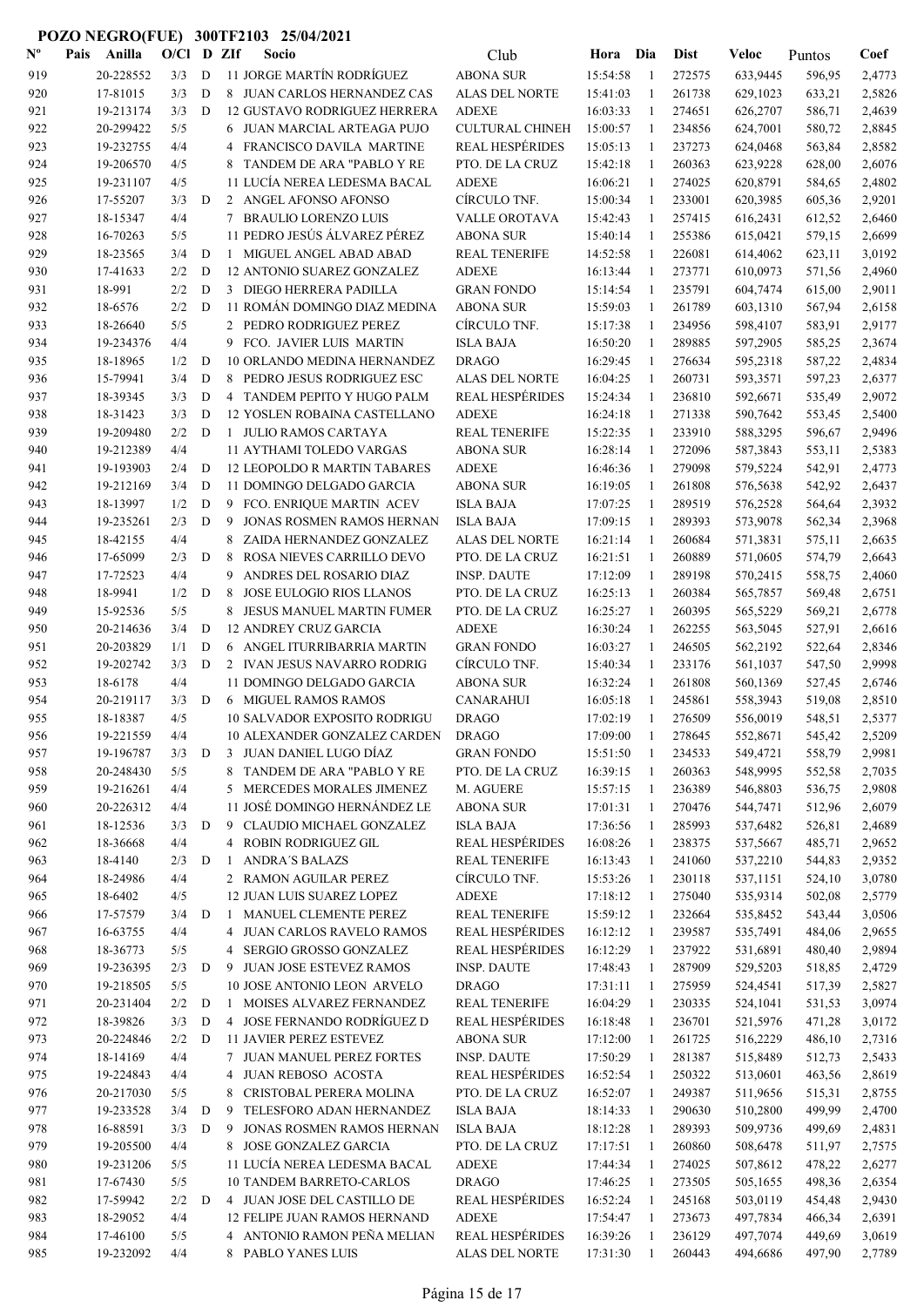| $\mathbf{N}^{\mathrm{o}}$ | Pais | Anilla    | $O/Cl$ D ZIf |              |                 | Socio                               | Club                   | Hora     | Dia            | Dist   | Veloc    | Puntos | Coef   |
|---------------------------|------|-----------|--------------|--------------|-----------------|-------------------------------------|------------------------|----------|----------------|--------|----------|--------|--------|
| 986                       |      | 20-218760 | 5/5          |              |                 | 8 FERNANDO MACHADO DUQUE            | PTO. DE LA CRUZ        | 17:29:07 | $\overline{1}$ | 259228 | 494,5998 | 497,83 | 2,7947 |
| 987                       |      | 15-79940  | 4/4          |              | 8               | PEDRO JESUS RODRIGUEZ ESC           | ALAS DEL NORTE         | 17:32:58 | -1             | 260731 | 493,8399 | 497,06 | 2,7814 |
| 988                       |      | 18-15445  | 3/3          | D            | 7               | <b>JULIAN TRUJILLO BAEZ</b>         | VALLE OROTAVA          | 17:27:56 | -1             | 257090 | 491,6305 | 488,66 | 2,8237 |
| 989                       |      | 19-216697 | 5/5          |              | 5               | <b>JUAN CANO CANO</b>               | M. AGUERE              | 16:46:20 | -1             | 236450 | 491,2396 | 482,14 | 3,0733 |
| 990                       |      | 20-199428 | 2/3          | D            | 2               | CIRIACO RAMOS CARTAYA               | CÍRCULO TNF.           | 16:43:45 | -1             | 235168 | 491,2125 | 479,31 | 3,0931 |
| 991                       |      | 16-62924  | 3/3          | D            | $\overline{4}$  | RICHARD DAMAS DAMAS                 | <b>REAL HESPÉRIDES</b> | 17:06:47 | -1             | 245442 | 489,1394 | 441,95 | 2,9667 |
| 992                       |      | 19-198666 | 4/4          |              | $7\phantom{.0}$ | URBANO SOSA HERNANDEZ               | VALLE OROTAVA          | 17:32:05 | -1             | 257231 | 488,0272 | 485,08 | 2,8335 |
| 993                       |      | 18-19224  | 4/4          |              |                 | 10 ANGEL CABALLERO GARCIA           | <b>DRAGO</b>           | 18:06:23 | -1             | 273537 | 487,2553 | 480,69 | 2,6673 |
| 994                       |      | 18-2319   | 4/4          |              |                 | 1 MANUEL CLEMENTE PEREZ             | <b>REAL TENERIFE</b>   | 16:43:23 | -1             | 232664 | 486,3547 | 493,25 | 3,1391 |
| 995                       |      | 19-236491 | 1/2          | D            | 9               | JUAN ISIDRO PERERA CASAÑA           | <b>INSP. DAUTE</b>     | 18:41:23 | -1             | 289573 | 485,5484 | 475,76 | 2,5247 |
| 996                       |      | 19-202226 | 3/3          | D            |                 | 2 CIRIACO RAMOS CARTAYA             | CÍRCULO TNF.           | 16:51:44 | -1             | 235168 | 483,1557 | 471,44 | 3,1119 |
| 997                       |      | 20-230045 | 4/4          |              | $\mathbf{1}$    | JOSÉ MARTÍN HERNÁNDEZ               | <b>REAL TENERIFE</b>   | 16:55:44 | 1              | 232857 | 474,5082 | 481,23 | 3,1459 |
| 998                       |      | 19-283923 | 3/3          | D            | 4               | JUAN MANUEL DIAZ ALVAREZ            | <b>REAL HESPÉRIDES</b> | 17:05:00 | -1             | 237050 | 474,1000 | 428,36 | 3,0934 |
| 999                       |      | 17-46639  | 5/5          |              | 4               | JOSE ANTONIO RODRÍGUEZ GO           | <b>REAL HESPÉRIDES</b> | 17:05:57 | $\mathbf{1}$   | 236039 | 471,1828 | 425,73 | 3,1097 |
| .000                      |      | 18-13244  | 4/4          |              | 9               | RAUL LORENZO GARCIA                 | <b>ISLA BAJA</b>       | 18:59:52 | $\mathbf{1}$   | 289020 | 470,0531 | 460,58 | 2,5422 |
| .001                      |      | 16-83228  | 4/4          |              | 2               | JOSE LUIS MORALES CABRERA           | CÍRCULO TNF.           | 17:02:55 | -1             | 233410 | 468,7732 | 457,41 | 3,1511 |
| .002                      |      | 17-70572  | 2/2          | D            | 9               | FCO. ENRIQUE MARTIN ACEV            | <b>ISLA BAJA</b>       | 19:09:04 | $\mathbf{1}$   | 289519 | 463,9232 | 454,57 | 2,5429 |
| .003                      |      | 19-236384 | 3/3          | D            | 9               | <b>JUAN JOSE ESTEVEZ RAMOS</b>      | <b>INSP. DAUTE</b>     | 19:07:28 | -1             | 287909 | 462,5292 | 453,20 | 2,5597 |
| .004                      |      | 20-230570 | 3/4          | D            | 8               | SALVADOR GONZALEZ ALVAREZ           | PTO. DE LA CRUZ        | 18:11:49 | -1             | 260467 | 459,5260 | 462,52 | 2,8322 |
| .005                      |      | 18-38144  | 2/2          | D            | 4               | DOMINGO RODRIGUEZ MARTIN            | <b>REAL HESPÉRIDES</b> | 17:26:16 | -1             | 237087 | 454,8286 | 410,95 | 3,1146 |
| .006                      |      | 16-91003  | 4/4          |              |                 | 6 CARLOS DONATE ALBERTO             | <b>GRAN FONDO</b>      | 17:50:41 | -1             | 246752 | 452,1890 | 420,36 | 2,9956 |
| .007                      |      | 18-31014  | 3/4          | D            |                 | <b>12 LEOPOLDO R MARTIN TABARES</b> | <b>ADEXE</b>           | 19:03:09 | -1             | 279098 | 451,5053 | 422,98 | 2,6510 |
| .008                      |      | 19-199326 | 5/5          |              |                 | 7 JUAN JESUS HERNANDEZ RODR         | VALLE OROTAVA          | 18:22:20 | -1             | 260163 | 450,6288 | 447,91 | 2,8468 |
| .009                      |      | 19-195893 | 2/2          | D            |                 | <b>12 RAMON PADRON FERRER</b>       | <b>ADEXE</b>           | 19:21:36 | -1             | 286427 | 449,9325 | 421,51 | 2,5883 |
| .010                      |      | 19-211604 | 4/4          |              |                 | <b>12 ANDREY CRUZ GARCIA</b>        | <b>ADEXE</b>           | 18:29:47 | $\mathbf{1}$   | 262255 | 448,4652 | 420,13 | 2,8297 |
| .011                      |      | 18-17963  | 5/5          |              |                 | <b>10 SALVADOR EXPOSITO RODRIGU</b> | <b>DRAGO</b>           | 19:01:47 | $\overline{1}$ | 276509 | 448,3082 | 442,27 | 2,6865 |
| .012                      |      | 15-261790 | 4/5          |              |                 | 2 TANDEM JAVIER RIVERO Y JU         | CÍRCULO TNF.           | 17:52:16 | -1             | 245258 | 448,1508 | 437,29 | 3,0318 |
| .013                      |      | 19-200639 | 2/3          | D            | 2               | JUAN PEDRO GONZALO DUBOY            | CÍRCULO TNF.           | 17:26:40 | -1             | 233082 | 446,8026 | 435,97 | 3,1933 |
| .014                      |      | 20-218675 | 4/4          |              | 8               | SALVADOR GONZALEZ ALVAREZ           | PTO. DE LA CRUZ        | 18:36:47 | -1             | 260467 | 440,1391 | 443,01 | 2,8604 |
| .015                      |      | 18-37024  | 5/5          |              | 4               | <b>MIGUEL MEDINA LEON</b>           | <b>REAL HESPÉRIDES</b> | 17:40:30 | -1             | 235431 | 439,6471 | 397,23 | 3,1677 |
| .016                      |      | 18-7372   | 4/4          |              | 6               | TÁNDEM HNOS DÍAZ RODRÍGUE           | <b>ABONA SUR</b>       | 18:28:05 | -1             | 254885 | 437,1331 | 406,36 | 2,9288 |
| .017                      |      | 18-25282  | 5/5          |              | $\overline{2}$  | TANDEM JAVIER RIVERO Y JU           | CÍRCULO TNF.           | 18:07:58 | -1             | 245258 | 435,6528 | 425,09 | 3,0468 |
| .018                      |      | 20-189382 | 2/2          | D            |                 | 10 ORLANDO MEDINA HERNANDEZ         | <b>DRAGO</b>           | 19:31:19 | -1             | 276634 | 428,0162 | 422,25 | 2,7039 |
| .019                      |      | 18-10865  | 3/3          | D            |                 | 8 ROSA NIEVES CARRILLO DEVO         | PTO. DE LA CRUZ        | 18:58:00 | -1             | 260889 | 425,5938 | 428,37 | 2,8699 |
| .020                      |      | 20-228816 | 5/5          |              |                 | 11 JUAN LUIS PADILLA MACHIN         | <b>ABONA SUR</b>       | 19:10:59 | -1             | 266152 | 425,1743 | 400,36 | 2,8159 |
| .021                      |      | 18-4158   | 3/3          | D            |                 | 1 ANDRA'S BALAZS                    | <b>REAL TENERIFE</b>   | 18:14:25 | -1             | 241060 | 423,3455 | 429,34 | 3,1120 |
| .022                      |      | 19-236555 | 2/2          | D            | 9               | JUAN ISIDRO PERERA CASAÑA           | <b>INSP. DAUTE</b>     | 20:10:50 | $\overline{1}$ | 289573 | 422,2207 | 413,71 | 2,5932 |
| .023                      |      | 19-215280 | 3/4          | D            | 5               | BENIGNO GUTIERREZ SANTOS            | M. AGUERE              | 18:12:30 | $\mathbf{1}$   | 236139 | 416,1040 | 408,40 | 3,1831 |
| .024                      |      | 19-215003 | 4/4          |              |                 | 5 BENIGNO GUTIERREZ SANTOS          | M. AGUERE              | 18:12:57 | -1             | 236139 | 415,7743 | 408,07 | 3,1862 |
| .025                      |      | 19-225387 | 5/5          |              | 4               | ISIDRO DIAZ ALVAREZ                 | <b>REAL HESPÉRIDES</b> | 18:16:22 | -1             | 237252 | 415,2360 | 375,18 | 3,1744 |
| .026                      |      | 20-228004 | 4/5          |              |                 | 11 MIGUEL RAMÓN DELGADO TRUJ        | <b>ABONA SUR</b>       | 19:45:55 | -1             | 273647 | 414,0416 | 389,88 | 2,7549 |
| .027                      |      | 19-203594 | 4/4          |              |                 | 8 MANUEL L. ABRANTE MARTIN          | PTO. DE LA CRUZ        | 19:24:06 | -1             | 262767 | 411,1516 | 413,83 | 2,8717 |
| .028                      |      | 19-230638 | 3/3          | D            |                 | <b>12 JUAN MORA MEDINA</b>          | <b>ADEXE</b>           | 19:45:25 | -1             | 271178 | 410,6165 | 384,68 | 2,7854 |
| .029                      |      | 19-212669 | 5/5          |              |                 | 11 AIRAM MEDEROS BORGES             | <b>ABONA SUR</b>       | 19:29:56 | -1             | 264234 | 409,7075 | 385,80 | 2,8613 |
| .030                      |      | 18-41734  | 3/3          | D            |                 | 8 JUAN PEDRO CARBALLO DE AR         | ALAS DEL NORTE         | 19:26:30 | -1             | 261863 | 408,2042 | 410,87 | 2,8900 |
| .031                      |      | 20-222327 | 4/4          |              |                 | 9 TELESFORO ADAN HERNANDEZ          | <b>ISLA BAJA</b>       | 20:37:24 | -1             | 290630 | 407,9590 | 399,73 | 2,6065 |
| .032                      |      | 20-219398 | 3/4          | $\mathbf{D}$ |                 | 6 JESÚS RAFAEL GUTIÉRREZ SE         | <b>CANARAHUI</b>       | 18:15:36 | -1             | 230578 | 404,0974 | 375,65 | 3,2885 |
| .033                      |      | 18-8659   | 5/5          |              |                 | 12 JUAN LUIS SUAREZ LOPEZ           | <b>ADEXE</b>           | 20:07:37 | -1             | 275040 | 402,9201 | 377,47 | 2,7596 |
| .034                      |      | 18-11358  | 5/5          |              |                 | 8 RICHARD EDWARD FROST              | PTO. DE LA CRUZ        | 19:32:25 | -1             | 259418 | 400,6971 | 403,31 | 2,9286 |
| .035                      |      | 19-235091 | 1/2          | D            |                 | 12 ANTONIO GUERRA DE DIOS           | <b>ADEXE</b>           | 20:05:58 | -1             | 272765 | 400,5556 | 375,25 | 2,7880 |
| .036                      |      | 19-220470 | 2/2          | D            |                 | 12 ANTONIO GUERRA DE DIOS           | <b>ADEXE</b>           | 20:06:27 | $\mathbf{1}$   | 272765 | 400,2715 | 374,99 | 2,7907 |
| .037                      |      | 20-231176 | 3/3          | D            |                 | 1 ANTONIO RODRÍGUEZ DELGADO         | <b>REAL TENERIFE</b>   | 18:27:52 | -1             | 232815 | 399,4310 | 405,09 | 3,2727 |
| .038                      |      | 19-193911 | 4/4          |              |                 | 12 LEOPOLDO R MARTIN TABARES        | <b>ADEXE</b>           | 20:28:17 | -1             | 279098 | 396,8500 | 371,78 | 2,7326 |
| .039                      |      | 18-24834  | 3/3          | D            |                 | 2 JUAN PEDRO GONZALO DUBOY          | CÍRCULO TNF.           | 18:40:05 | -1             | 233082 | 391,6796 | 382,18 | 3,2753 |
| .040                      |      | 18-11748  | 4/4          |              |                 | 8 PRIMOS ESPINOSA MANUEL Y          | PTO. DE LA CRUZ        | 19:59:43 | 1              | 261573 | 387,6783 | 390,21 | 2,9213 |
| .041                      |      | 20-228087 | 5/5          |              |                 | 11 MIGUEL RAMÓN DELGADO TRUJ        | <b>ABONA SUR</b>       | 20:34:20 | -1             | 273647 | 385,7805 | 363,27 | 2,7951 |
| .042                      |      | 18-20939  | 4/4          |              |                 | 5 FERNANDO GARCIA RODRIGUEZ         | M. AGUERE              | 19:17:35 | -1             | 241592 | 381,9133 | 374,84 | 3,1690 |
| .043                      |      | 19-204733 | 4/4          |              | 8               | FRANCISCO TAMAJON HERNAND           | PTO. DE LA CRUZ        | 20:07:48 | -1             | 260251 | 381,1526 | 383,64 | 2,9447 |
| .044                      |      | 17-46378  | 5/5          |              |                 | 4 JULIO FELIPE MATEO ROMERO         | <b>REAL HESPÉRIDES</b> | 19:04:29 | -1             | 235743 | 380,5478 | 343,83 | 3,2539 |
| .045                      |      | 20-219386 | 4/4          |              |                 | 6 JESÚS RAFAEL GUTIÉRREZ SE         | <b>CANARAHUI</b>       | 19:00:08 | -1             | 230578 | 374,8423 | 348,45 | 3,3300 |
| .046                      |      | 18-40603  | 3/3          | D            | $\overline{4}$  | RUBEN HERNANDEZ MENDEZ              | <b>REAL HESPÉRIDES</b> | 19:20:57 | -1             | 235717 | 370,6534 | 334,89 | 3,2605 |
| .047                      |      | 20-248109 | 3/3          | D            | 8               | DANIEL CABRERA GONZALEZ             | ALAS DEL NORTE         | 20:32:55 | -1             | 261738 | 369,7300 | 372,14 | 2,9392 |
| .048                      |      | 18-4610   | $5/5$        |              | 1               | OSCAR QUESADA LÓPEZ                 | <b>REAL TENERIFE</b>   | 19:22:22 | $\overline{1}$ | 232876 | 365,3721 | 370,55 | 3,3066 |
| .049                      |      | 18-9943   | 2/2          | D            | 8               | JOSE EULOGIO RIOS LLANOS            | PTO. DE LA CRUZ        | 20:40:09 | $\overline{1}$ | 260384 | 364,0970 | 366,47 | 2,9601 |
| .050                      |      | 19-217216 | 5/5          |              |                 | 5 ELOY RODRIGUEZ ALONSO             | M. AGUERE              | 20:06:01 | $\mathbf{1}$   | 245833 | 360,9794 | 354,29 | 3,1383 |
| .051                      |      | 14-88961  | 5/5          |              | $\mathbf{1}$    | JUAN CARLOS HERRERA HERNÁ           | <b>REAL TENERIFE</b>   | 19:41:56 | -1             | 230081 | 350,2349 | 355,20 | 3,3563 |
| .052                      |      | 19-197895 | 4/4          |              |                 | 3 TÁNDEM ARMAS                      | <b>GRAN FONDO</b>      | 20:19:51 | -1             | 234093 | 336,8972 | 342,61 | 3,3019 |